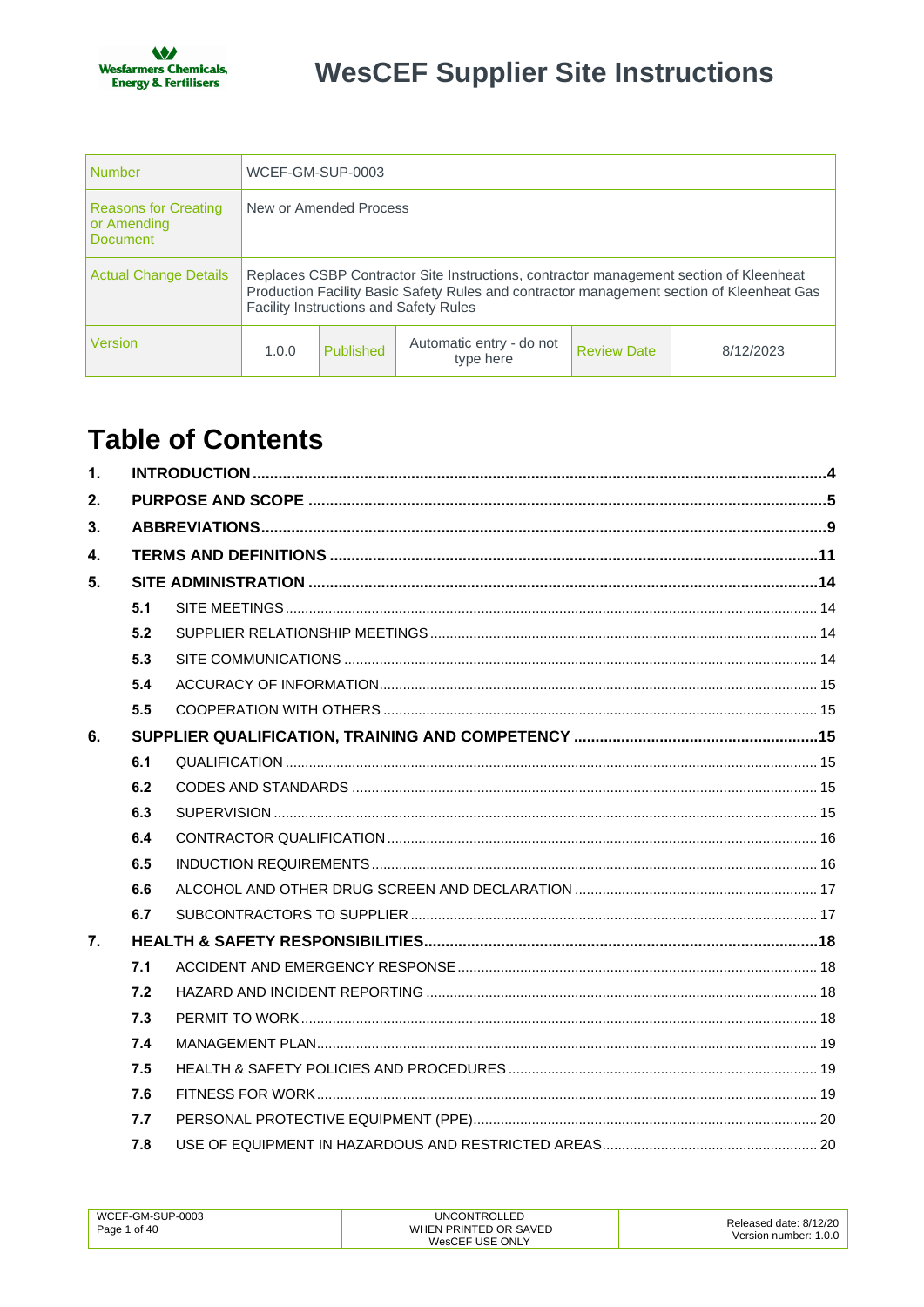

|     | 7.9  |                                                                  |  |
|-----|------|------------------------------------------------------------------|--|
|     | 7.10 |                                                                  |  |
|     | 7.11 |                                                                  |  |
| 8.  |      |                                                                  |  |
|     | 8.1  |                                                                  |  |
|     | 8.2  |                                                                  |  |
| 9.  |      |                                                                  |  |
|     | 9.1  |                                                                  |  |
|     | 9.2  |                                                                  |  |
|     | 9.3  |                                                                  |  |
|     | 9.4  |                                                                  |  |
|     | 9.5  |                                                                  |  |
|     | 9.6  | VISITORS (NON-INDUCTED CONTRACTOR) REQUIRED TO UNDERTAKE WORK 24 |  |
|     | 9.7  |                                                                  |  |
| 10. |      |                                                                  |  |
|     | 10.1 |                                                                  |  |
|     | 10.2 |                                                                  |  |
|     | 10.3 |                                                                  |  |
|     | 10.4 |                                                                  |  |
|     | 10.5 |                                                                  |  |
|     | 10.6 |                                                                  |  |
| 11. |      |                                                                  |  |
|     | 11.1 |                                                                  |  |
|     | 11.2 |                                                                  |  |
|     | 11.3 |                                                                  |  |
|     | 11.4 |                                                                  |  |
| 12. |      |                                                                  |  |
|     | 12.1 |                                                                  |  |
|     | 12.2 |                                                                  |  |
| 13. |      |                                                                  |  |
|     | 13.1 |                                                                  |  |
|     | 13.2 |                                                                  |  |
|     | 13.3 |                                                                  |  |
|     | 13.4 |                                                                  |  |
|     | 13.5 |                                                                  |  |
|     | 13.6 |                                                                  |  |
|     | 13.7 |                                                                  |  |
| 14. |      |                                                                  |  |
|     | 14.2 |                                                                  |  |

| WCEF-GM-SUP-0003 | UNCONTROLLED          |                        |
|------------------|-----------------------|------------------------|
| Page 2 of 40     | WHEN PRINTED OR SAVED | Released date: 8/12/20 |
|                  | WesCEF USE ONLY       | Version number: 1.0.0  |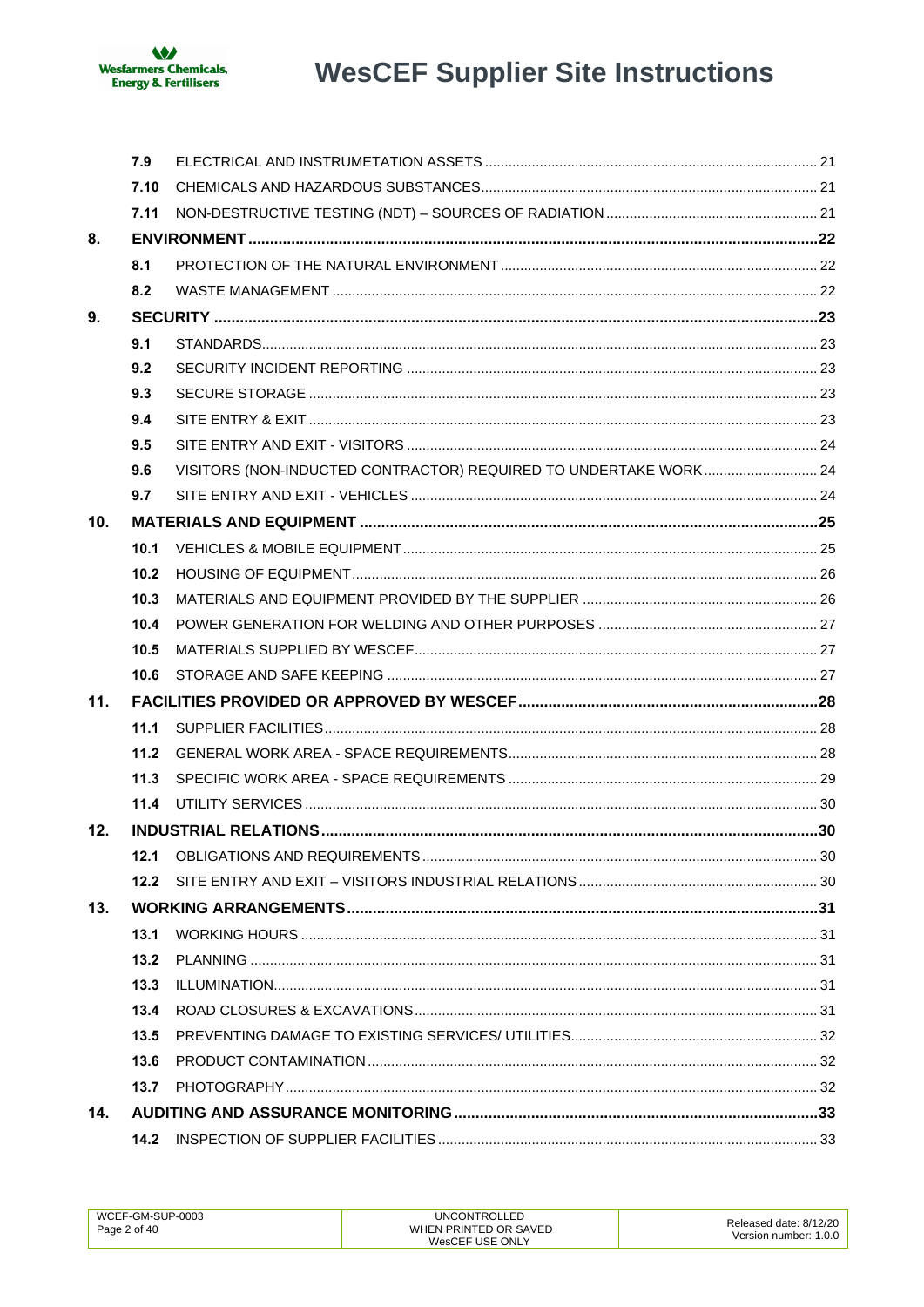

| 15.             |      |  |
|-----------------|------|--|
|                 | 15.1 |  |
|                 |      |  |
|                 |      |  |
|                 |      |  |
| 16.             |      |  |
|                 | 16.1 |  |
|                 | 16.2 |  |
|                 | 16.3 |  |
|                 | 16.4 |  |
|                 | 16.5 |  |
|                 |      |  |
| 17 <sub>1</sub> |      |  |
|                 |      |  |
|                 | 17.2 |  |

| WCEF-GM-SUP-0003 | <b>UNCONTROLLED</b>   | Released date: 8/12/20 |
|------------------|-----------------------|------------------------|
| Page 3 of 40     | WHEN PRINTED OR SAVED | Version number: 1.0.0  |
|                  | WesCEF USE ONLY       |                        |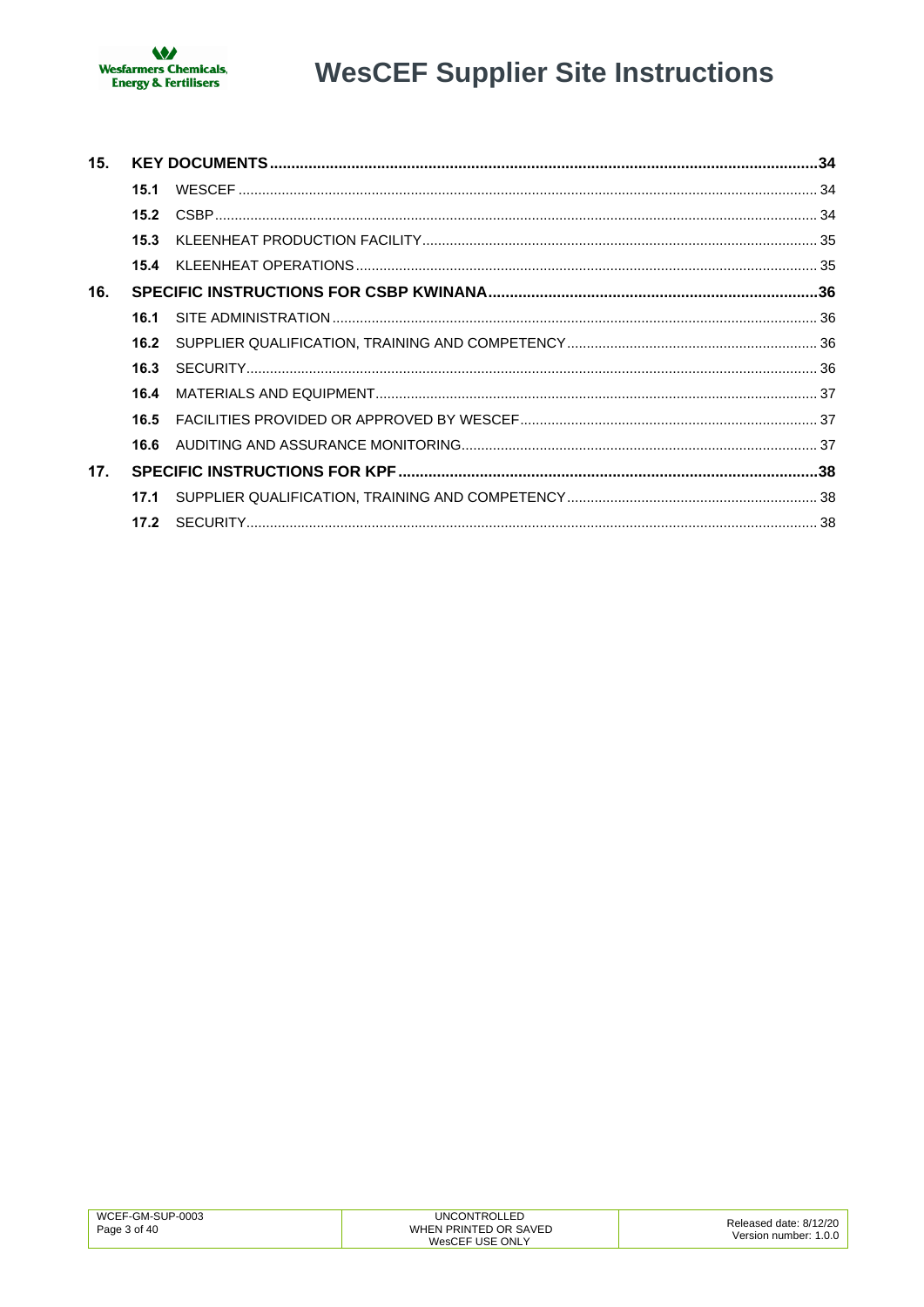

# <span id="page-3-0"></span>**1. INTRODUCTION**

Wesfarmers Chemicals, Energy & Fertilisers Limited (WesCEF) is a Division of Wesfarmers Limited.

#### <http://www.wescef.com.au/>

WesCEF operates chemical, energy and fertiliser businesses that service a range of sectors in both domestic and international markets. WesCEF group companies include:













### CSBP (Chemicals)

CSBP manufactures and supplies of ammonia, ammonium nitrate and industrial chemicals to the Western Australian resource and industrial sectors.

#### CSBP (Fertilisers)

CSBP Fertilisers manufactures, imports and distributes phosphate, nitrogen and potassium-based fertilisers in blended, compound and liquid form for the Western Australian agricultural sector.

#### Australian Gold Reagents (AGR)

AGR manufactures and supplies sodium cyanide to the WA and international gold mining sector.

### **Kleenheat**

Kleenheat extracts and distributes liquefied petroleum gas (LPG) to residential and commercial markets across Western Australia and Northern Territory through a comprehensive network of distribution centres and dealers; as well as retailing natural gas to residential and commercial markets, and electricity to businesses in Western Australia.

Kleenheat through its brand EVOL LNG also produces and supplies liquefied natural gas (LNG) power generation solutions for a broad range of markets including mining, transport, marine and locomotive industries.

#### Queensland Nitrates (QNP)

QNP manufactures and supplies ammonium nitrate to the mining sector in the Bowen Basin coal fields. QNP is *excluded* from this document.

#### Australian Vinyls (AV)

AV located in Victoria is primarily a supplier of PVC resin. It also supplies speciality chemical products to numerous industrial users throughout Australia. AV is *excluded* from this document.

### ModWood (MW)

MW located in Victoria supplies quality composite decking and fencing products to homeowners, builders and architects throughout Australia. MW is *excluded* from this document.

These businesses have serviceable assets in Western Australia and the Northern Territory.

| WCEF-GM-SUP-0003<br>Page 4 of 40 | <b>UNCONTROLLED</b><br>WHEN PRINTED OR SAVED<br>WesCEF USE ONLY | Released date: 8/12/20<br>Version number: 1.0.0 |
|----------------------------------|-----------------------------------------------------------------|-------------------------------------------------|
|                                  |                                                                 |                                                 |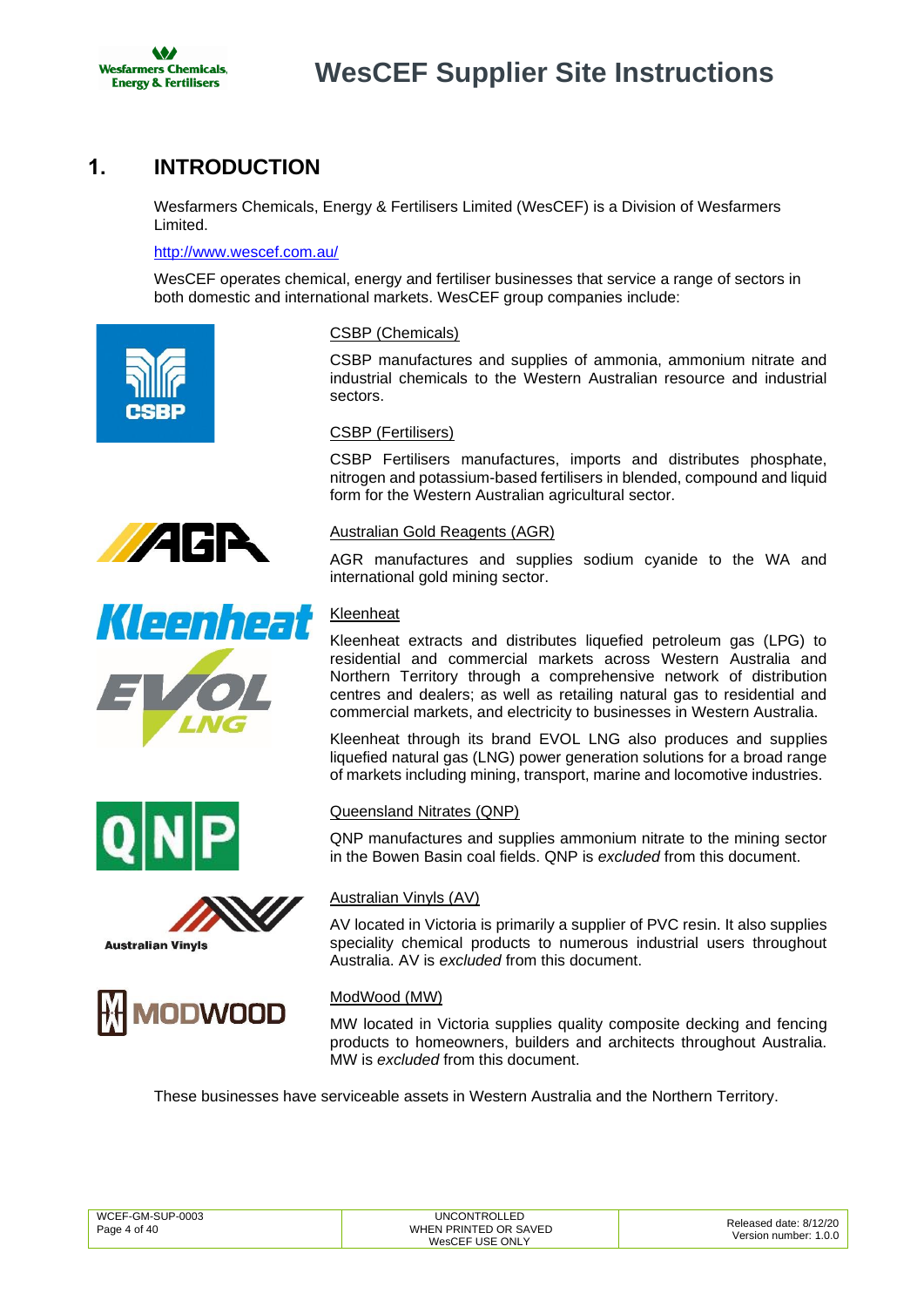

# <span id="page-4-0"></span>**2. PURPOSE AND SCOPE**

To detail the instructions that must be adhered to by all Suppliers working on WesCEF (Company) Sites. Site instructions for QNP, AV and MW are not included in this document.

Sites include:

| <b>CSBP Ltd</b> | <b>Bibra Lake Laboratory</b>                                                                                                                                                                                                                               | 2 Altona Street             |
|-----------------|------------------------------------------------------------------------------------------------------------------------------------------------------------------------------------------------------------------------------------------------------------|-----------------------------|
|                 | Soil testing<br>$\bullet$<br>Plant testing<br>$\bullet$                                                                                                                                                                                                    | Bibra Lake WA 6163          |
|                 | <b>Kwinana Works</b>                                                                                                                                                                                                                                       | Kwinana Beach Road, Kwinana |
|                 | Ammonia Loading Facility<br>$\bullet$<br>Ammonia Plant (MHF)<br>$\bullet$<br>Ammonia Import / Export Facility<br>$\bullet$<br>(Wharf/jetty infrastructure).<br>Industrial Chemicals Import / Export<br>$\bullet$<br>Facility (Wharf/jetty infrastructure). |                             |
|                 | Nitric Acid/Ammonium Nitrate Plant 1<br>(MHF)<br>Nitric Acid/Ammonium Nitrate Plant 2<br>(MHF)<br>Nitric Acid/Ammonium Nitrate Plant 3<br>(MHF)                                                                                                            |                             |
|                 | Ammonium Nitrate Prill Plant (MHF<br>٠<br>and DG security certified)<br>Ammonium Nitrate Prill Bagging<br>$\bullet$<br>Plant;<br>AN Storage and Despatch<br>$\bullet$                                                                                      |                             |
|                 | Ammonium Nitrate Emulsion Plant<br>$\bullet$<br>ANE Storage and Despatch<br>$\bullet$                                                                                                                                                                      |                             |
|                 | <b>Industrial Chemicals</b><br>$\bullet$<br>Industrial Chemicals Import / Export<br>$\bullet$<br>Facility (Wharf/jetty infrastructure).                                                                                                                    |                             |
|                 | Sodium Cyanide Liquid Plant 1<br>٠<br>Sodium Cyanide Liquid Plant 2<br>٠<br>Sodium Cyanide Solids Plant<br>Sodium Cyanide Storage and<br>Despatch                                                                                                          |                             |
|                 | <b>Granulation Plant</b><br>٠<br>Superphosphate Manufacturing Plant<br>٠<br>Fertiliser Storage and Despatch<br>Fertiliser Import / Export Facility<br>(Wharf/jetty infrastructure).                                                                        |                             |
|                 | <b>Stores</b>                                                                                                                                                                                                                                              |                             |

| UNCONTROLLED<br>WCEF-GM-SUP-0003<br>WHEN PRINTED OR SAVED<br>Page 5 of 40<br>WesCEF USE ONLY | Released date: 8/12/20<br>Version number: 1.0.0 |
|----------------------------------------------------------------------------------------------|-------------------------------------------------|
|----------------------------------------------------------------------------------------------|-------------------------------------------------|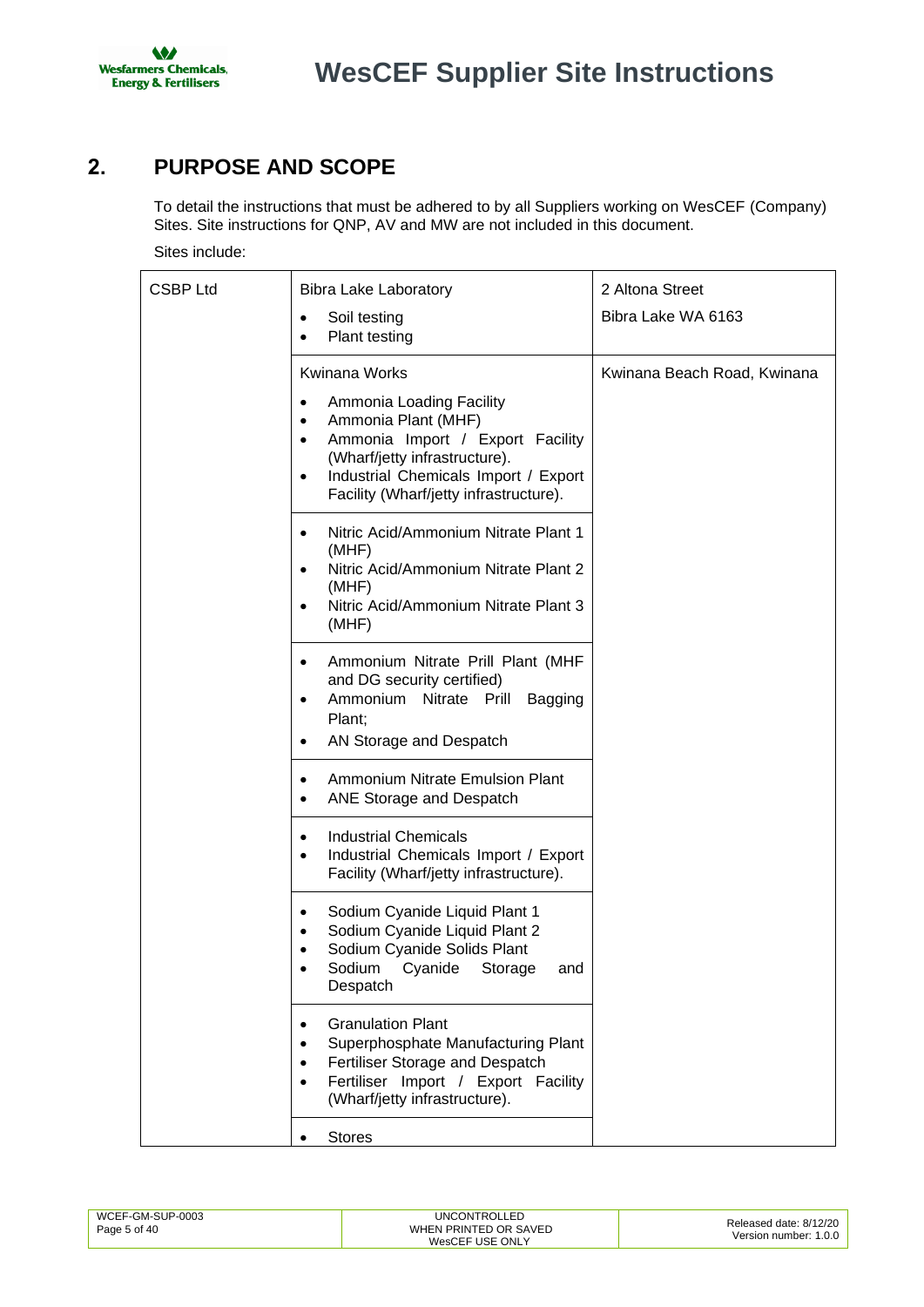

|                                                             | Laboratory<br>$\bullet$<br>Associated buildings & infrastructure                                                                                                                                                                                                      |                                                        |
|-------------------------------------------------------------|-----------------------------------------------------------------------------------------------------------------------------------------------------------------------------------------------------------------------------------------------------------------------|--------------------------------------------------------|
| <b>CSBP Country</b><br>Works                                | Albany<br>Fertiliser Storage and Despatch                                                                                                                                                                                                                             | Hanrahan Road<br>Albany WA 6330                        |
|                                                             | <b>Bunbury</b><br>Fertiliser Storage and Despatch                                                                                                                                                                                                                     | South West Highway<br>Picton WA 6229                   |
|                                                             | Esperance<br>Fertiliser Storage and Despatch                                                                                                                                                                                                                          | Sheldon Road<br>Esperance WA 6450                      |
|                                                             | Geraldton<br>Fertiliser Storage and Despatch                                                                                                                                                                                                                          | 280 North West Coastal<br>Highway<br>Geraldton WA 6530 |
| Kleenheat<br><b>Production Facility</b><br>(Wesfarmers LPG) | LPG train 1<br>$\bullet$<br>LPG train 2<br>$\bullet$<br>LPG storage and despatch<br>$\bullet$<br>Import<br>LPG<br>/ Export<br>Facility<br>$\bullet$<br>(Wharf/jetty infrastructure).                                                                                  | Donaldson Road, Kwinana                                |
|                                                             | <b>LNG</b><br>LNG storage and despatch                                                                                                                                                                                                                                |                                                        |
|                                                             | <b>Stores</b><br>Laboratory<br>Associated buildings & infrastructure.                                                                                                                                                                                                 |                                                        |
| Kleenheat<br>Operations WA                                  | Kwinana Depot (MHF)<br><b>Bulk LPG storage</b><br>$\bullet$<br><b>LPG</b><br>cylinder<br>filling,<br>testing,<br>$\bullet$<br>refurbishment<br>condemning<br>and<br>facilities;<br>Storage and transport of LPG<br>cylinders to customers, or exchange,<br>or refill. | 40 Beach Street, Kwinana                               |
|                                                             | <b>Repair and Fabrication Workshop</b><br><b>Stores</b><br>Associated buildings & infrastructure                                                                                                                                                                      | Unit 6 & 7, 32 Beach Street,<br>Kwinana                |
|                                                             | Fleet Maintenance Workshop                                                                                                                                                                                                                                            | Unit 1, 32 Beach Street,<br>Kwinana                    |
|                                                             | Albany<br>LPG storage<br>LPG cylinder exchange for customers                                                                                                                                                                                                          | 123 Chesterpass Road<br>Albany WA 6330                 |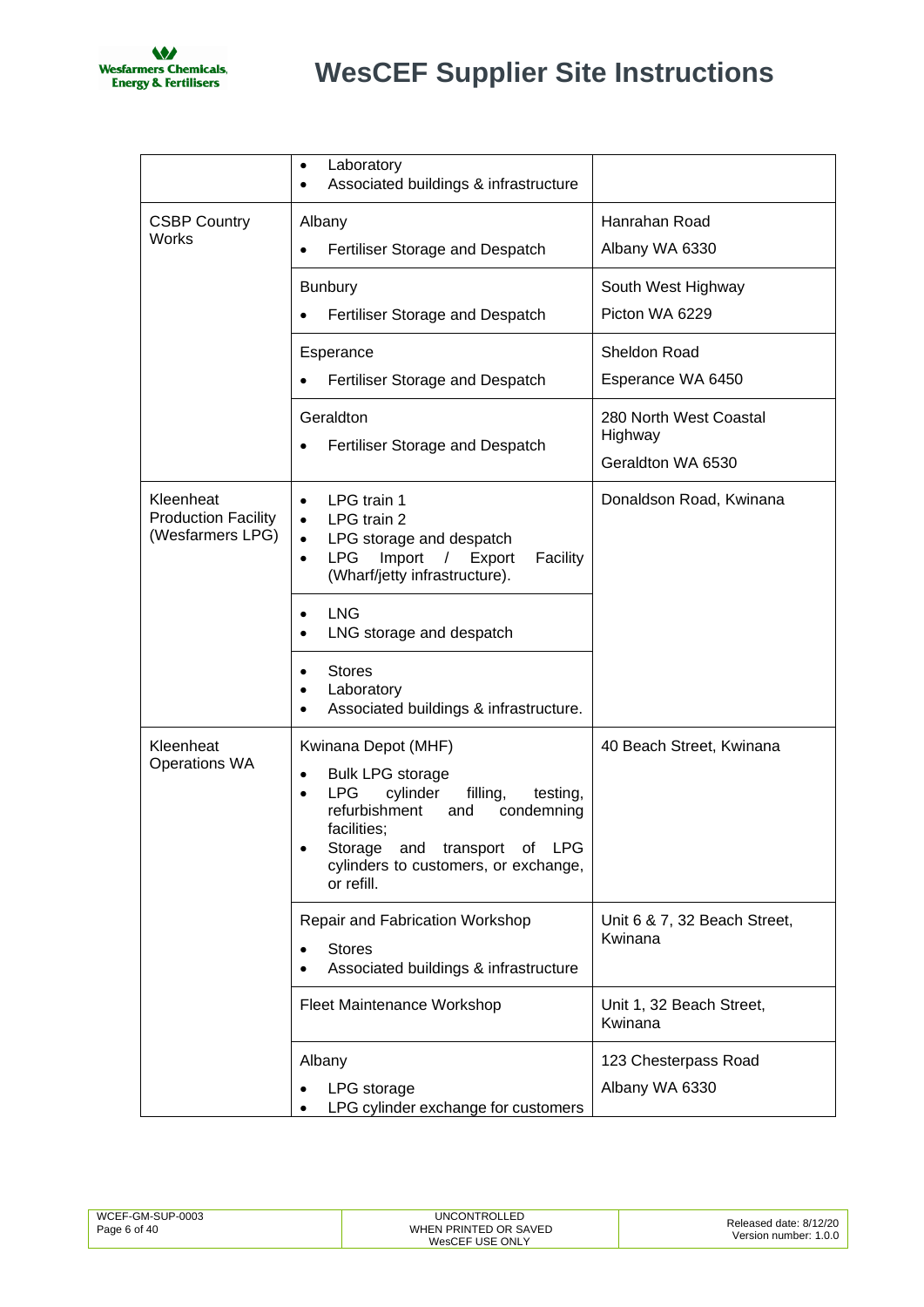

| Storage and transport of LPG<br>cylinders to customers, or exchange,<br>or refill.                                                                                             |                                                     |
|--------------------------------------------------------------------------------------------------------------------------------------------------------------------------------|-----------------------------------------------------|
| <b>Broome</b><br>LPG storage<br>LPG cylinder exchange for customers<br>Storage and transport of LPG<br>$\bullet$<br>cylinders to customers, or exchange,                       | 6 Archer Street, Minyirr<br>Broome WA 6725          |
| or refill.<br><b>Bullsbrook</b>                                                                                                                                                | <b>Rutland Rd</b>                                   |
| Bulk storage site                                                                                                                                                              | <b>Bullsbrook WA</b>                                |
| <b>Busselton</b><br>LPG storage<br>LPG cylinder exchange for customers<br>Storage and transport of LPG<br>cylinders to customers, or exchange,<br>or refill.                   | 8 Goldsmith Street<br>Busselton WA 6280             |
| Busselton (unmanned)<br>LPG storage                                                                                                                                            | 16 Trumper Drive Busselton                          |
| Geraldton<br>LPG storage<br>LPG cylinder exchange for customers<br>$\bullet$<br>Storage and transport of LPG<br>cylinders to customers, or exchange,<br>or refill.             | 70 Northwest Coastal Hwy,<br>Geraldton WA 6530      |
| Kalgoorlie<br>LPG storage<br>LPG cylinder exchange for customers<br>$\bullet$<br>Storage and transport of LPG<br>cylinders to customers, or exchange,<br>or refill.            | Unit 2/3 35 Great Eastern Hwy<br>Kalgoorlie WA 6430 |
| Kambalda<br>LPG storage<br>LPG cylinder exchange for customers<br>$\bullet$<br>Storage and transport of LPG<br>$\bullet$<br>cylinders to customers, or exchange,<br>or refill. | 8 Clianthus Rd<br>Kambalda WA 6442                  |
| Port Hedland<br>LPG storage<br>LPG cylinder exchange for customers<br>$\bullet$                                                                                                | 8 Sandhill St<br>Wedgefield WA 6721                 |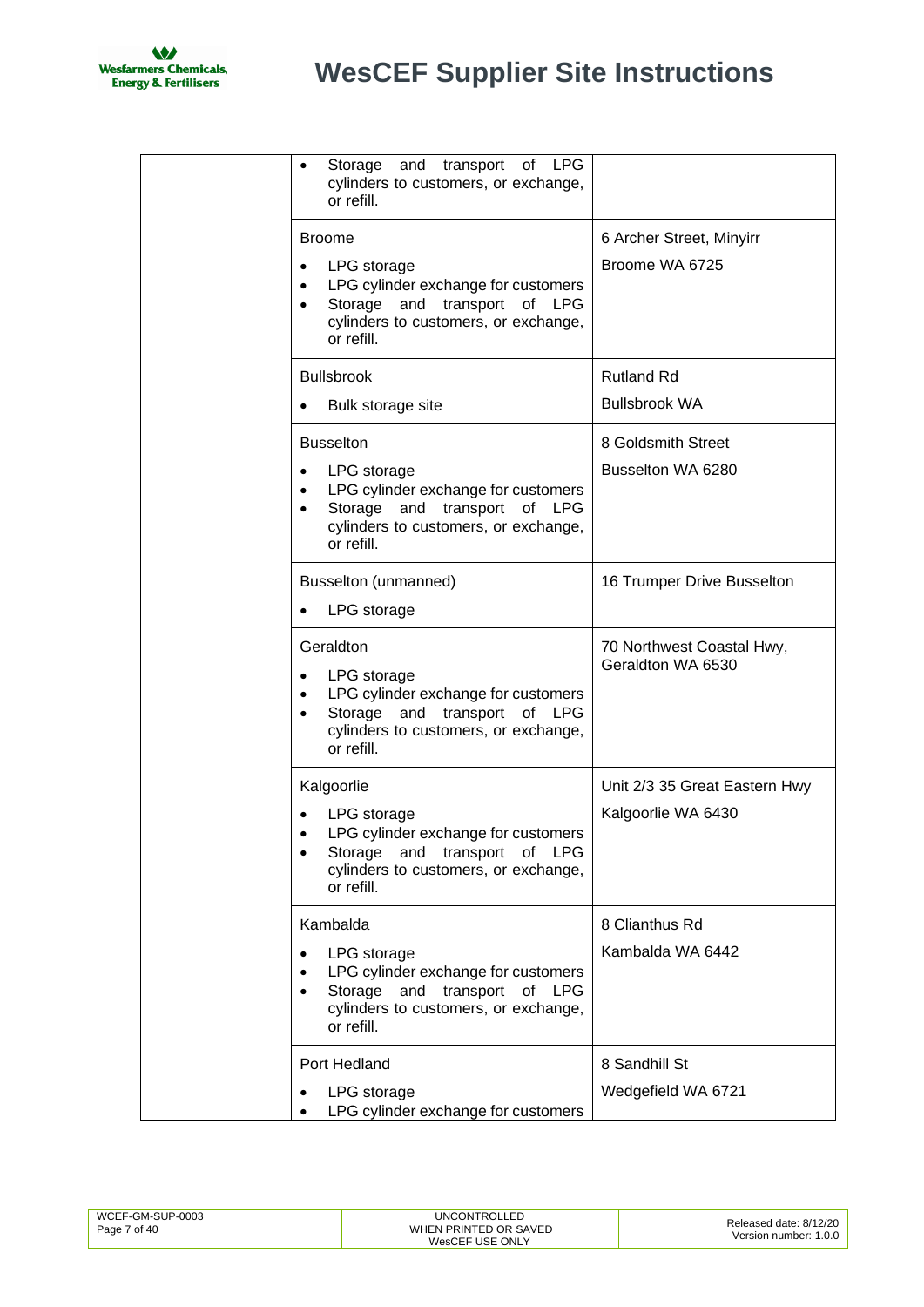

|                                   | Storage<br>and<br>transport<br>of LPG<br>cylinders to customers, or exchange,<br>or refill.                                                                                                                                                                                                                       |                                                                 |
|-----------------------------------|-------------------------------------------------------------------------------------------------------------------------------------------------------------------------------------------------------------------------------------------------------------------------------------------------------------------|-----------------------------------------------------------------|
|                                   | Mundaring<br>LPG storage<br>LPG cylinder exchange                                                                                                                                                                                                                                                                 | Cnr Moata Street & Wandeara<br>Crescent<br>Mundaring WA 6073    |
| Kleenheat<br><b>Operations NT</b> | Darwin (Winnellie)<br>Bulk LPG storage;<br>$\bullet$<br><b>LPG</b><br>cylinder<br>filling,<br>testing,<br>$\bullet$<br>refurbishment<br>condemning<br>and<br>facilities;<br>a maintenance workshop; and<br>٠<br>Storage and transport of<br><b>LPG</b><br>٠<br>cylinders to customers, or exchange,<br>or refill. | 144 Winnellie Road<br>Winnellie NT 0820                         |
|                                   | Channel Island (unmanned) (MHF)<br>Bulk LPG storage;<br><b>LPG</b><br>Import<br>Export<br>Facility<br>$\sqrt{2}$<br>(Wharf/jetty infrastructure).                                                                                                                                                                 | Lot 7448, 2000 Channel Island<br>Road<br>Channel Island NT 0837 |
|                                   | Alice Springs<br>LPG storage<br>LPG cylinder exchange for customers<br>Storage<br>and<br>transport<br>of LPG<br>cylinders to customers, or exchange,<br>or refill.                                                                                                                                                | 24 Ghan Road<br>Alice Springs NT 0870                           |

| WCEF-GM-SUP-0003<br>Page 8 of 40 | <b>UNCONTROLLED</b><br>WHEN PRINTED OR SAVED<br>WesCEF USE ONLY | Released date: 8/12/20<br>Version number: 1.0.0 |
|----------------------------------|-----------------------------------------------------------------|-------------------------------------------------|
|----------------------------------|-----------------------------------------------------------------|-------------------------------------------------|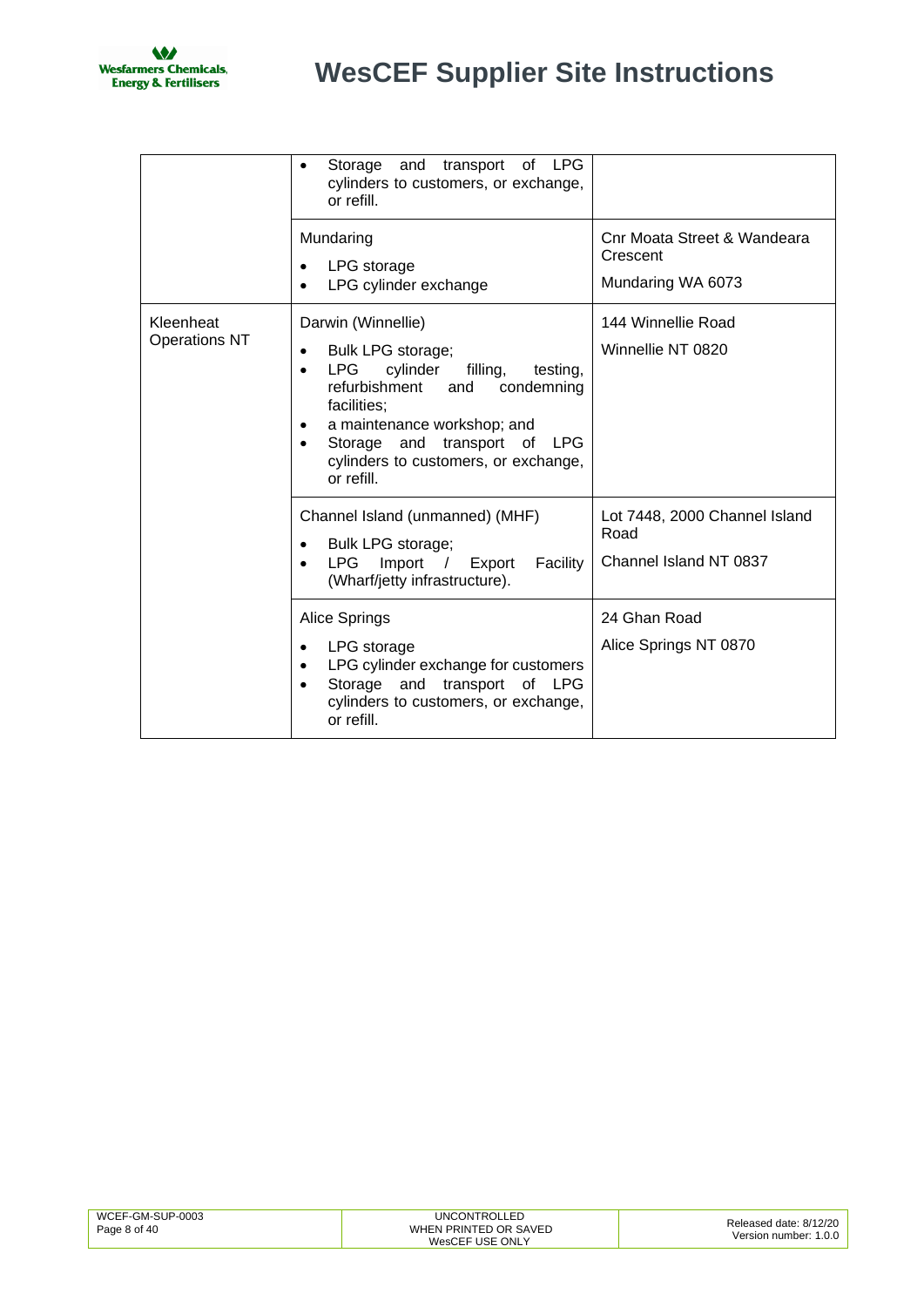

# **WesCEF Supplier Site Instructions**

# <span id="page-8-0"></span>**3. ABBREVIATIONS**

| <b>Abbreviation</b> | <b>Description</b>                                                  |
|---------------------|---------------------------------------------------------------------|
| <b>ABN</b>          | Australian Business Number                                          |
| AODS&D              | Alcohol & Other Drugs Screen, and Declaration                       |
| amp                 | Ampere                                                              |
| AP                  | <b>Accountable Person</b>                                           |
| <b>APD</b>          | Accountable Person Delegate                                         |
| <b>CCR</b>          | <b>Central Control Room</b>                                         |
| CO                  | <b>Contract Owner</b>                                               |
| <b>CSBP</b>         | <b>CSBP Limited</b>                                                 |
| <b>CSE</b>          | <b>Confined Space Entry</b>                                         |
| DG                  | Dangerous Goods                                                     |
| <b>DBNGP</b>        | Dampier to Bunbury Natural Gas Pipeline.                            |
| EBA                 | <b>Enterprise Bargaining Agreement</b>                              |
| E&I                 | Electrical & Instrumentation                                        |
| <b>GPS</b>          | <b>Global Positioning System</b>                                    |
| <b>HSE</b>          | Health, Safety and Environment                                      |
| <b>HSEQOC</b>       | Heath Safety, Environment, Quality, Operational and Commercial      |
| <b>HSMP</b>         | Health and Safety Management Plan                                   |
| <b>HV</b>           | <b>High Voltage</b>                                                 |
| iOS                 | Apple Inc. mobile operating system                                  |
| IR                  | <b>Industrial Relations</b>                                         |
| <b>JSA</b>          | <b>Job Safety Analysis</b>                                          |
| <b>KPF</b>          | Kwinana Production Facility (Kleenheat, Donaldson Road, Kwinana)    |
| <b>LNG</b>          | <b>Liquified Natural Gas</b>                                        |
| <b>LPG</b>          | <b>Liquified Petroleum Gas</b>                                      |
| LV                  | Low Voltage                                                         |
| <b>MHF</b>          | <b>Major Hazard Facility</b>                                        |
| <b>NDT</b>          | <b>Non-Destructive Testing</b>                                      |
| NFPA70e             | National Fire Protection Association - National Electrical Code 70e |
| <b>NT</b>           | Northern Territory, Australia                                       |
| PC                  | <b>Personal Computer</b>                                            |
| <b>PDL</b>          | <b>Personal Danger Locks</b>                                        |
| PPE                 | Personal Protective Equipment                                       |
| <b>RFQ</b>          | <b>Request For Quote</b>                                            |

| WCEF-GM-SUP-0003<br>Page 9 of 40 | UNCONTROLLED<br>WHEN PRINTED OR SAVED<br>WesCEF USE ONLY | Released date: 8/12/20<br>Version number: 1.0.0 |
|----------------------------------|----------------------------------------------------------|-------------------------------------------------|
|                                  |                                                          |                                                 |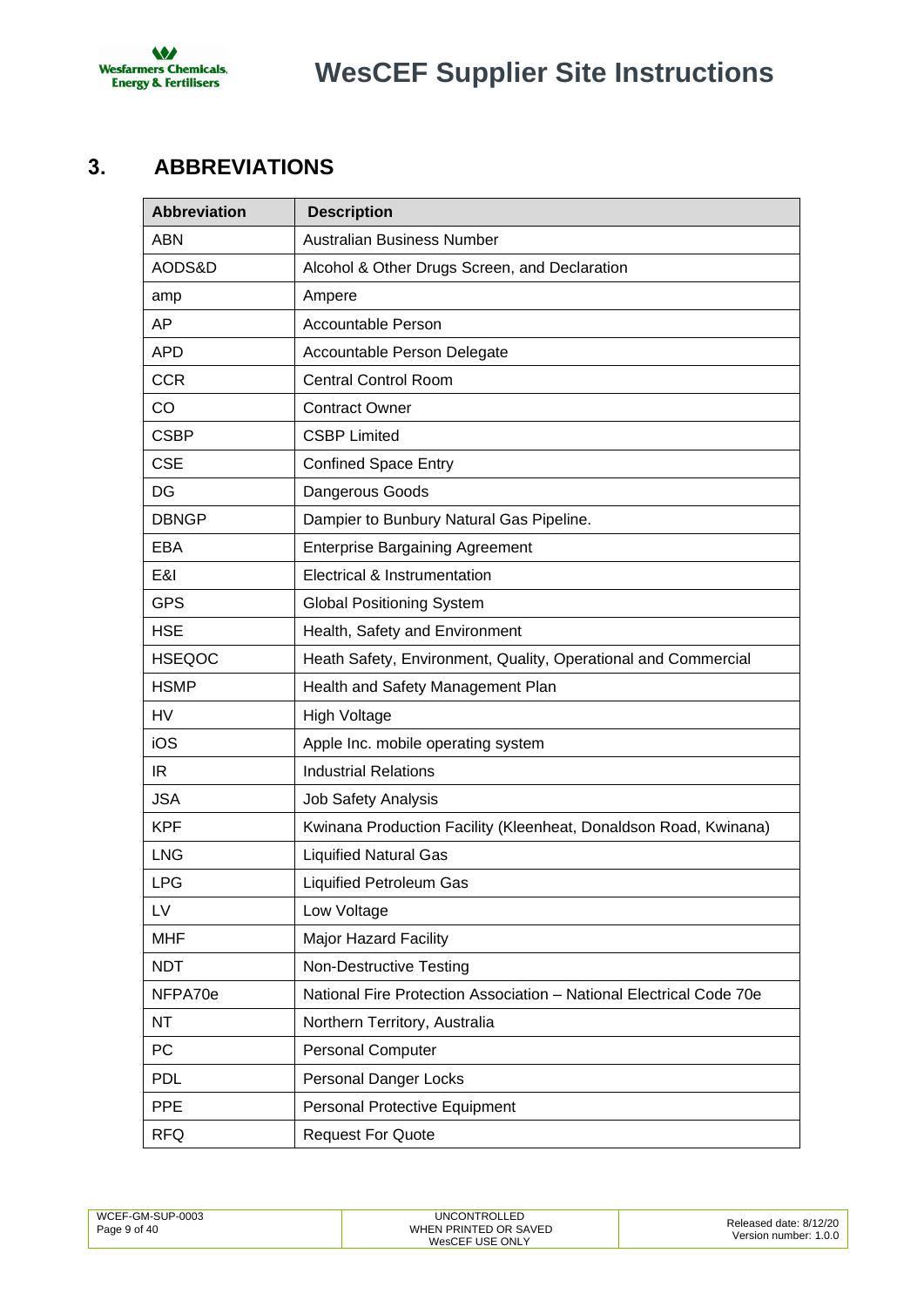

# **WesCEF Supplier Site Instructions**

| <b>RM</b>   | Relationship Manager                               |
|-------------|----------------------------------------------------|
| <b>RO</b>   | Responsible Officer                                |
| <b>SCBA</b> | Self-Contained Breathing Apparatus                 |
| <b>SDS</b>  | Safety Data Sheet                                  |
| <b>SSAN</b> | <b>Security Sensitive Ammonium Nitrate</b>         |
| <b>TBRA</b> | Team Based Risk Assessment                         |
| V           | Volt                                               |
| <b>VAC</b>  | <b>Voltage Alternating Current</b>                 |
| <b>WA</b>   | Western Australia, Australia                       |
| <b>WAH</b>  | Working at Heights                                 |
| WesCEF      | Wesfarmers Chemicals, Energy & Fertilisers Limited |

| WCEF-GM-SUP-0003 | UNCONTROLLED          | Released date: 8/12/20 |
|------------------|-----------------------|------------------------|
| Page 10 of 40    | WHEN PRINTED OR SAVED | Version number: 1.0.0  |
|                  | WesCEF USE ONLY       |                        |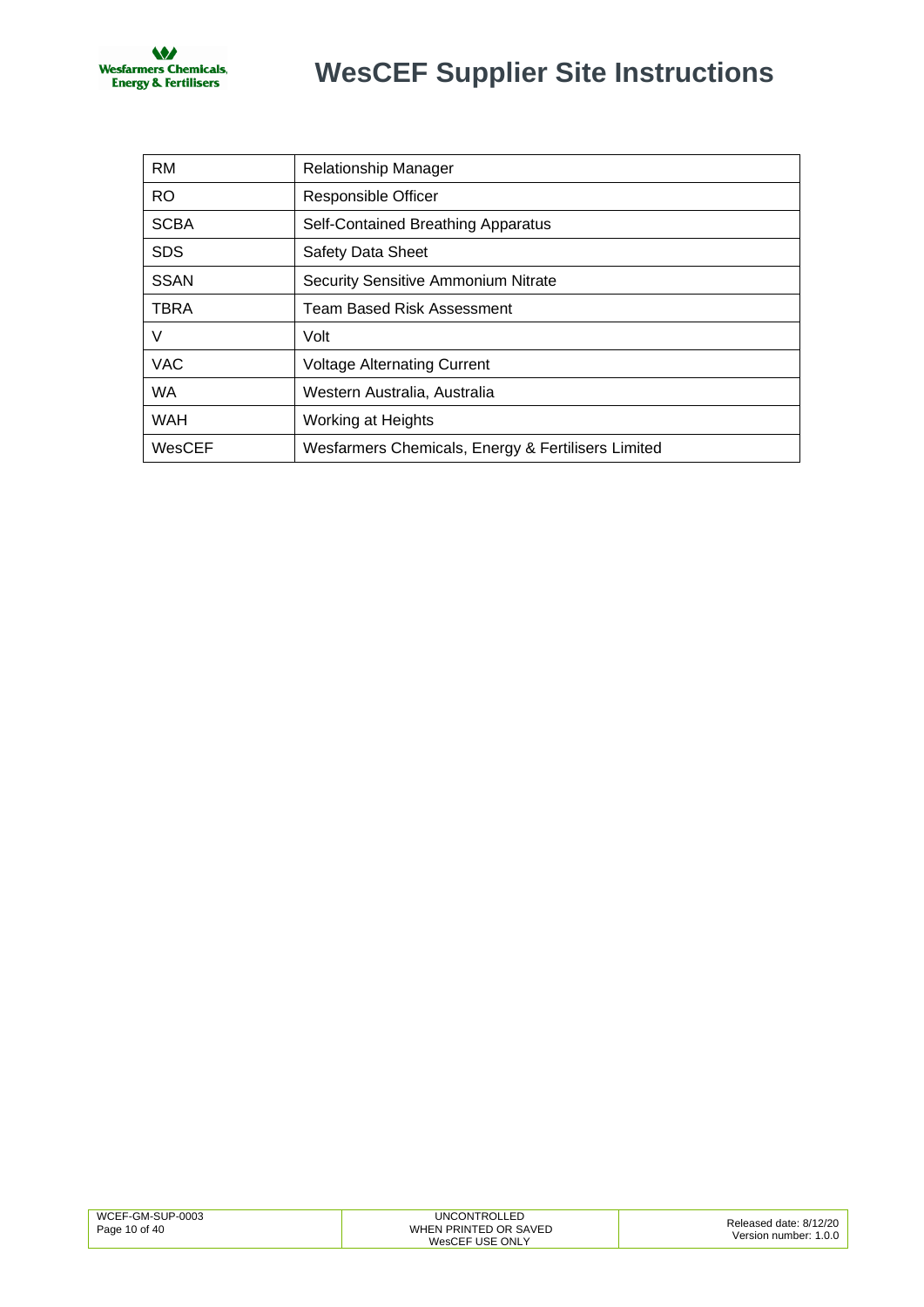

# <span id="page-10-0"></span>**4. TERMS AND DEFINITIONS**

Unless the context otherwise requires, any term used in these Instructions which is not defined below shall have the meaning specified in the contract.

| <b>Accountable</b><br>Person (AP)              | Selected Company representative who has responsibility for the Supplier's<br>infield duty of care and performance on a day to day basis. The<br>Accountable Person can be the Responsible Officer, or a trained and<br>competent Employee appointed by the Responsible Officer                            |
|------------------------------------------------|-----------------------------------------------------------------------------------------------------------------------------------------------------------------------------------------------------------------------------------------------------------------------------------------------------------|
| Accountable<br><b>Person Delegate</b><br>(APD) | Selected Contractors that are trained and competent and have been<br>authorised by the Area Manager to undertake limited in-field verification<br>tasks during high volume work periods.                                                                                                                  |
| <b>Ampere</b>                                  | The unit for measuring electricity.                                                                                                                                                                                                                                                                       |
| <b>Area Manager</b>                            | The person in operational control of the facility.                                                                                                                                                                                                                                                        |
| <b>Classified Plant</b>                        | Plant or equipment which requires design approval in accordance with<br>WorkSafe Western Australia regulations, and certification in accordance<br>with statutory requirements.                                                                                                                           |
| Company                                        | WesCEF or its subsidiary company(s).                                                                                                                                                                                                                                                                      |
| <b>Contract Owner</b><br>(CO)                  | The selected Company representative responsible for the overall spend,<br>contractual outcomes & Supplier relationship.                                                                                                                                                                                   |
| <b>Contractor</b>                              | The actual person or individual that performs the Work on behalf of the<br>Supplier. This person is required to be suitably trained, qualified and<br>inducted to perform the requested task.                                                                                                             |
| <b>Customer</b>                                | A person or legal entity who purchase goods or services from the<br>Company.                                                                                                                                                                                                                              |
| <b>Dangerous Goods</b>                         | Goods which have been classified as Dangerous Goods (DG) because<br>they have the potential to cause immediate harm to people, property and<br>the environment due to the possibility of a fire, explosion, release of toxic,<br>flammable, or corrosive materials during a storage or handling incident. |
| <b>Depot Manager</b>                           | The manager of the Company's CSBP Country Works or Kleenheat<br>Operations sites.                                                                                                                                                                                                                         |
| <b>Employees</b>                               | The actual person or individual employed with payments made by<br>WesCEF payroll department. This includes all the definitions covered<br>under EBA's and contracts of employment.                                                                                                                        |
| <b>Equipment</b>                               | All plant, vehicles and mobile equipment                                                                                                                                                                                                                                                                  |
| <b>Facilities</b>                              | Part of WesCEF's Sites made available to the Supplier by WesCEF for the<br>purpose of the Contract.                                                                                                                                                                                                       |

| WCEF-GM-SUP-0003<br>Page 11 of 40 | UNCONTROLLED<br>WHEN PRINTED OR SAVED<br>WesCEF USE ONLY | Released date: 8/12/20<br>Version number: 1.0.0 |
|-----------------------------------|----------------------------------------------------------|-------------------------------------------------|
|-----------------------------------|----------------------------------------------------------|-------------------------------------------------|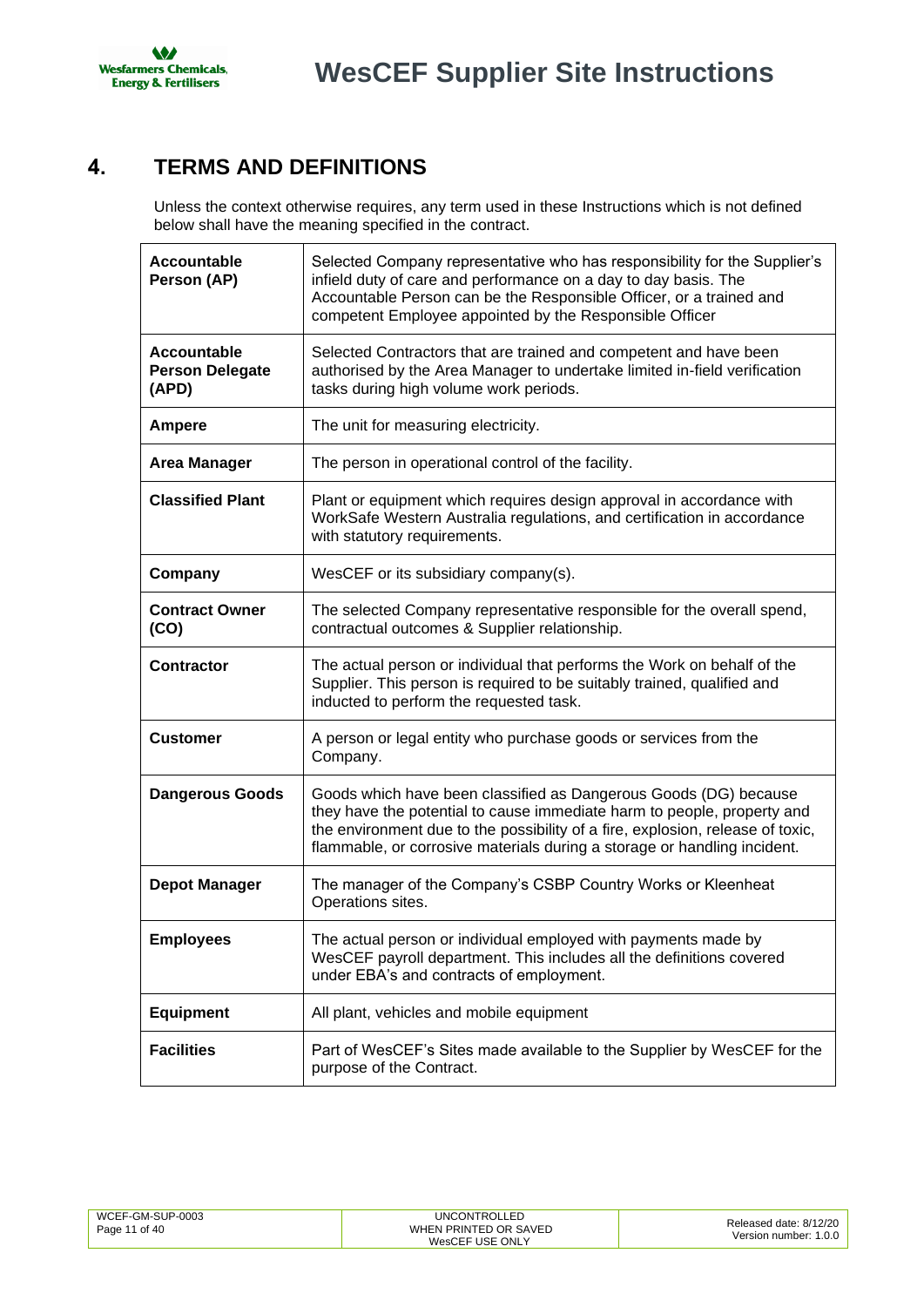

| <b>Good Industry</b><br><b>Practices</b>   | means the most stringent of the practices which are generally engaged in<br>or observed by all industries with respect to goods or services similar to<br>the Work.                                                                                                                                                                                                                                                                 |
|--------------------------------------------|-------------------------------------------------------------------------------------------------------------------------------------------------------------------------------------------------------------------------------------------------------------------------------------------------------------------------------------------------------------------------------------------------------------------------------------|
| <b>Goods or Services</b>                   | Means the goods and/or services to be provided by the Supplier.                                                                                                                                                                                                                                                                                                                                                                     |
| <b>Greater Perth Area</b>                  | Inclusive, South to Rockingham, North to Joondalup, East to Kalamunda,<br>West to the coastline.                                                                                                                                                                                                                                                                                                                                    |
| Hazard                                     | Any unwanted event that has the potential to harm people, property, the<br>environment or process.                                                                                                                                                                                                                                                                                                                                  |
| <b>Hazardous Material</b>                  | Any substance with properties which have the potential to cause injury to<br>the health of personnel on the Site. It includes radioactive substances,<br>substances on the "List of Designated Hazardous Substances" [NOHSC:<br>10005 (1999)] and substances which have been classified by the<br>manufacturer or importer in accordance with the "Approved Criteria for<br>Classifying Hazardous Substances" [NOHSC: 1008 (2004)]. |
| High Voltage (HV)<br><b>Asset</b>          | Includes 132kV equipment, 22kV equipment, 6.6kV equipment and 6kV<br>equipment. Equipment classes include transformers (power and<br>distribution), generators, motors, switchgear assemblies and distribution<br>cabling systems.                                                                                                                                                                                                  |
| <b>HiPo events</b>                         | High Potential (HiPo) event is an incident or a hazard which involves a<br>high potential energy. High potential energies include working at height,<br>dropped objects, vehicular, machine, electrical, thermal, chemical,<br>pressure and fire.                                                                                                                                                                                   |
|                                            | A high potential hazard does not involve any transfer of energy.                                                                                                                                                                                                                                                                                                                                                                    |
|                                            | A high potential incident does involve a transfer of energy and has<br>effective controls in place to prevent a major consequence (permanent<br>injury or fatality).                                                                                                                                                                                                                                                                |
| <b>Incident</b>                            | Any unwanted event that results in harm to people, damage to property,<br>damage to the environment or loss of process.                                                                                                                                                                                                                                                                                                             |
| <b>Job Safety</b><br><b>Analysis (JSA)</b> | Is a structured risk assessment used for tasks; ideally developed by those<br>conducting the Work. The JSA is developed by breaking the task into<br>sequential steps; identifying the hazards or risks associated with that step;<br>identifying suitable control measures and risk ranking the hazard with the<br>control measures taken into account.                                                                            |
| <b>Operational</b><br><b>Control</b>       | Authority over how normal business processes are executed.                                                                                                                                                                                                                                                                                                                                                                          |
| <b>Relationship</b><br><b>Manager (RM)</b> | The selected Company representative responsible for the ongoing<br>strategic management of the Supplier                                                                                                                                                                                                                                                                                                                             |
| <b>Regional Sites</b>                      | All WesCEF sites outside of the "Greater Perth Area".                                                                                                                                                                                                                                                                                                                                                                               |
| <b>Responsible</b><br>Officer (RO)         | The person who is nominated as the Company representative for the<br>Contract under which the Supplier is attending Site. Where a Contract<br>does not have a person nominated as the Responsible Officer, the                                                                                                                                                                                                                      |

| WCEF-GM-SUP-0003 | <b>UNCONTROLLED</b>   | Released date: 8/12/20 |
|------------------|-----------------------|------------------------|
| Page 12 of 40    | WHEN PRINTED OR SAVED |                        |
|                  | WesCEF USE ONLY       | Version number: 1.0.0  |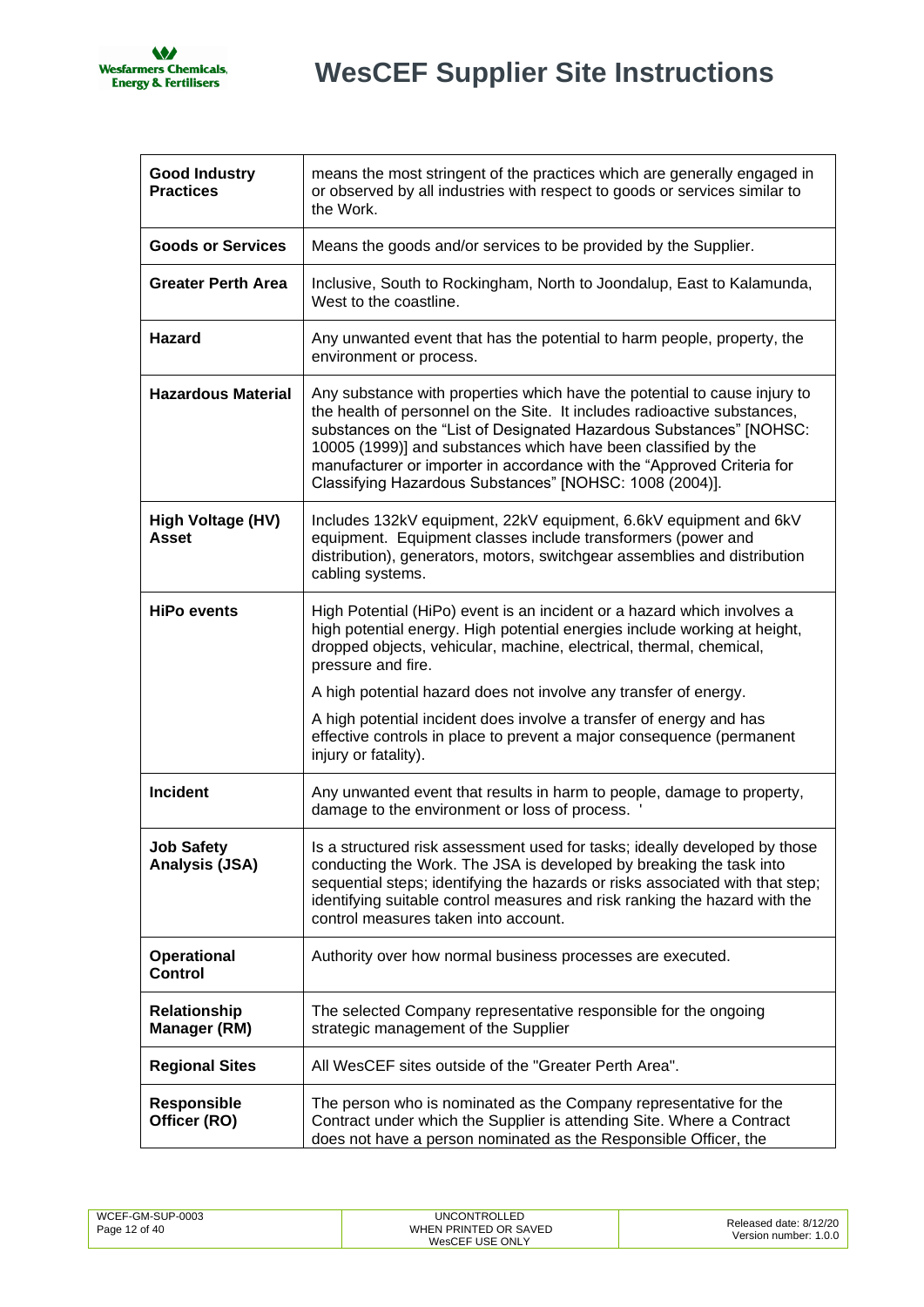$\overline{\phantom{a}}$ 

|                                                                      | selected company representative is responsible for the day to day spend,<br>compliance to the Supplier policy and accountable for the overall duty of<br>care of the Contractors.                                                                                                                    |
|----------------------------------------------------------------------|------------------------------------------------------------------------------------------------------------------------------------------------------------------------------------------------------------------------------------------------------------------------------------------------------|
| <b>Safety Meeting</b>                                                | Monthly meeting facilitated by the Company Health and Safety Department<br>covering recent incidents as well as key safety, process safety,<br>environmental and commercial focus areas across the Company.                                                                                          |
| <b>Self-Contained</b><br><b>Breathing</b><br><b>Apparatus (SCBA)</b> | A self-contained breathing apparatus (SCBA), sometimes referred to as a<br>compressed air breathing apparatus (CABA) or simply breathing apparatus<br>(BA), is a device worn to provide breathable air in an atmosphere that is<br>immediately dangerous to life or health.                          |
| <b>Security Sensitive</b><br><b>Ammonium Nitrate</b><br>(SSAN)       | A substance that contains more than 45 per cent ammonium nitrate,<br>unless:<br>it is an explosive, or<br>it is an aqueous solution, being a homogenous mixture of two or<br>$\bullet$<br>more components in a single phase.                                                                         |
| <b>Significant Incident</b>                                          | May also be defined as High Potential no control incident. Any incident that<br>has a credible risk to result in a major injury or illness (permanent injury or<br>fatality), serious environmental impact or financial loss greater than<br>\$100,000 caused by property damage or loss of process. |
|                                                                      | A high potential no control incident does involve a transfer of energy and<br>does not have effective controls in place or existing controls have failed.                                                                                                                                            |
| Site/s                                                               | Company property, facilities or operations as set out in Section 2.                                                                                                                                                                                                                                  |
| <b>STOP</b>                                                          | Short individual assessment to assess risk and add controls before<br>commencing a task                                                                                                                                                                                                              |
| Subcontractor                                                        | A legal entity engaged by a Supplier to perform work on its behalf.                                                                                                                                                                                                                                  |
| <b>Supplier</b>                                                      | The legal entity that will perform the Work for the Company. The Supplier<br>is entity that our Company has a financial and contractual commitment.                                                                                                                                                  |
|                                                                      | The Supplier should be used in all instances and take priority over<br>"Vendor", "Contractor" and "Consultants".                                                                                                                                                                                     |
| <b>Third Party</b>                                                   | A person or legal entity that is involved in facilitating or executing the sale<br>or purchase of goods or services by the Company but may not directly be<br>controlled by either the Company or the Customer.                                                                                      |
| <b>Visitor</b>                                                       | Includes a person or persons who has not been Site inducted. Where<br>Work is to be completed, this also includes area inductions and Work<br>Permit System training.                                                                                                                                |
| <b>Work</b>                                                          | The provision of goods or services by the Supplier for the Company.                                                                                                                                                                                                                                  |
| <b>Work Permit</b><br><b>System</b>                                  | Written authorisation that identifies Work that may be carried out provided<br>all precautions specified in this written authorisation have been complied<br>with.                                                                                                                                   |

| WCEF-GM-SUP-0003<br>UNCONTROLLED<br>WHEN PRINTED OR SAVED<br>Page 13 of 40<br>WesCEF USE ONLY | Released date: 8/12/20<br>Version number: 1.0.0 |
|-----------------------------------------------------------------------------------------------|-------------------------------------------------|
|-----------------------------------------------------------------------------------------------|-------------------------------------------------|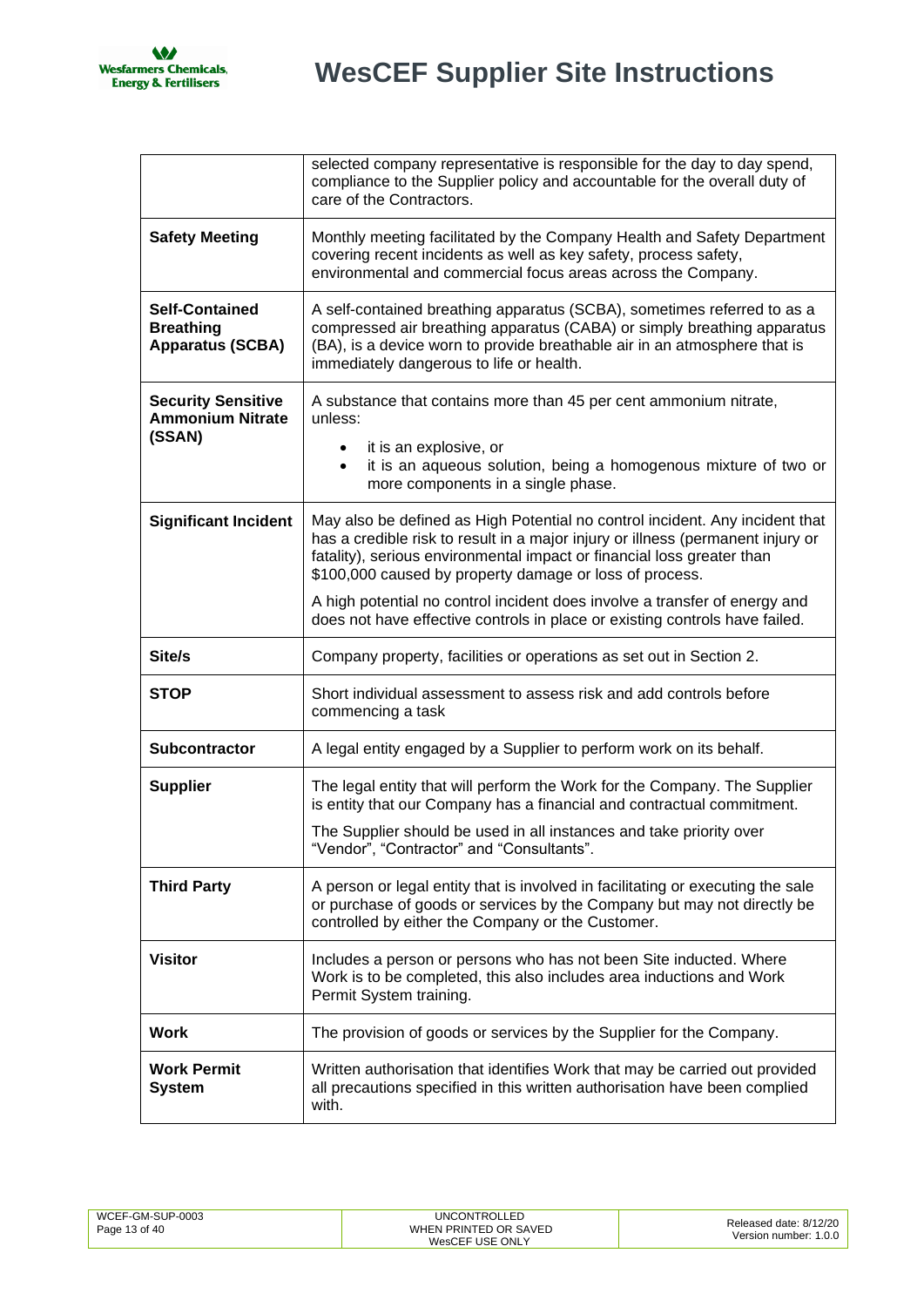# <span id="page-13-0"></span>**5. SITE ADMINISTRATION**

# <span id="page-13-1"></span>**5.1 SITE MEETINGS**

**5.1.1** The Suppliers Representative/s shall attend all meetings at the frequency and duration deemed appropriate by the Company.

### **5.1.2 Pre Start Meetings**

The Supplier is to facilitate a daily pre-start safety meeting with Contractors to discuss each day's activities.

### **5.1.3 Toolbox Meetings**

The Supplier shall hold a weekly toolbox meeting with Contractors.

### **5.1.4 Responsible Officer (RO) Meetings**

If requested, representatives of the Supplier shall attend meetings on Site with the Company's Responsible Officer (RO) to discuss Work progress or Contract issues. The frequency of meetings will be determined by the RO.

The Supplier shall prepare and present at the meeting current information relating to each item on the agenda.

### **5.1.5 WesCEF Safety Meetings**

Suppliers who regularly perform Work on Site shall ensure that an appropriate representative attends the Safety Meeting. The Safety meetings are held at CSBP Kwinana.

Supplier's may be asked to present at the Safety Meetings to share improvements, innovations or learnings from their Work on Site or external sites. The presentations are designed to be open and collaborative with the broader Supplier's on Site.

# <span id="page-13-2"></span>**5.2 SUPPLIER RELATIONSHIP MEETINGS**

- **5.2.1** The Supplier's Representative/s shall attend all Supplier Relationship Meetings (SRM's) at the frequency and duration deemed appropriate by the Company's Supply Department, Contract Owner/s (CO), Relationship Manager (RM) and Responsible Officer (RO).
- **5.2.2** The Company will provide an agenda so that the Supplier can prepare and present information relating to their activities and performance. This includes but is not limited to Heath Safety, Environment, Quality, Operational and Commercial (HSEQOC) performance.

### <span id="page-13-3"></span>**5.3 SITE COMMUNICATIONS**

**5.3.1** The Supplier shall comply with verbal or written information and instructions issued by the Company.

| WCEF-GM-SUP-0003 | <b>UNCONTROLLED</b>   | Released date: 8/12/20 |
|------------------|-----------------------|------------------------|
| Page 14 of 40    | WHEN PRINTED OR SAVED | Version number: 1.0.0  |
|                  | WesCEF USE ONLY       |                        |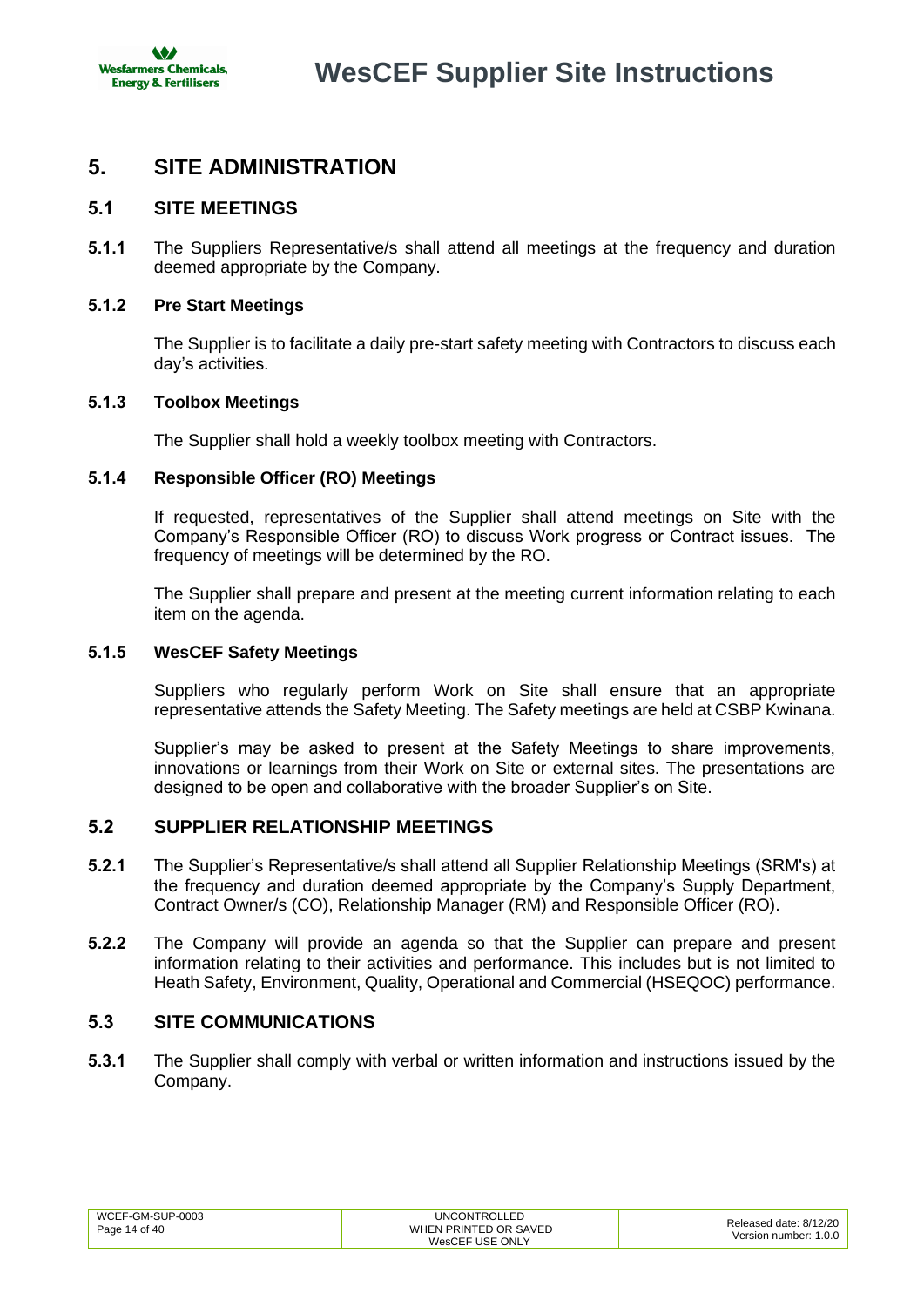

# <span id="page-14-0"></span>**5.4 ACCURACY OF INFORMATION**

- **5.4.1** The Supplier shall rely on its own skill, care and judgement in the execution of the Work and shall not rely upon any information issued by or on behalf of the Company without having first satisfied itself of the accuracy and completeness of the information**.**
- <span id="page-14-6"></span>**5.4.2** The Company does not warrant the accuracy or completeness of the information issued by or on behalf of the Company.
- **5.4.3** Without limiting the generality of clause [5.4.2,](#page-14-6) adjacent areas on drawings (for example, plant, Equipment or pipework) provided by or on behalf of the Company that are not directly affected by the Work may be inaccurately represented.

# <span id="page-14-1"></span>**5.5 COOPERATION WITH OTHERS**

- **5.5.1** The Supplier shall cooperate with other Suppliers, Contractors and persons performing Work for the Company.
- **5.5.2** The Supplier shall immediately advise the RO of any conflict which may arise with other Suppliers, Contractors or employees performing Work for the Company.

# <span id="page-14-2"></span>**6. SUPPLIER QUALIFICATION, TRAINING AND COMPETENCY**

# <span id="page-14-3"></span>**6.1 QUALIFICATION**

- **6.1.1** Prior to commencing Work on the first occasion on Site, Suppliers may need to complete the Company Qualification process which is co-ordinated by the Company's Supply Department.
- **6.1.2** If requested by the Company, the Supplier must make available any and all documents that the Company has referenced, and the Supplier has made representations about, during the Qualification process.

### <span id="page-14-4"></span>**6.2 CODES AND STANDARDS**

- **6.2.1** In providing the Work, the Supplier shall comply with the practices specified in relevant codes and standards referred to herein and specified from time to time by the Company in Scopes of Work.
- **6.2.2** Where no relevant code or standard exists, the Supplier must seek guidance from the Company and at all times follow Good Industry Practices.

### <span id="page-14-5"></span>**6.3 SUPERVISION**

**6.3.1** The Supplier shall provide a competent and skilled person(s) to supervise the Work, unless otherwise approved by the RO. The supervisor(s) shall carry out progress inspections at Company approved intervals promptly and regularly updating the RO. As a minimum this shall occur at commencement of Site Work, fifty per cent (50%), ninety per cent (90%) and when the Work is ready for acceptance testing or inspection by the Company.

| WCEF-GM-SUP-0003 | <b>UNCONTROLLED</b>   | Released date: 8/12/20 |
|------------------|-----------------------|------------------------|
| Page 15 of 40    | WHEN PRINTED OR SAVED |                        |
|                  | WesCEF USE ONLY       | Version number: 1.0.0  |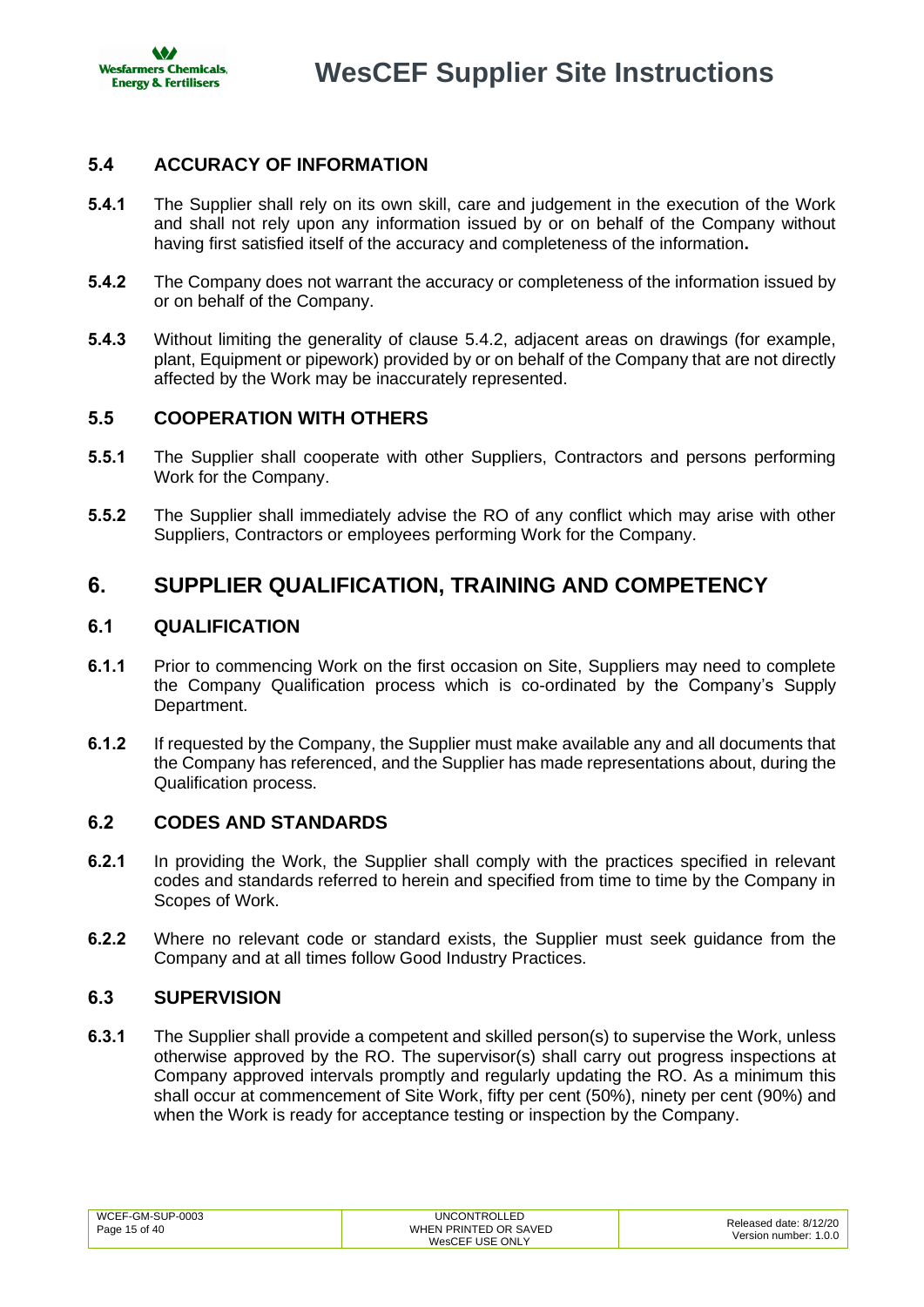

**6.3.2** The Supplier's supervisor shall document and promptly notify the RO of any delays.

# <span id="page-15-0"></span>**6.4 CONTRACTOR QUALIFICATION**

- **6.4.1** The Supplier shall ensure Contractors are skilled, trained, qualified and competent to perform the Work.
- **6.4.2** The Supplier shall ensure that welding is only carried out by Contractors who have completed a Company administered welding test or who have provided current documentation from an accredited organisation certifying attainment of an equivalent standard, and have been approved by the Company to perform the type of welding that is required.
- **6.4.3** The Company welding test is conducted by the Company Technical Services Department.
- **6.4.4** The Supplier shall maintain a register and copies of each Contractor's proof of identify documents, licences, competency certificates, accreditation, training details and any other relevant competency or qualification material (collectively 'Qualification Documents').
- **6.4.5** The Supplier shall at its cost provide up to date certified copies of Qualification Documents to the Company by uploading and maintaining these within the Company's systems.

# <span id="page-15-1"></span>**6.5 INDUCTION REQUIREMENTS**

- **6.5.1** Contractors working at Site are required at the Supplier's cost, to complete a General Site Induction, Permit to Work training and where applicable, specific Area Induction(s) for all areas that they will perform Work (collectively 'Induction Program').
- **6.5.2** On the Contractor's first day at Site they will need to complete an area walk-around that will be conducted by their RO, AP or delegate.
- **6.5.3** The Supplier shall be advised of the names of the Contractors who have been approved by the Company to work on Site and the date on which they have been scheduled to attend their Site walk around.
- **6.5.4** Each Contractor who successfully completes the Induction Program and is deemed competent shall be issued with a Site Access Pass (the Pass). The Pass is the Contractor's authorisation to enter Site and must be kept on their person at all times. The Pass shall not be shared or transferred to any other person.
- **6.5.5** Contractors must successfully complete a refresher Induction Program at intervals no greater than twelve (12) months.
- **6.5.6** For specific CSBP Kwinana induction requirements refer to section [16.2.1.](#page-35-4)
- **6.5.7** For specific Kleenheat Production Facility induction requirements refer to section [17.1.1.](#page-37-3)

| WCEF-GM-SUP-0003 | <b>UNCONTROLLED</b>   | Released date: 8/12/20 |
|------------------|-----------------------|------------------------|
| Page 16 of 40    | WHEN PRINTED OR SAVED | Version number: 1.0.0  |
|                  | WesCEF USE ONLY       |                        |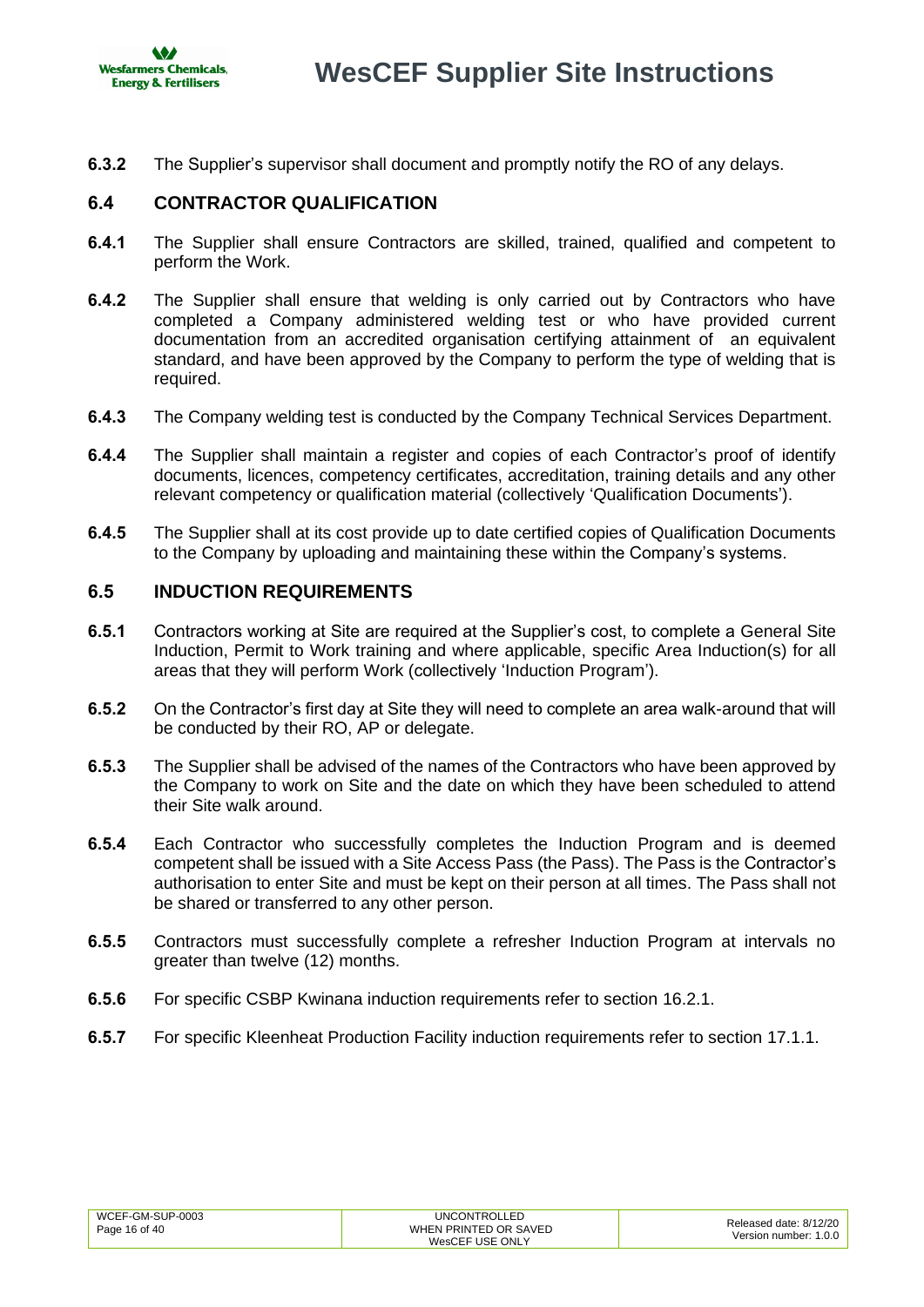

# <span id="page-16-0"></span>**6.6 ALCOHOL AND OTHER DRUG SCREEN AND DECLARATION**

- **6.6.1** Alcohol and Other Drug Screen and Declaration are only applicable to **CSBP Kwinana and Kleenheat Production Facility**.
- **6.6.2** The Supplier at its cost shall coordinate and provide the Company evidence of a compliant ['Alcohol and Other Drugs Screen](https://www.csbp.com.au/docs/default-source/procurement/safety-resources/wescef-aod-contractor-declaration.pdf?sfvrsn=2d3fd438_4) and Declaration' (AODS&D) for each Contractor engaged in the performance of Work on Site.
- **6.6.3** The AODS&D must comply with the Company's 'Drug & Alcohol Procedure'.
- **6.6.4** A Contractor cannot be enrolled in the Company's Induction Program without providing a compliant AODS&D that is no greater than twenty eight (28) days old at the time of enrolment.
- **6.6.5** Each compliant AODS&D is valid and applicable at all Company Sites. for a period two (2) years. I.e. unless otherwise instructed by the Company consistent with its 'Drug & Alcohol Procedure' a Contractor is only required to complete one (1) AODS&D for all Company Sites within a two (2) year period. Before expiry of this period the Contractor must complete a new AODS&D and submitted to the Company for approval. Failure to do so will result in the Contractor's Site authorisation being removed.

# <span id="page-16-1"></span>**6.7 SUBCONTRACTORS TO SUPPLIER**

- **6.7.1** At the Supplier's cost all Subcontractors must be approved and qualified by the Company. The Company may withhold or withdraw its approval of Subcontractors at its discretion.
- **6.7.2** Subcontractors are the responsibility of the Supplier. Any approvals or directions given by the Company in relation to Subcontractors does not alter the Supplier's obligations or responsibility.
- **6.7.3** The Supplier shall ensure Subcontractors understand and comply at all times with Company policies, procedures and directions.
- **6.7.4** When bringing a Subcontractor to Site, it is the Supplier's responsibility to arrange appropriate inductions and Site access.

| WCEF-GM-SUP-0003 | <b>UNCONTROLLED</b>   | Released date: 8/12/20 |
|------------------|-----------------------|------------------------|
| Page 17 of 40    | WHEN PRINTED OR SAVED | Version number: 1.0.0  |
|                  | WesCEF USE ONLY       |                        |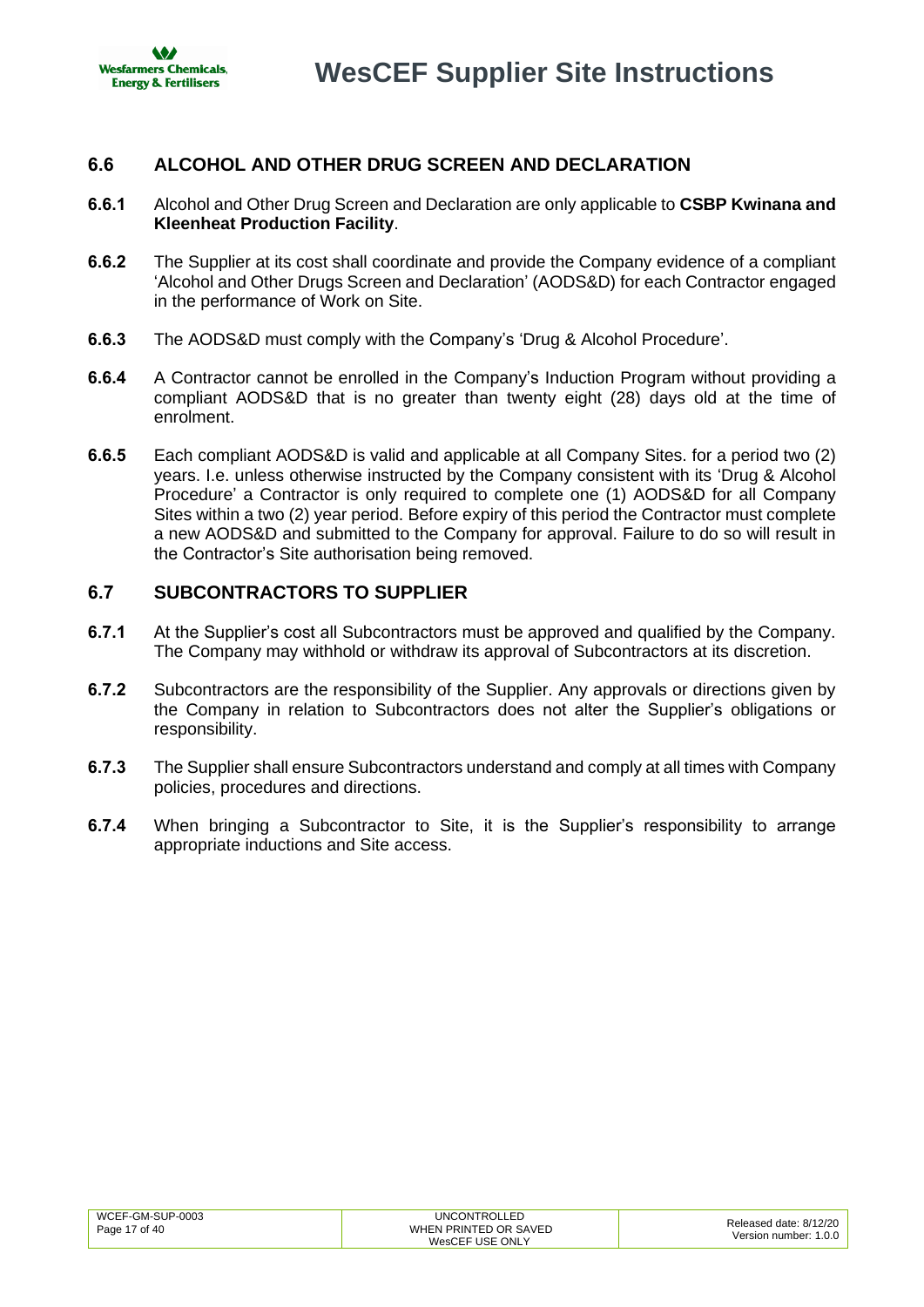

# <span id="page-17-0"></span>**7. HEALTH & SAFETY RESPONSIBILITIES**

# <span id="page-17-1"></span>**7.1 ACCIDENT AND EMERGENCY RESPONSE**

- **7.1.1** All Suppliers shall comply with the Company accident and emergency response procedures when conducting Work at Site.
- **7.1.2** These procedures and muster point locations will be advised during the induction.
- **7.1.3** In the event of a 'muster', all Company employees and Contractors must cease Work, stop all plant or machinery, close all valves or taps (if safe to do so), leave their Work area and assemble at the nearest muster point.
- **7.1.4** In the event of a muster no plant or equipment shall be started and all motor vehicles shall be left where they are (after they have been turned off).

# <span id="page-17-2"></span>**7.2 HAZARD AND INCIDENT REPORTING**

- **7.2.1** The Supplier shall promptly submit HSEQOC information, reports and statistics when requested by the RO.
- **7.2.2** The Supplier shall promptly report all HSEQOC hazards, incidents and injuries that occur to the RO, AP or APD. This is to ensure that all events are reported in the incident management system (Cintellate), investigated and the appropriate action/s are taken.
- **7.2.3** Incident reporting and classification will be in accordance with WesCEF Incident Reporting and Classification (WCEF-PD-OHS-070-01).
- **7.2.4** Incidents will be investigated in accordance with WesCEF Incident Investigation Methodology (WCEF-PD-OHS-070-02).
- **7.2.5** In the event of a significant incident/ high potential incident no control, the Supplier shall carry out a detailed investigation of the circumstances giving rise to the incident and prepare and deliver to Company senior management a comprehensive verbal presentation on the outcome of the investigation

### <span id="page-17-3"></span>**7.3 PERMIT TO WORK**

- **7.3.1** The Supplier shall ensure that, unless a task is classified by the RO as a routine or low risk task, a Job Safety Analysis (JSA) must be completed by the Supplier and approved by the Company.
- **7.3.2** The Supplier shall ensure that all required Work permits are in place before prior to Contractors commencing Work.
- **7.3.3** The Supplier shall comply with the requirements of the relevant Company certificate and Permit to Work System.

| WCEF-GM-SUP-0003<br>Page 18 of 40 | <b>UNCONTROLLED</b><br>WHEN PRINTED OR SAVED<br>WesCEF USE ONLY | Released date: 8/12/20<br>Version number: 1.0.0 |
|-----------------------------------|-----------------------------------------------------------------|-------------------------------------------------|
|                                   |                                                                 |                                                 |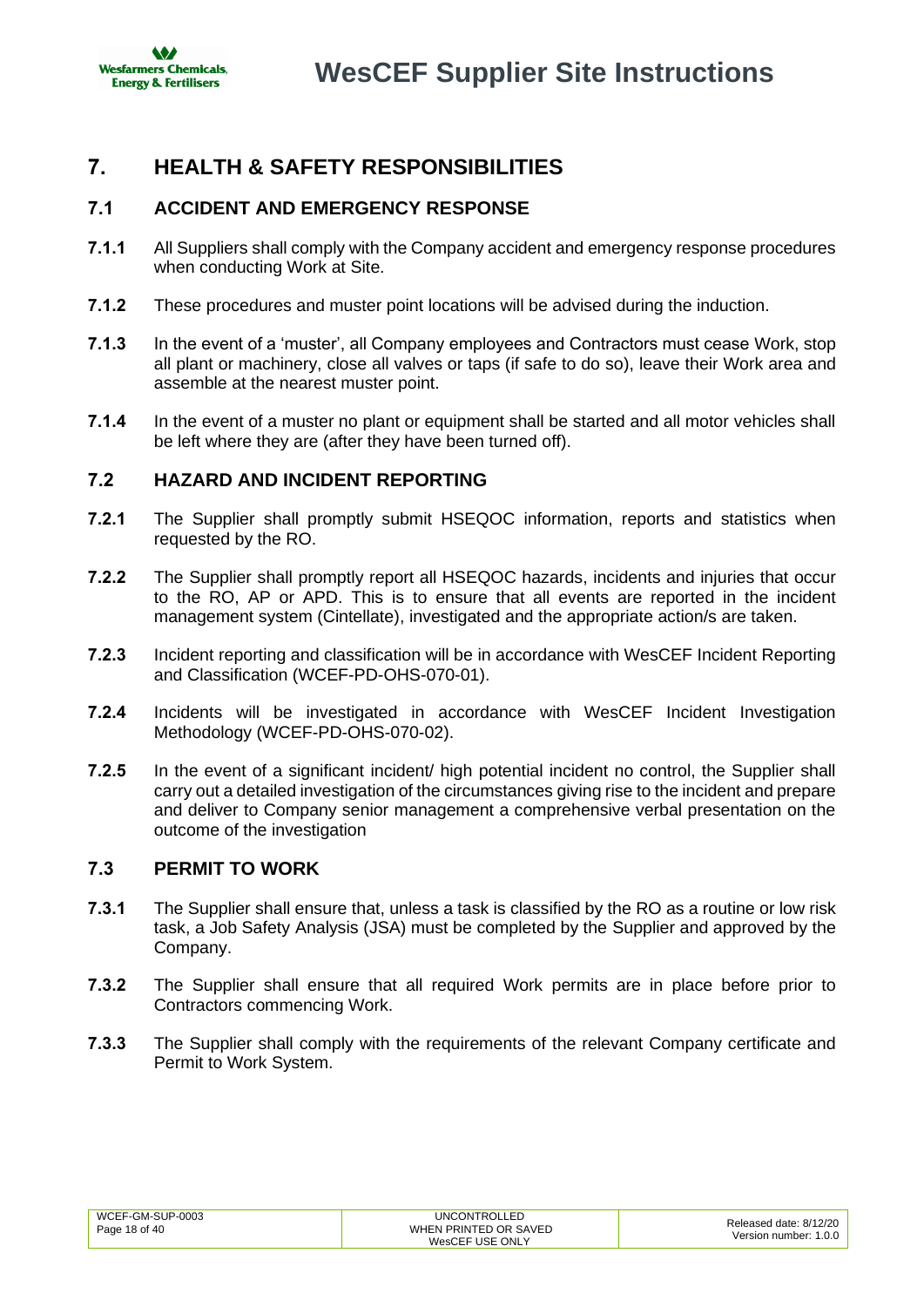- **7.3.4** CSBP Country Works Permit to Work System requires that before entering the Work area of a plant, the Contractor shall contact the Company's Operations Supervisor responsible for the plant/area and obtain a permit in accordance with the CSBP Permit To Work procedures.
- **7.3.5** For specific Kleenheat Production Facility Work Permit to Work System requirements refer to Permit to Work System Manual (KHP-GM-OHS-O70-01).
- **7.3.6** For specific Kleenheat Operations Permit to Work System guidance refer to KHO Permit to Work Procedure (KHO-PD-OHS-070-11).

# <span id="page-18-0"></span>**7.4 MANAGEMENT PLAN**

- **7.4.1** Unless approved in writing by the Company, the Supplier shall have a comprehensive Health and Safety Management Plan (HSMP), approved by the Company's Health and Safety Department in place prior to commencing any Work on Site.
- **7.4.2** The HSMP shall include the Supplier's health & safety goals and objectives, policy, Site specific induction's, written Safe Work Practices and training commitments during the period of the Work and shall be supported by such documents as the RO advises are necessary for the effective management on Site.

# <span id="page-18-1"></span>**7.5 HEALTH & SAFETY POLICIES AND PROCEDURES**

- **7.5.1** The Supplier shall ensure, at all times that Contractors comply with the duties and obligations outlined in the Occupational Health and Safety Act and Regulations.
- **7.5.2** The Supplier shall ensure Contractors comply with all Company policies and procedures.
- **7.5.3** The Supplier before starting Work, shall advise the Company in writing of the name of its Safety Representative for the Site.
- **7.5.4** The Supplier shall ensure compliance with the Company's Permit to Work System including the requirement for Contractors to have completed a pre task risk assessment e.g. JSA or STOP.

### <span id="page-18-2"></span>**7.6 FITNESS FOR WORK**

- **7.6.1** The Supplier shall ensure that Contractors who attend Site are fit for Work.
- **7.6.2** Fitness for Work ensures an individual is in a state (physical, mental and emotional) which enables the Company Employee or Contractor to perform assigned tasks competently and, in a manner, which does not compromise or threaten the safety or health of themselves or others.
- **7.6.3** The Supplier shall ensure that the Company Injury Management Advisor is notified of any Contractors who are undertaking a return to work programme and will be working on Site**.**
- **7.6.4** An individual may be unfit for Work for a variety of reasons including the adverse effects of fatigue, stress, alcohol or other drugs and a range of physical and mental health issues.

| WCEF-GM-SUP-0003 | UNCONTROLLED          | Released date: 8/12/20 |
|------------------|-----------------------|------------------------|
| Page 19 of 40    | WHEN PRINTED OR SAVED | Version number: 1.0.0  |
|                  | WesCEF USE ONLY       |                        |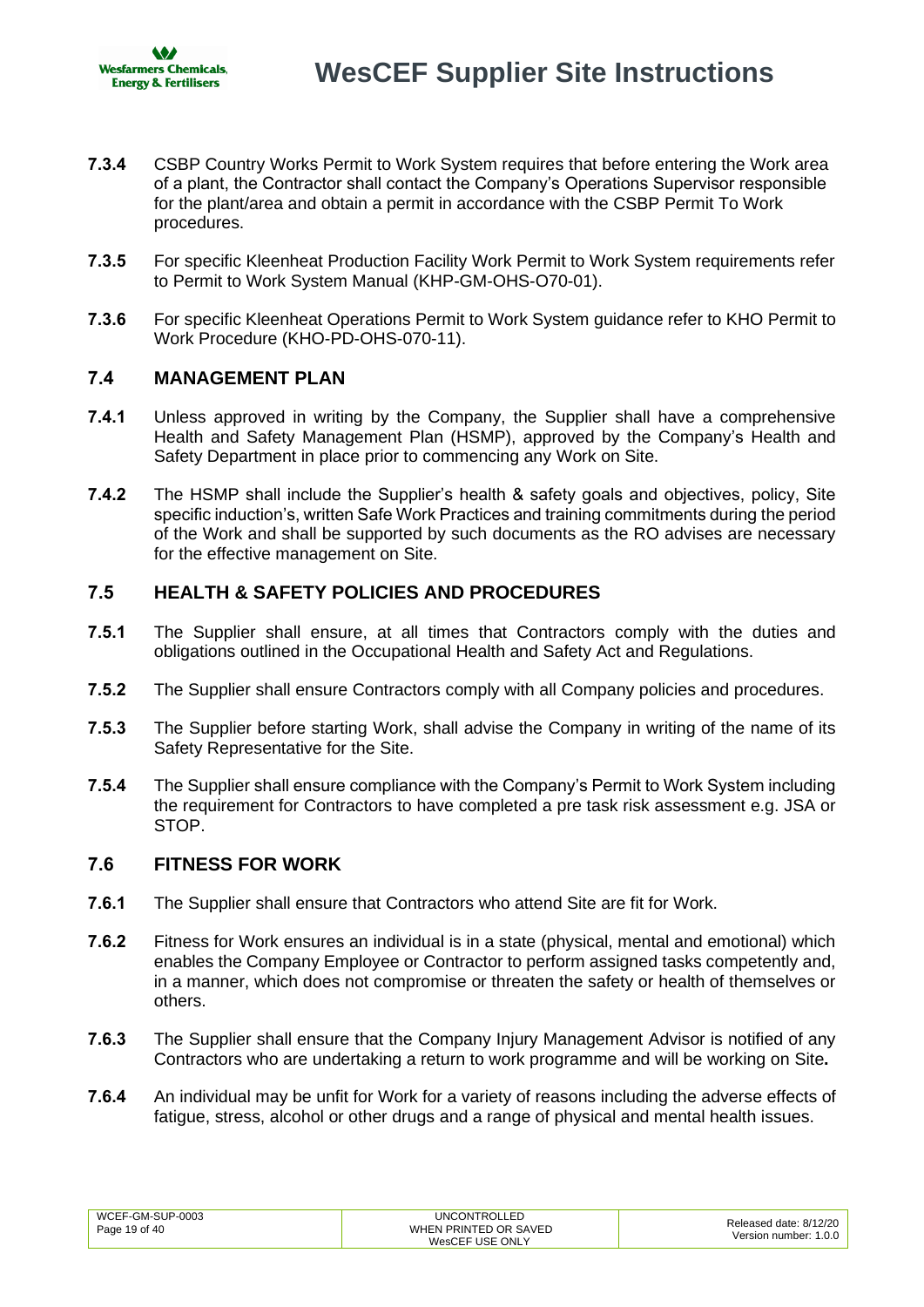

**7.6.5** Regardless of the provision(s) of any enterprise (or collective) bargaining agreement(s) entered into by the Supplier, the Supplier shall ensure that it's fitness for work policy is aligned with Company's fitness for work and fatigue management policies, and in the event that contradictions occur, ensure that Company's polices take precedence, unless otherwise approved in writing by the Company.

# <span id="page-19-0"></span>**7.7 PERSONAL PROTECTIVE EQUIPMENT (PPE)**

- **7.7.1** The Supplier shall provide all standard PPE required for Contractors and comply with the Sites PPE requirements and the appropriate Australian Standards.
- **7.7.2** The Company will provide at its cost, specialised PPE such as Self-Contained Breathing Apparatus (SCBA) or acid resistant coveralls and gloves.
- **7.7.3** The Supplier shall ensure that each Contractor has been trained in the correct fitting and use of all safety equipment.
- **7.7.4** All Electrical Suppliers shall ensure Contractors wear on Site at all times arc flash protection clothing of an approved type, rated to Category 2 level of protection in accordance with NFPA70e or other approved authority.
- **7.7.5** All Electrical Suppliers shall ensure Contractors have access to appropriately rated visors, balaclava and gloves of the same ratings/approvals.
- **7.7.6** Contractors who are unwilling to comply with PPE requirements will be removed from Site.

# <span id="page-19-1"></span>**7.8 USE OF EQUIPMENT IN HAZARDOUS AND RESTRICTED AREAS**

- **7.8.1** Specific areas within Site are designated as hazardous zones. Accordingly, the use of Equipment, including radios, pagers, torches, battery-powered devices, electric motors, equipment in truck cabs, wearable devices, cameras, and mobile phones are prohibited, unless expressly approved by the Company in writing and set out on the Permit to Work.
- **7.8.2** Before bringing Equipment to Site, consider if it poses an ignition risk.
- **7.8.3** Best practice is to use Zone 1 certified intrinsically safe tablets/computers.
- **7.8.4** Usage must comply with all conditions on the Hazardous Areas (HA) certificate.
- **7.8.5** Please contact the Company Plant Electrical Engineer or E&I Engineering Superintendent if you have further queries about operating equipment in Hazardous Areas.
- **7.8.6** Items that are not intrinsically safe are prohibited within Hazardous Areas.

| WCEF-GM-SUP-0003 | <b>UNCONTROLLED</b>   | Released date: 8/12/20 |
|------------------|-----------------------|------------------------|
| Page 20 of 40    | WHEN PRINTED OR SAVED | Version number: 1.0.0  |
|                  | WesCEF USE ONLY       |                        |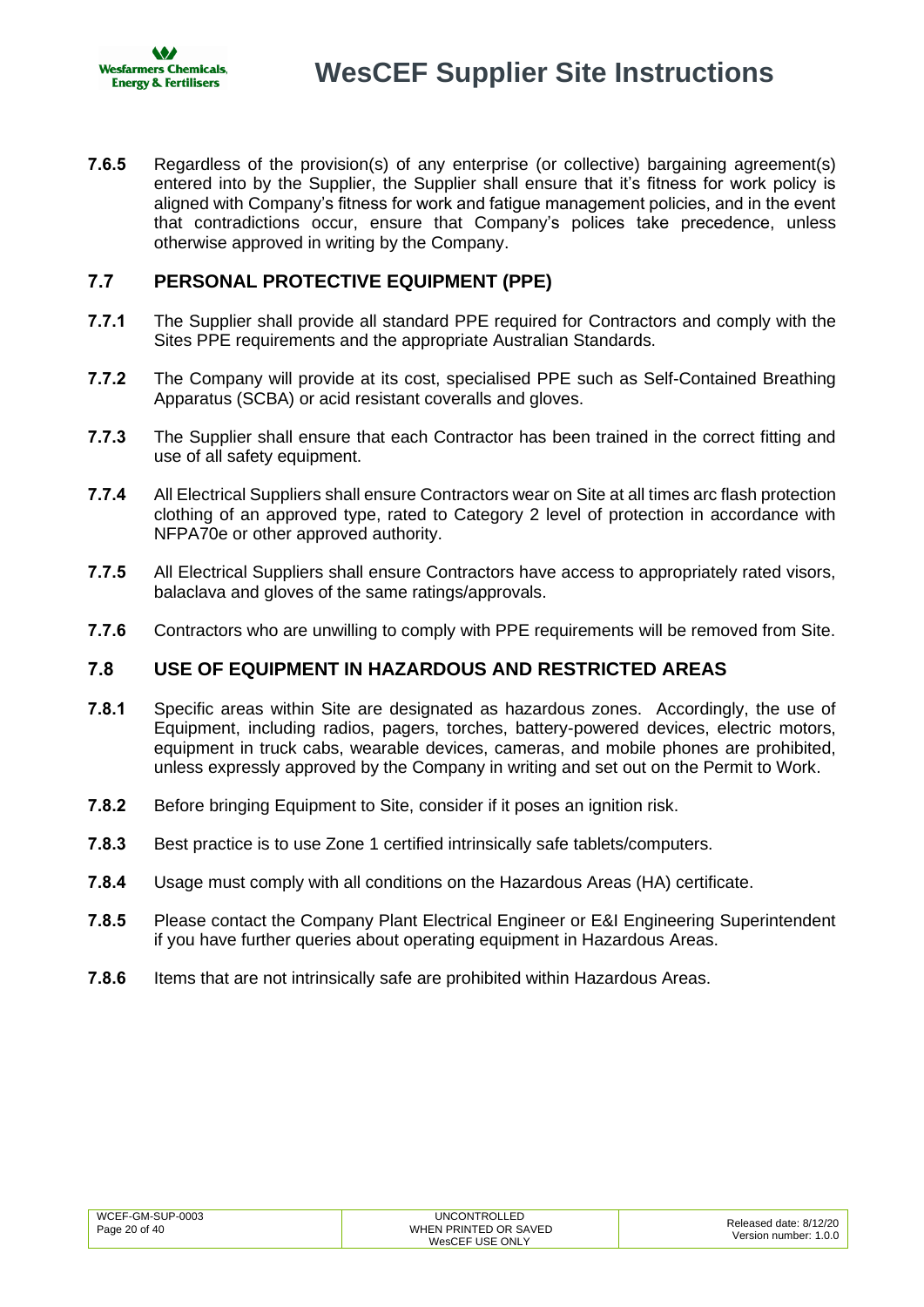

# <span id="page-20-0"></span>**7.9 ELECTRICAL AND INSTRUMETATION ASSETS**

- **7.9.1** For specific High Voltage (HV) asset testing Electrical and Instrumentation Contractors shall demonstrate familiarity with the equipment under test, and all associated manufacturers recommendations and practices in carrying out the specified Goods or Services.
- **7.9.2** The Company has a wide range of protection relay, cabling, transformer and switchboard manufacturers, including legacy installations and new installations

# <span id="page-20-1"></span>**7.10 CHEMICALS AND HAZARDOUS SUBSTANCES**

- **7.10.1** The RO must ensure the chemicals/hazardous substances used on Site are approved in ChemAlert prior to being brought onto Site.
- **7.10.2** All approved chemicals/hazardous substances must have a copy of the Safety Data Sheet (SDS) in the storage location.
- **7.10.3** All chemicals/hazardous substances must be stored in accordance with legislative requirements e.g. Dangerous Goods Regulations.
- **7.10.4** The Supplier shall ensure that all items of plant or Equipment that have been in contact with hazardous materials are decontaminated prior to transportation or repair.
- **7.10.5** For specific CSBP Kwinana Chemical and Hazardous Substance requirements refer Suppliers are to ensure compliance with Control of Workplace Hazardous Materials (CSBP-GM-11-037-05).

# <span id="page-20-2"></span>**7.11 NON-DESTRUCTIVE TESTING (NDT) – SOURCES OF RADIATION**

- **7.11.1** Suppliers providing NDT services, which require entry of a radiation source/s to the Site shall complete and maintain the Radiation Source Register.
- **7.11.2** A radiation certificate must be completed as part of the permit to work process.
- **7.11.3** For CSBP Kwinana specific NDT sources of radiation requirements refer to section [16.2.2.](#page-35-5)

| WCEF-GM-SUP-0003 | UNCONTROLLED          | Released date: 8/12/20 |
|------------------|-----------------------|------------------------|
| Page 21 of 40    | WHEN PRINTED OR SAVED | Version number: 1.0.0  |
|                  | WesCEF USE ONLY       |                        |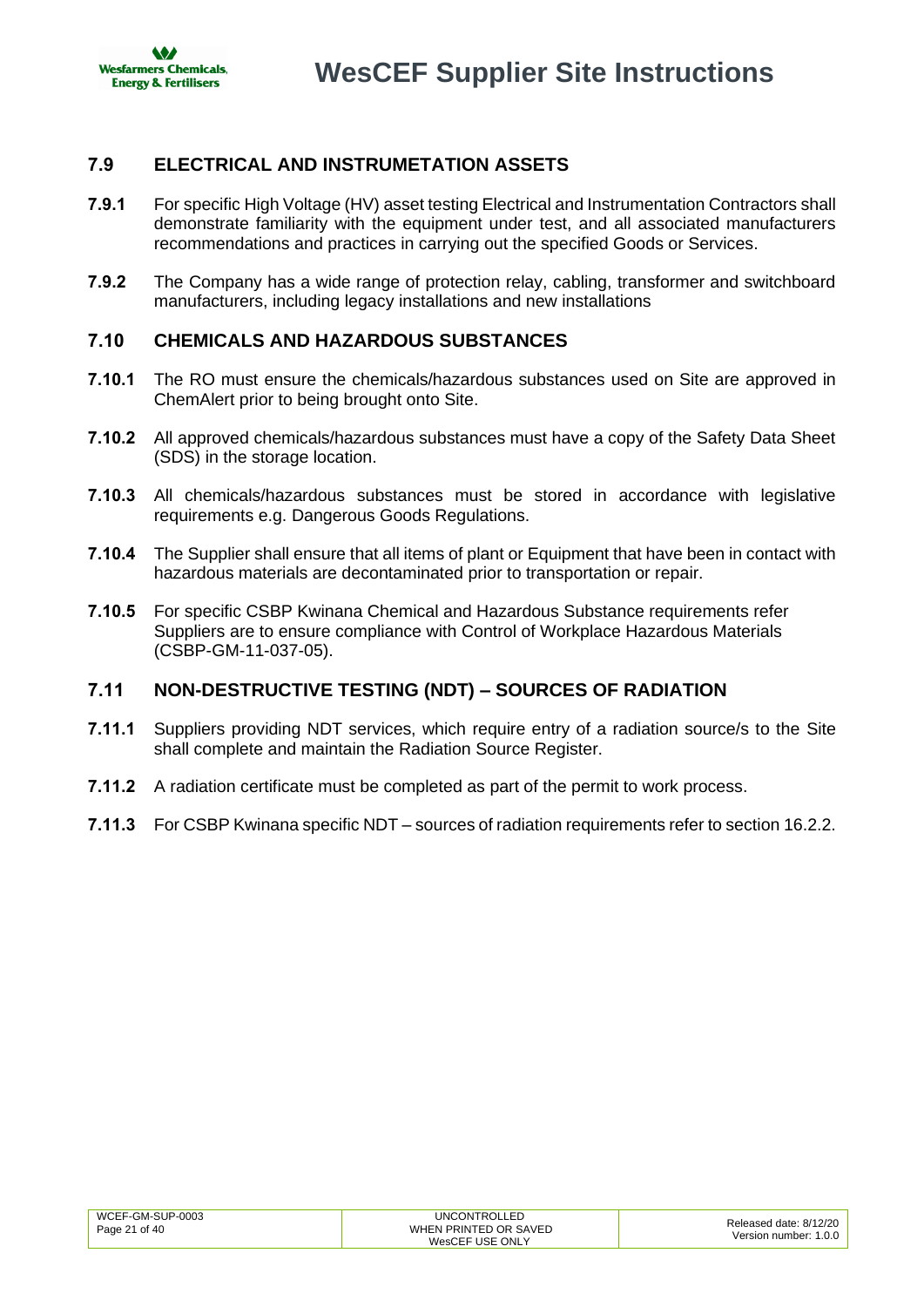

# <span id="page-21-0"></span>**8. ENVIRONMENT**

# <span id="page-21-1"></span>**8.1 PROTECTION OF THE NATURAL ENVIRONMENT**

### **8.1.1 The Supplier shall:**

- **8.1.1.1** perform the Work in a manner that creates the least impact on the environment.
- **8.1.1.2** provide dust control where necessary.
- **8.1.1.3** prevent the discharge of contaminants that may pollute the atmosphere, any body of water or land, or which may harm fauna or flora.
- **8.1.1.4** comply with all relevant licenses, approvals, legislation and relevant procedures outlined by the RO or nominated representative.
- **8.1.1.5** promptly report all incidents that result in harm to the environment or had the potential to.
- **8.1.1.6** contain and clean up spills immediately in accordance with the relevant Safety Data Sheets (SDS).
- **8.1.1.7** the Supplier shall contact the RO and the Company Environment Department as soon as reasonably practical in the event of becoming aware of any potential discharge or contaminants, before the risk of the discharge occurs.

# <span id="page-21-2"></span>**8.2 WASTE MANAGEMENT**

### **8.2.1 The Company shall:**

- **8.2.1.1** provide reasonable general waste management services on Site (I.e. skip bins for waste disposal including general waste, recycling and scrap metal).
- **8.2.1.2** provide guidance on the disposal of bulk or specialist waste management in accordance with state or national regulations.

### **8.2.2 The Supplier shall:**

- **8.2.2.1** ensure that all recyclable materials is placed in the appropriate recycling bin or as directed.
- **8.2.2.2** dispose of all non-recyclable materials in accordance with state or national regulations.
- **8.2.2.3** ensure all records of disposal shall be provided to the Company upon request.
- **8.2.2.4** shall be liable for any additional costs associated with contaminated or inappropriately disposed of waste; and
- **8.2.2.5** be responsible for the cost and disposal of all bulk and specialist waste management requirements, unless expressly agreed by the Company in writing before the performance of Goods or Services**.**

| WCEF-GM-SUP-0003 | <b>UNCONTROLLED</b>   | Released date: 8/12/20 |
|------------------|-----------------------|------------------------|
| Page 22 of 40    | WHEN PRINTED OR SAVED | Version number: 1.0.0  |
|                  | WesCEF USE ONLY       |                        |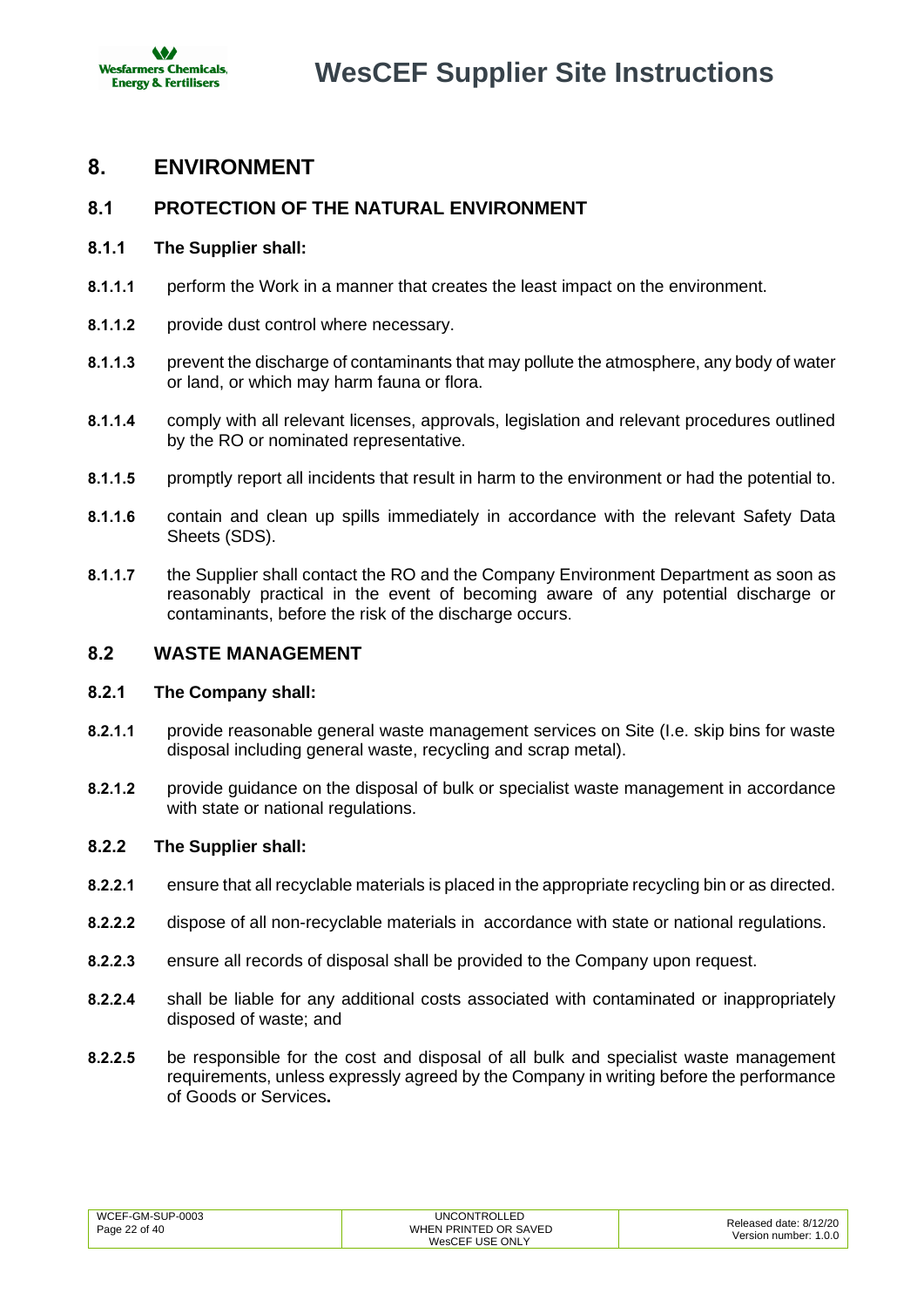

# <span id="page-22-0"></span>**9. SECURITY**

# <span id="page-22-1"></span>**9.1 STANDARDS**

### **9.1.1 The Supplier shall adhere to the Company's security standards by:**

- **9.1.1.1** ensuring that Contractors do not use or interfere with any vehicle, plant or Equipment without authorisation.
- **9.1.1.2** complying with the procedures imposed by the Company or the RO for the inspection of the contents of vehicles, bags and property of persons entering or leaving the Site.

# <span id="page-22-2"></span>**9.2 SECURITY INCIDENT REPORTING**

- **9.2.1** The Supplier shall immediately report any incidences of theft, tampering with or damage to vehicles, plant or Equipment to the RO.
- **9.2.2** The Supplier shall immediately any incident of theft or loss of Contractor site access pass to the RO.
- **9.2.3** The Supplier shall be accountable to the Company for the actions of Contractors and Subcontractors while they are on Site**.**

# <span id="page-22-3"></span>**9.3 SECURE STORAGE**

- **9.3.1** The Supplier shall provide secure storage for its own materials and Equipment on Site and for any materials issued by the Company.
- **9.3.2** If Company areas, spaces or facilities are made available to the Supplier for the storage of the Suppliers materials and equipment, it does so at its own risk and the Company accepts no responsibility or liability for the Suppliers materials or Equipment.

### <span id="page-22-4"></span>**9.4 SITE ENTRY & EXIT**

- **9.4.1** Only Contractors who hold a valid Site Access Pass or Visitors Pass are permitted on Site.
- **9.4.2** The Site Access Pass (the Pass) shall remain the property of Company and the Supplier shall be responsible for its prompt return should it no longer be necessary for completion of the Work. The Supplier accepts liability for damage to or loss of the Pass(es) by Contractors. Upon request the Supplier shall promptly pay the Company for any damage or lost Passes.
- **9.4.3** The Pass is valid until one or more of the following occur:
- **9.4.3.1** Cessation of a Contractor's employment with the Supplier (which the Supplier shall promptly notify the Company); or
- **9.4.3.2** The expiry of a Contractor's inducted period;
- **9.4.3.3** At the termination, completion or expiry of the Supplier's contract; or
- **9.4.3.4** If invalidated by the Company at any time at its absolute sole discretion**.**

| WCEF-GM-SUP-0003 | UNCONTROLLED          | Released date: 8/12/20 |
|------------------|-----------------------|------------------------|
| Page 23 of 40    | WHEN PRINTED OR SAVED |                        |
|                  | WesCEF USE ONLY       | Version number: 1.0.0  |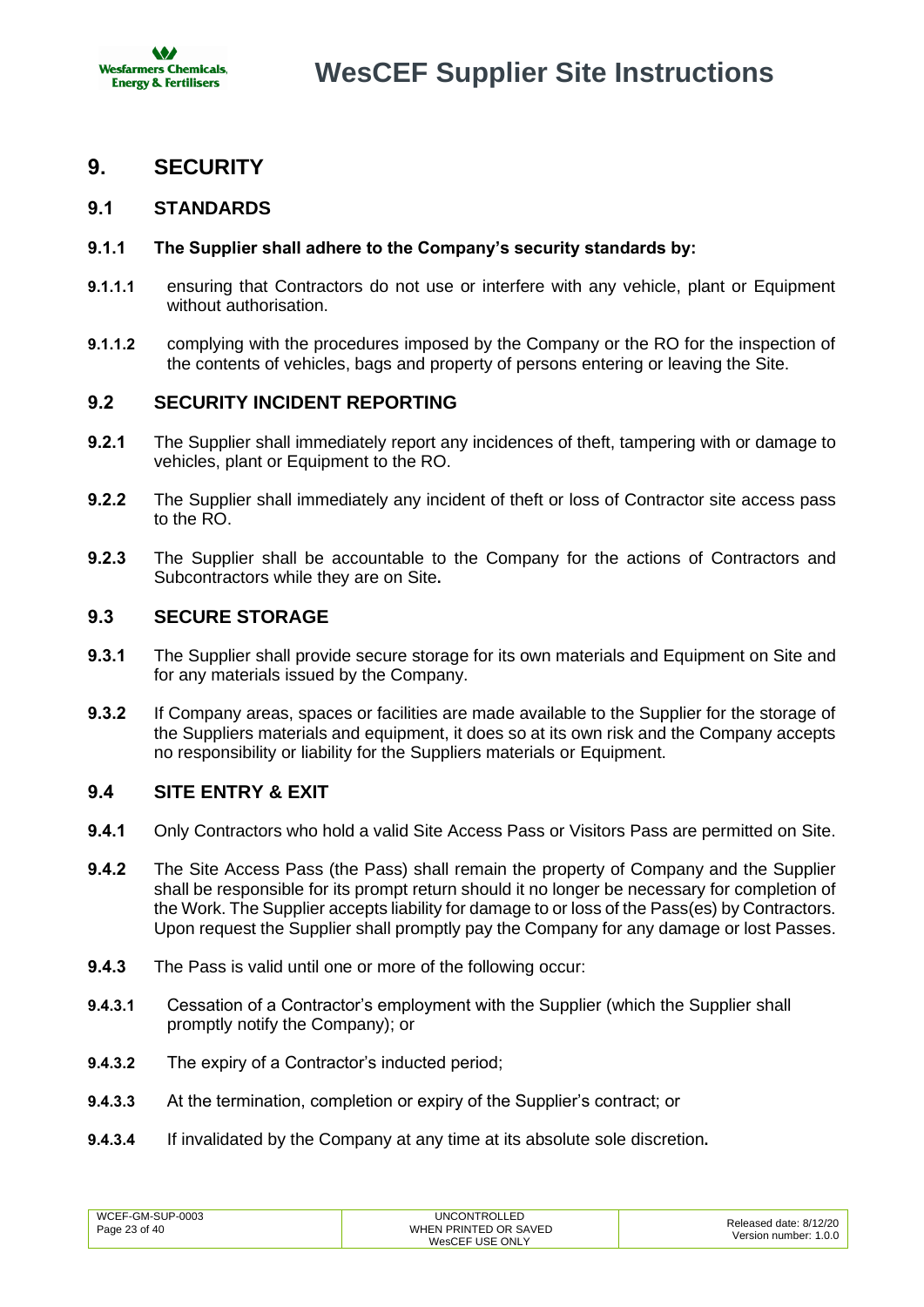

- **9.4.4** Under no circumstances are Contractors to permit entry to site by any person other than the person to whom the Pass has been issued too.
- **9.4.5** If a Contractor misplaces or loses their Pass, they must immediately inform the Company.
- **9.4.6** For specific CSBP Kwinana Site Entry and Exit requirements refer to [16.3.1.](#page-35-6)
- **9.4.7** For specific Kleenheat Production Site Entry and Exit requirements refer to [17.2.1.](#page-37-4)

### <span id="page-23-0"></span>**9.5 SITE ENTRY AND EXIT - VISITORS**

- **9.5.1** All Visitors are to attend the security gate house or administration area upon arrival to Site.
- **9.5.2** Visitors must sign in on arrival and sign out upon leaving. They shall not enter a Site unless approved by a Company representative, are wearing the correct minimum PPE (outlined in the WesCEF Basic Safety Rules WCEF-PD-HSE-0035) and are accompanied by an inducted person at all times.
- **9.5.3** In **exceptional circumstances** Visitors coming to Site to perform Work require Area Manager approval and must be accompanied by an inducted person at all times. Refer to section [9.6.](#page-23-1) Visitors (Non-Inducted Contractor) Required to Undertake Work.

# <span id="page-23-1"></span>**9.6 VISITORS (NON-INDUCTED CONTRACTOR) REQUIRED TO UNDERTAKE WORK**

- **9.6.1** A non-inducted Contractor is someone who has not completed the Company's Induction Program, refer Section [6.5.](#page-15-1) A non-inducted Contractor is classed as a Visitor.
- **9.6.2** In the event a Visitor is required to undertake work, written approval shall be required from the Area Manager. The AP shall ensure that an as a minimum a Permit Holder escort is assigned to remain with the Visitor at all times whilst on Site. The Supplier must not perform Work if these conditions are not met.
- **9.6.3** For specific CSBP Kwinana and CSBP Country Works, Work Permit System guidance on Visitors required to undertake Work, refer to CSBP Work Permit System (CSBP-GM-11- 031-51).
- **9.6.4** For specific Kleenheat Production requirements refer to Permit to Work System Manual (KHP-GM-OHS-070-07).
- **9.6.5** For specific Kleenheat Operations Work Permit System guidance on Visitors required to undertake Work, refer to KHO Permit to Work Procedure (KHO-PD-OHS-070-11).

# <span id="page-23-2"></span>**9.7 SITE ENTRY AND EXIT - VEHICLES**

- **9.7.1** All deliveries to Site require Company approval and the Equipment/vehicles must then escorted by an RO, AP or a Company approved inducted Contractor at all times.
- **9.7.2** Only the driver may enter Site via the vehicle assess point. All passengers must disembark the vehicle and swipe into Site via a personnel access point.

| WCEF-GM-SUP-0003 | UNCONTROLLED          | Released date: 8/12/20 |
|------------------|-----------------------|------------------------|
| Page 24 of 40    | WHEN PRINTED OR SAVED | Version number: 1.0.0  |
|                  | WesCEF USE ONLY       |                        |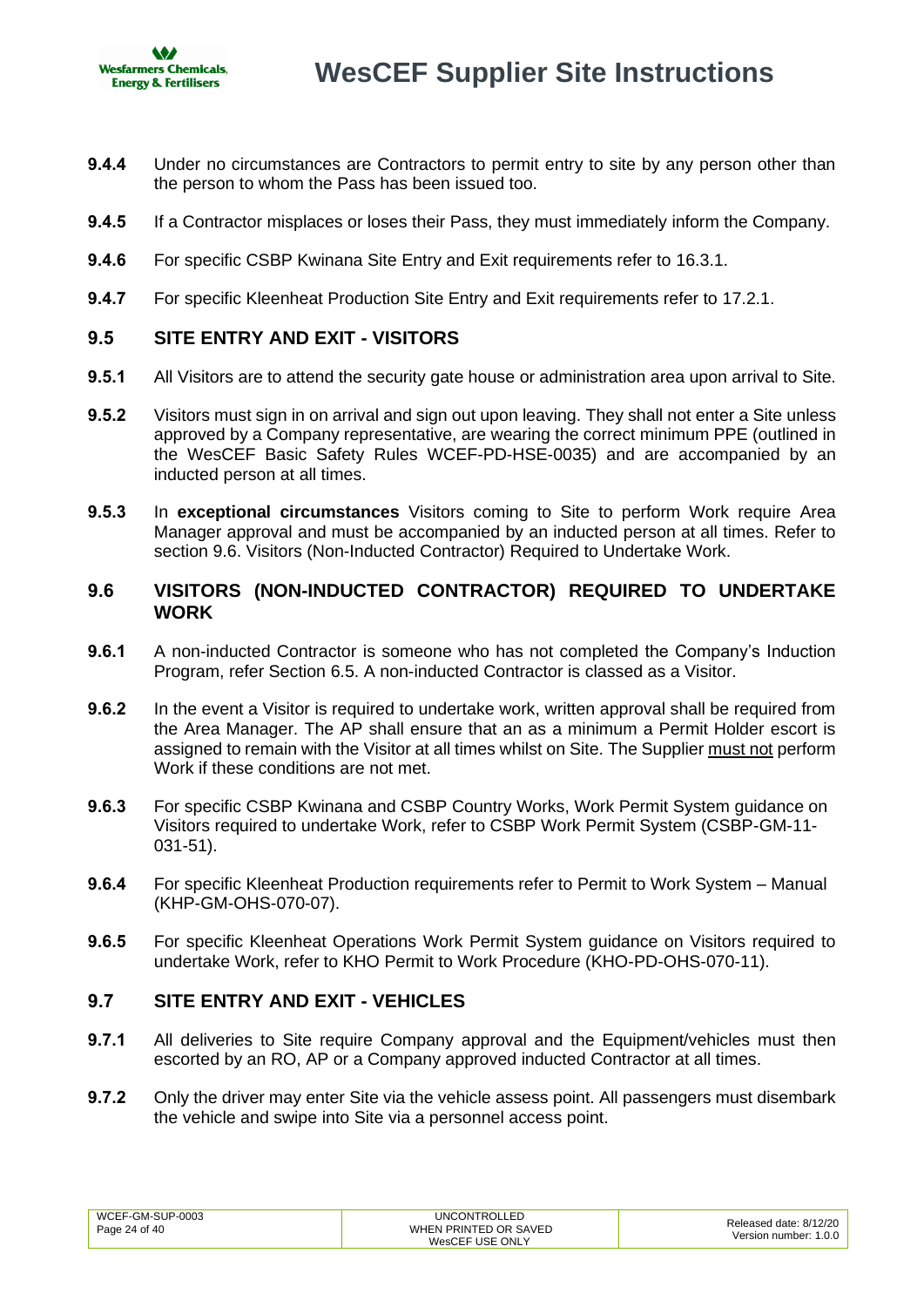

**9.7.3** For specific CSBP Kwinana Site Entry and Exit – Vehicles requirements refer to section [16.3.2.](#page-36-3)

# <span id="page-24-0"></span>**10. MATERIALS AND EQUIPMENT**

# <span id="page-24-1"></span>**10.1 VEHICLES & MOBILE EQUIPMENT**

- **10.1.1** It is the Company's sole and absolute discretion to review and approve Equipment.
- **10.1.2** All plant, vehicles and mobile equipment ("Equipment") brought to Site by the Supplier shall be registered for use on public roads (where applicable), modern, in condition consistent with Good Industry Practices, safe working order, fit for purpose, compliant with all relevant legislative and Site requirements and have maintenance records.
- **10.1.3** All operators of Equipment shall be fully trained and licensed to operate the Equipment.
- **10.1.4** Equipment must be fitted with safety and operational technology consistent with Good Industry Practices for the Equipment in question, which may include but is not limited to:
	- a) Weightometers;
	- b) Lock-out mechanisms;
	- c) Operator safety systems;
	- d) Emergency response systems and equipment such as appropriate fire extinguishers and spill kits;
	- e) GPS;
	- f) In-vehicle monitoring systems;
	- g) Cameras;
	- h) Warning light and alarms; and,
	- i) Signage.
- **10.1.5** The Equipment operator will be responsible for a daily check and for the prompt reporting and rectification of any defects.
- **10.1.6** Prior to the commencement of any Work, the Supplier shall ensure that all Equipment:
	- a) Undertakes a pre-start safety, environment and operational check; and,
	- b) Is electrically isolated and tagged appropriately.

| WCEF-GM-SUP-0003 | <b>UNCONTROLLED</b>   | Released date: 8/12/20 |
|------------------|-----------------------|------------------------|
| Page 25 of 40    | WHEN PRINTED OR SAVED | Version number: 1.0.0  |
|                  | WesCEF USE ONLY       |                        |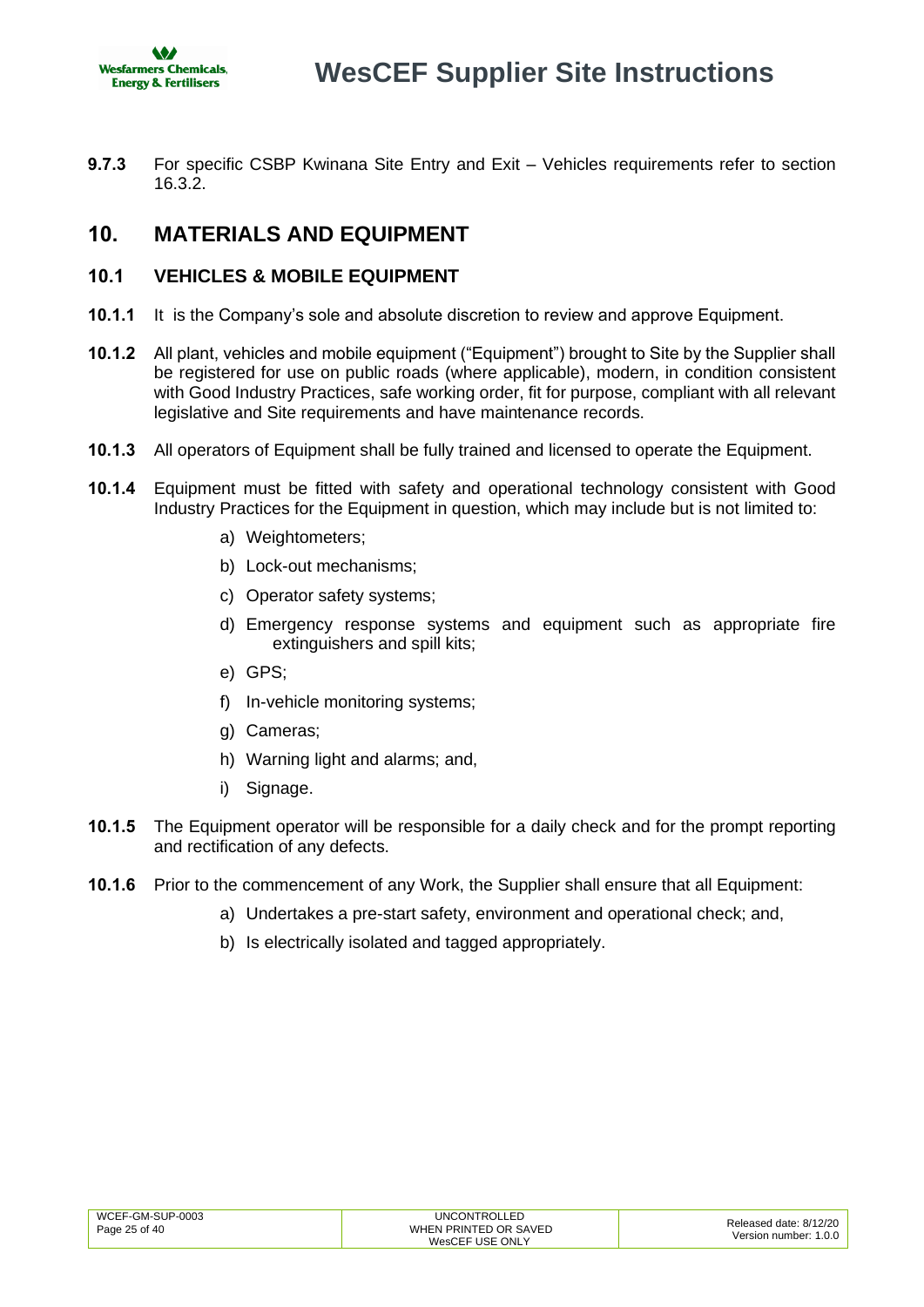

- **10.1.7** Before using any Equipment on Site, the Supplier shall provide a copy of the Equipment's current certification documents to the RO.
- **10.1.8** Should the Company withhold or revoke the approval status of Equipment the Supplier will find suitable replacement(s) within twenty four (24) hours from notice of rejection or revocation of Company approval, unless otherwise agreed.
- **10.1.9** Site speed limits are to be complied with at all times.
- **10.1.10** Seat belts will be worn at all times. If the Equipment is not fitted with a seatbelt, the appropriate controls must be in place specific to that Equipment.
- **10.1.11** Site Traffic Management Plans must be adhered to.
- **10.1.12** Mobile phones are not to be utilised while operating any Equipment.
- **10.1.13** The Supplier shall ensure that all materials including paints, gas bottles, and pressure cans are suitably stored and secured when being transported.
- **10.1.14** The Supplier shall ensure that its Equipment are not re-fuelled or serviced inside any storage building or manufacturing plant.
- **10.1.15** All Equipment and tools brought onto site shall be clearly identified as property of the Supplier.
- **10.1.16** Contractors are not permitted to ride motorcycles or bicycles on Site.

### <span id="page-25-0"></span>**10.2 HOUSING OF EQUIPMENT**

- **10.2.1** The Supplier shall not park, house or garage Equipment on Site unless authorised by a Company Representative.
- **10.2.2** Equipment authorised to be brought to Site by the Supplier may, at the discretion of the Company, be subjected to a search.
- **10.2.3** All Equipment must be stored or parked in designated areas approved by the Company. The Company accepts no liability for damage occasioned to Equipment whilst left in the designated areas on Site.
- **10.2.4** For specific CSBP Kwinana housing of Equipment requirements refer to section [16.4.2](#page-36-4).

### <span id="page-25-1"></span>**10.3 MATERIALS AND EQUIPMENT PROVIDED BY THE SUPPLIER**

**10.3.1** The Supplier shall provide all the materials and Equipment required for the Work unless the Contract otherwise specifies.

| WCEF-GM-SUP-0003 | <b>UNCONTROLLED</b>   | Released date: 8/12/20 |
|------------------|-----------------------|------------------------|
| Page 26 of 40    | WHEN PRINTED OR SAVED | Version number: 1.0.0  |
|                  | WesCEF USE ONLY       |                        |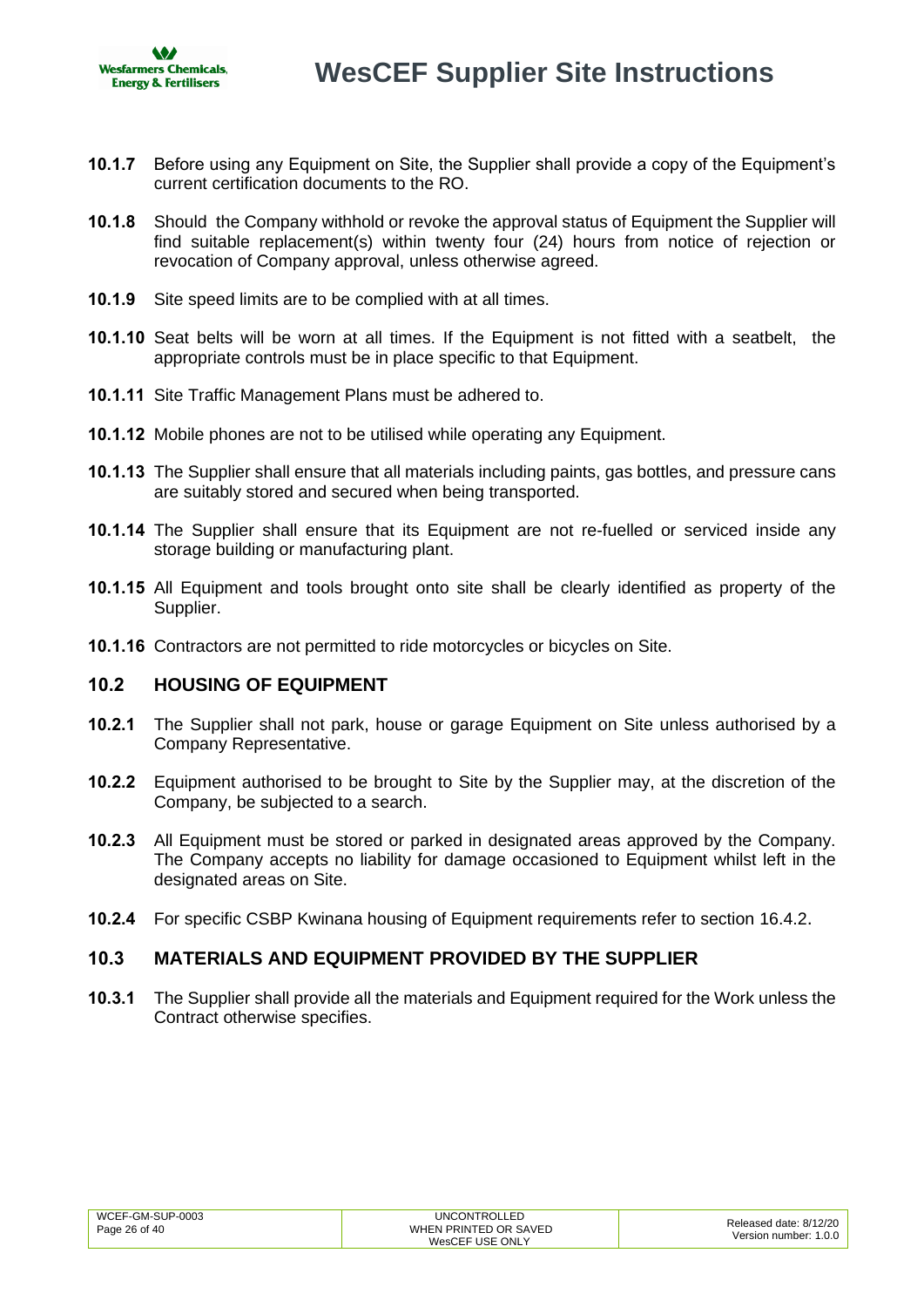

- **10.3.2** If requested by the RO, the Supplier shall provide the following information on materials and Equipment:
	- a) their source;
	- b) their method and place of manufacture;
	- c) their performance capability; and
	- d) any other details requested.
- **10.3.3** All containers or pressurised flammable Gas (LPG, Acetylene and Oxygen) should be turned off at the cylinder after each working shift and at meal times.

# <span id="page-26-0"></span>**10.4 POWER GENERATION FOR WELDING AND OTHER PURPOSES**

- **10.4.1** The Supplier shall seek approval from the RO before providing their own fuel-driven power generation equipment for welding.
- **10.4.2** The Supplier shall ensure that all stationary, or trailer mounted, fuel driven, power generation equipment that it is using on the Site is located outside of buildings, unless specific approval has been received from the RO to operate the equipment inside a building or confined space.

# <span id="page-26-1"></span>**10.5 MATERIALS SUPPLIED BY WESCEF**

### **10.5.1 CHECKING AND ACCEPTANCE**

The Supplier shall ensure that before starting Work, all materials which are to be provided by the Company are available.

The Supplier shall inspect the materials and satisfy itself that the materials conform to the stated specifications and are suitable for inclusion in the Work.

# <span id="page-26-2"></span>**10.6 STORAGE AND SAFE KEEPING**

- **10.6.1** The Supplier shall not remove any item from the Company store or storage areas without the prior written approval of the RO.
- **10.6.2** The Supplier shall keep safe and in good order all the materials issued by the Company including any returnable packaging or containers, and shall replace or repair at its cost any of the materials which are lost or damaged whilst in the Contractor's possession.
- **10.6.3** The Supplier shall immediately advise the RO of any loss or damage to any of the materials issued to the Supplier.
- **10.6.4** The Supplier shall track all materials used, and on completion of the Work shall return unused materials to the Company in good order and condition.

| WCEF-GM-SUP-0003 | <b>UNCONTROLLED</b>   | Released date: 8/12/20 |
|------------------|-----------------------|------------------------|
| Page 27 of 40    | WHEN PRINTED OR SAVED | Version number: 1.0.0  |
|                  | WesCEF USE ONLY       |                        |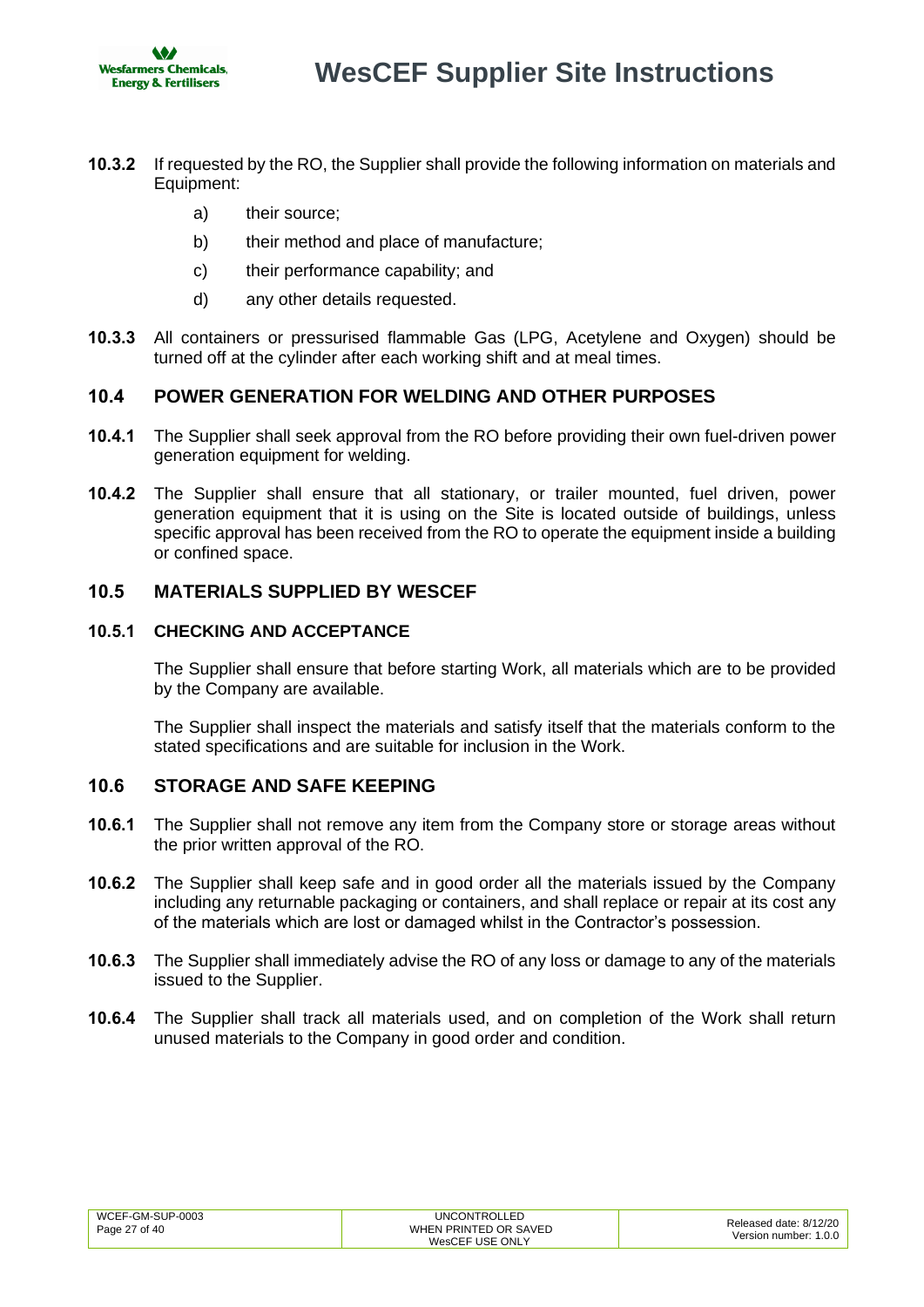

# <span id="page-27-0"></span>**11. FACILITIES PROVIDED OR APPROVED BY WESCEF**

# <span id="page-27-1"></span>**11.1 SUPPLIER FACILITIES**

- **11.1.1** Unless otherwise specified in a Contract, the Supplier must seek approval from the Area Manager to provide its own demountable crib rooms, ablution and toilet blocks (the "Facilities"). The Facilities shall be sufficiently large enough to accommodate Contractors.
- **11.1.2** The Supplier shall provide all the furniture, equipment and consumables required for Contractors' use on Site.
- **11.1.3** The Supplier shall not install any fixtures (e.g. fencing), structures, services (such as power, water, gas or electricity) or servicing equipment (e.g. tanks) within an allocated space without the prior written approval of the Company Representative.
- **11.1.4** The Supplier shall properly maintain and remove from Site all temporary facilities and utilities necessary for the full and complete performance of the Work.
- **11.1.5** The Supplier must ensure the Company areas, spaces or facilities that are made available to the Supplier, are kept clean, tidy and safe at all times.

### <span id="page-27-2"></span>**11.2 GENERAL WORK AREA - SPACE REQUIREMENTS**

### **11.2.1 ALLOCATION OF WORK AREA**

- **11.2.1.1** From time to time or on an on-going basis the Company at its cost and absolute discretion, may make available space to the Supplier, for the sole purpose of performing the Work in a timely and cost effective manner.
- **11.2.1.2** The Supplier shall confine its activities to the Work area designated by the Company.
- **11.2.1.3** If required, the Supplier shall arrange at its cost, additional Work areas off site.

### **11.2.2 APPROVAL OF WORK AREA**

- **11.2.2.1** Temporary occupancy not exceeding three (3) months may be approved by Company RO. All other occupation periods must be approved by the relevant Company Area Manager and Commercial Manager – Procurement.
- **11.2.2.2** The Supplier shall comply with all reasonable directions given by the Company in relation to the Supplier's non-exclusive access to and use of allocated space.

### **11.2.3 ACCESS TO THE WORK AREA**

- **11.2.3.1** The Company acting in good faith, shall at all times have unfettered access to space allocated by it to a Supplier.
- **11.2.3.2** Should the Company or others acting on its instructions, enter a Supplier allocated space without the presence of the Supplier, such as during a security or emergency incident, the Company shall notify the Supplier of the entry and its purpose.

| WCEF-GM-SUP-0003 | <b>UNCONTROLLED</b>   | Released date: 8/12/20 |
|------------------|-----------------------|------------------------|
| Page 28 of 40    | WHEN PRINTED OR SAVED | Version number: 1.0.0  |
|                  | WesCEF USE ONLY       |                        |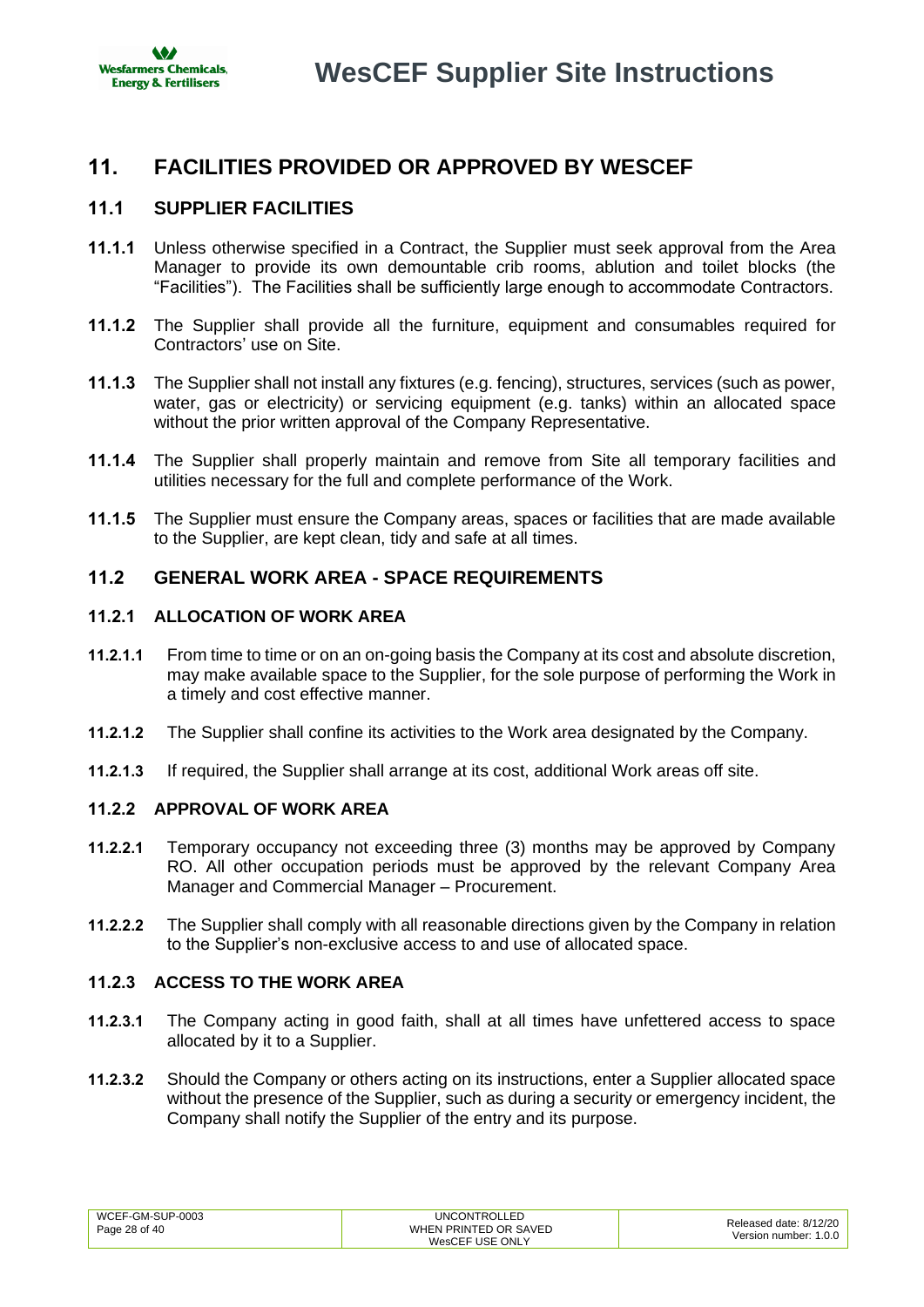**AGA Wesfarmers Chemicals, Energy & Fertilisers** 

**WesCEF Supplier Site Instructions**

### **11.2.4 MAINTENANCE OF THE WORK AREA**

- **11.2.4.1** The Supplier shall be responsible, at its risk and cost, for the general upkeep, maintenance, and cleaning of allocated space to a standard acceptable to the Company and consistent with Good Industry Practices.
- **11.2.4.2** Supplier tools, Equipment, redundant Equipment, waste or scrap materials which are not needed specifically for the provision of the Work shall not be stored within any Supplier allocated space.
- **11.2.4.3** The Supplier is solely responsible for the risk and security of all things within space allocated to it by the Company.

### **11.2.5 WORKING IN THE WORK AREA**

- **11.2.5.1 All Work performed within an allocated space shall:** 
	- a) comply with the relevant Site procedures, standards and policies;
	- b) relate to the relevant Site, unless otherwise agreed by the Company Representative on that Site, or as set out in the Specific Space Requirements; and
	- c) At no time be used by third parties.
- **11.2.5.2** The Supplier shall not charge the Company any fee, hire, rent or depreciation on any tools, plant or Equipment stored within an allocated space.

### **11.2.6 COMPLETION OF WORK AND DEMOBILISATION FROM ALLOCATED WORK AREA**

- **11.2.6.1** On completion of space occupation, the Supplier shall be responsible at its cost for making good the space to the same condition in which it was originally allocated. This may include, but is not limited to:
	- a) Cleaning;
	- b) Removing all buildings, tools, plant, Equipment and materials; and
	- c) Any environmental remediation.

### <span id="page-28-0"></span>**11.3 SPECIFIC WORK AREA - SPACE REQUIREMENTS**

- **11.3.1** In addition to the above General Work Area Space Requirements, approved Suppliers shall comply with Specific Work Area - Space Requirements.
- **11.3.2** Should a conflict exist between a Specific Work Area Space Requirements and that of the General Work Area - Space Requirements, the Specific Work Area - Space Requirements shall take precedence.

| WCEF-GM-SUP-0003 | <b>UNCONTROLLED</b>                      | Released date: 8/12/20 |
|------------------|------------------------------------------|------------------------|
| Page 29 of 40    | WHEN PRINTED OR SAVED<br>WesCEF USE ONLY | Version number: 1.0.0  |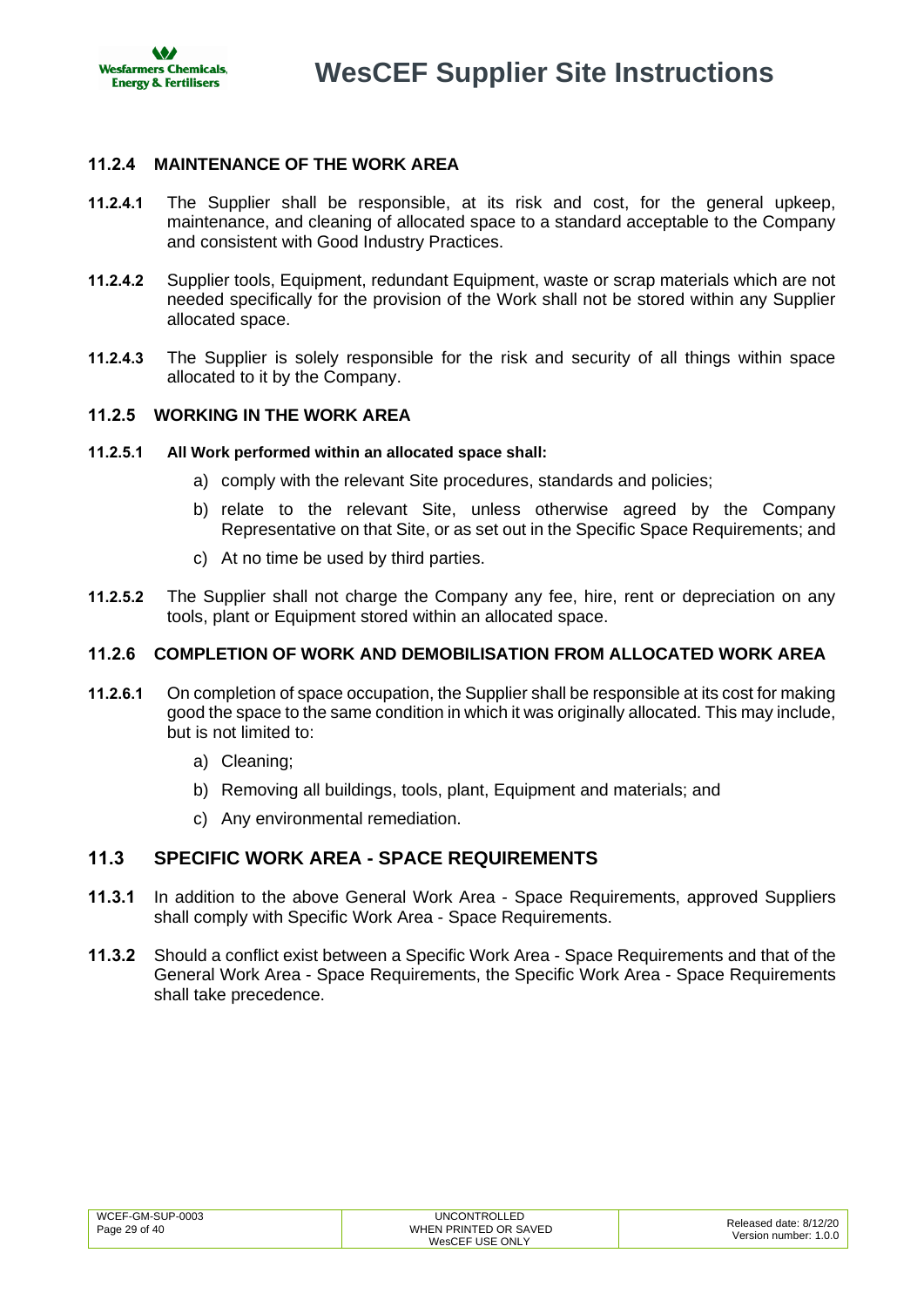

# <span id="page-29-0"></span>**11.4 UTILITY SERVICES**

- **11.4.1** The Company shall provide from existing outlets whenever these services are available, single-phase 240 VAC electricity, water and plant air free of charge to the Supplier.
- **11.4.2** Plant Air will not be made available at CSBP Country Works, Albany, Esperance and Geraldton Sites.
- **11.4.3** The services are not guaranteed and may be withdrawn or terminated by the Company at any time and for any duration without notice.
- **11.4.4** Subject to first obtaining the written approval of the RO, the Supplier may extend at its own cost, any of these services from the existing outlet.
- **11.4.5** All extensions shall be built and maintained in accordance with relevant regulations and the RO's requirements. The extensions shall be removed at the completion of the Work.
- **11.4.6** The Supplier shall not be entitled to any compensation as a result of withdrawal, termination or interruption of these services, whether such services are provided by the Company or not.

# <span id="page-29-1"></span>**12. INDUSTRIAL RELATIONS**

### <span id="page-29-2"></span>**12.1 OBLIGATIONS AND REQUIREMENTS**

- **12.1.1** Industrial Relations shall be the responsibility of the Supplier.
- **12.1.2** The Company shall have no obligation to improve Site conditions or increase contract rates in the event that the Supplier agrees to changes with Contractors.
- **12.1.3** The Supplier shall ensure that it maintains clear and regular communication with the Company in relation to all matters which may impact Industrial Relations at Site, both directly and indirectly.
- **12.1.4** As part of the Suppliers Industrial Relations management, the Supplier will remunerate Contractors in accordance with relevant current industrial award rates.
- **12.1.5** The Supplier shall ensure, if it needs to utilise Subcontractors in completing the Work, that Subcontractors have an Industrial Relations management plan in place to regulate the terms and conditions of employment for the Subcontractor which is consistent with the Supplier's Industrial Relations management plans**.**

# <span id="page-29-3"></span>**12.2 SITE ENTRY AND EXIT – VISITORS INDUSTRIAL RELATIONS**

In the case of visits by Union Officials to Site the Supplier shall promptly as soon as becoming aware, and always before the visit occurs notify the Company's:

- a) Human Resources (HR) Department [\(hr@wescef.com.au\)](mailto:hr@wescef.com.au);
- b) Supply Department [\(supply@wescef.com.au\)](mailto:supply@wescef.com.au); and
- c) RO.

| WCEF-GM-SUP-0003 | <b>UNCONTROLLED</b>   | Released date: 8/12/20 |
|------------------|-----------------------|------------------------|
| Page 30 of 40    | WHEN PRINTED OR SAVED | Version number: 1.0.0  |
|                  | WesCEF USE ONLY       |                        |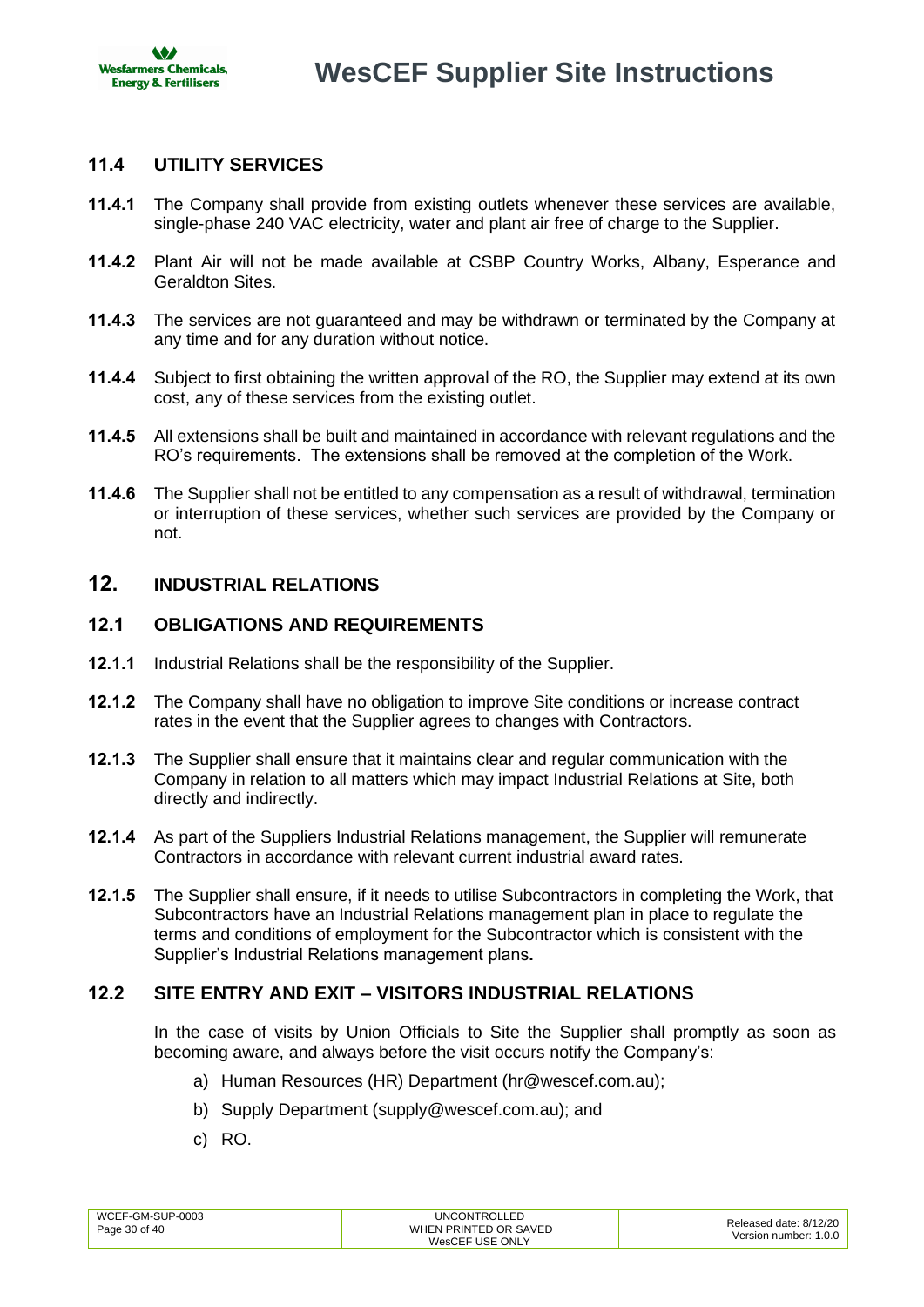

The Supplier must ensure such Visitors are escorted at all times by a managerial representative of the Supplier.

# <span id="page-30-0"></span>**13. WORKING ARRANGEMENTS**

# <span id="page-30-1"></span>**13.1 WORKING HOURS**

- **13.1.1** Normal Hours of Site operation are the first 9 hours between 6am and 6pm, Monday to Friday, excluding public holidays.
- **13.1.2** The Supplier shall nominate its proposed working hours for approval by the RO prior to the commencement of any Work on Site.
- **13.1.3** The Supplier must obtain the RO's approval to deviate from otherwise approved working hours.
- **13.1.4** The Supplier shall keep an up-to-date record of all time worked by its Contractors. The Supplier shall make this record available for inspection by the RO daily or upon requested.

### <span id="page-30-2"></span>**13.2 PLANNING**

- **13.2.1** When planning or coordinating Work, the Supplier shall give full consideration to the Company's operational and maintenance requirements.
- **13.2.2** The Company's operational and maintenance requirements shall take precedence over the Work to be done by the Supplier.
- **13.2.3** The Supplier shall submit the proposed programming of the Work on Site to the RO for approval. The Supplier shall not start the Site Work until the proposed schedule for the Site Work has been accepted by the RO.
- **13.2.4** The Supplier shall submit updated Work schedules at intervals specified by the RO.

### <span id="page-30-3"></span>**13.3 ILLUMINATION**

- **13.3.1** The Supplier shall provide a sufficient quantity of artificial light to permit Work to be carried out efficiently, satisfactorily and safely, and to permit thorough inspection of the Work.
- **13.3.2** The Supplier shall also provide artificial light to clearly illuminate access ways to the place of Work.
- **13.3.3** The Supplier shall ensure that the wiring for such lighting is installed in a safe manner and complies with all applicable regulations and standards.

### <span id="page-30-4"></span>**13.4 ROAD CLOSURES & EXCAVATIONS**

**13.4.1** Any closure or partial closure of roads or access ways requires prior approval from the RO.

| WCEF-GM-SUP-0003 | UNCONTROLLED          | Released date: 8/12/20 |
|------------------|-----------------------|------------------------|
| Page 31 of 40    | WHEN PRINTED OR SAVED |                        |
|                  | WesCEF USE ONLY       | Version number: 1.0.0  |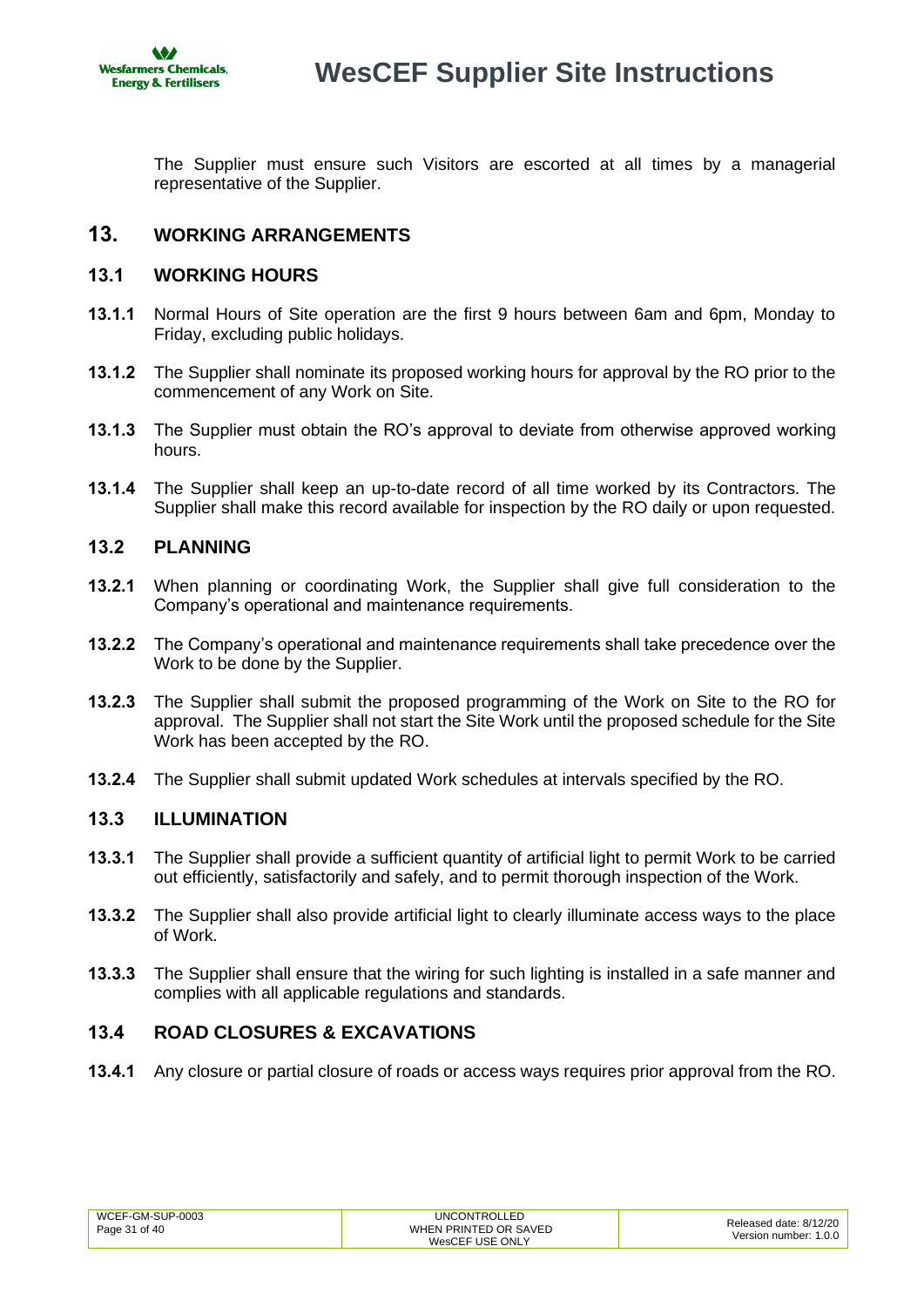- **13.4.2** Prior to any excavation greater than 150mm, the Supplier shall obtain an excavation certificate shall be issued with a Work permit. Refer to WesCEF Excavation Procedure (WCEF-PD-OHS-040-05) and WesCEF Basic Safety Rules (WCEF-PD-HSE-0035).
- **13.4.3** Prior to any Work that penetrates into a blind space or involves mechanically penetrating materials defined in the WesCEF Penetration Procedure (WCEF-PD-OHS-040-06), a penetration certificate shall be issued with a Work permit.
- **13.4.4** Suitable barriers are to be erected to isolate the excavation hazard along with suitable signage. Adequate warning lights around excavations are required during hours of darkness. The barriers, signs and lights are to be maintained in an effective condition at all times.

# <span id="page-31-0"></span>**13.5 PREVENTING DAMAGE TO EXISTING SERVICES/ UTILITIES**

- **13.5.1** Where utility services such as overhead utility lines, underground pipes, conduits or cables ("Utility Services") exist on, or in the vicinity of the Site where the Work is to be performed, the Supplier shall take care to prevent damage to the Utility Services.
- **13.5.2** Before moving any heavy plant or Equipment off an established road and before starting any excavation, the Supplier shall determine the location of any buried Utility Services by reference to the RO.
- **13.5.3** The Supplier shall report any damage to any Utility Services immediately to the RO.
- **13.5.4** Unless the Supplier can show that it complied with the requirements of this clause and that the presence of any Utility Service was not notified to it after requesting this information from the RO, and that it could not reasonably have been expected by the Supplier, then the costs of repairs and any consequential costs arising from any damage caused to any Utility Services shall be the responsibility of the Supplier.

### <span id="page-31-1"></span>**13.6 PRODUCT CONTAMINATION**

**13.6.1** The Supplier shall take all steps necessary to prevent the contamination of the Company's raw materials and finished products and shall indemnify the Company and keep the Company indemnified for any damages incurred by the Company as a consequence of the Supplier failing to take such steps.

### <span id="page-31-2"></span>**13.7 PHOTOGRAPHY**

**13.7.1** Photographs or filming shall not be taken without the Company's Corporate Communications Manager's approval. Contact Corporate Communications via [\(CorpComms@wescef.com.au\)](mailto:CorpComms@wescef.com.au).

| WHEN PRINTED OR SAVED<br>Page 32 of 40<br>WesCEF USE ONLY |
|-----------------------------------------------------------|
|-----------------------------------------------------------|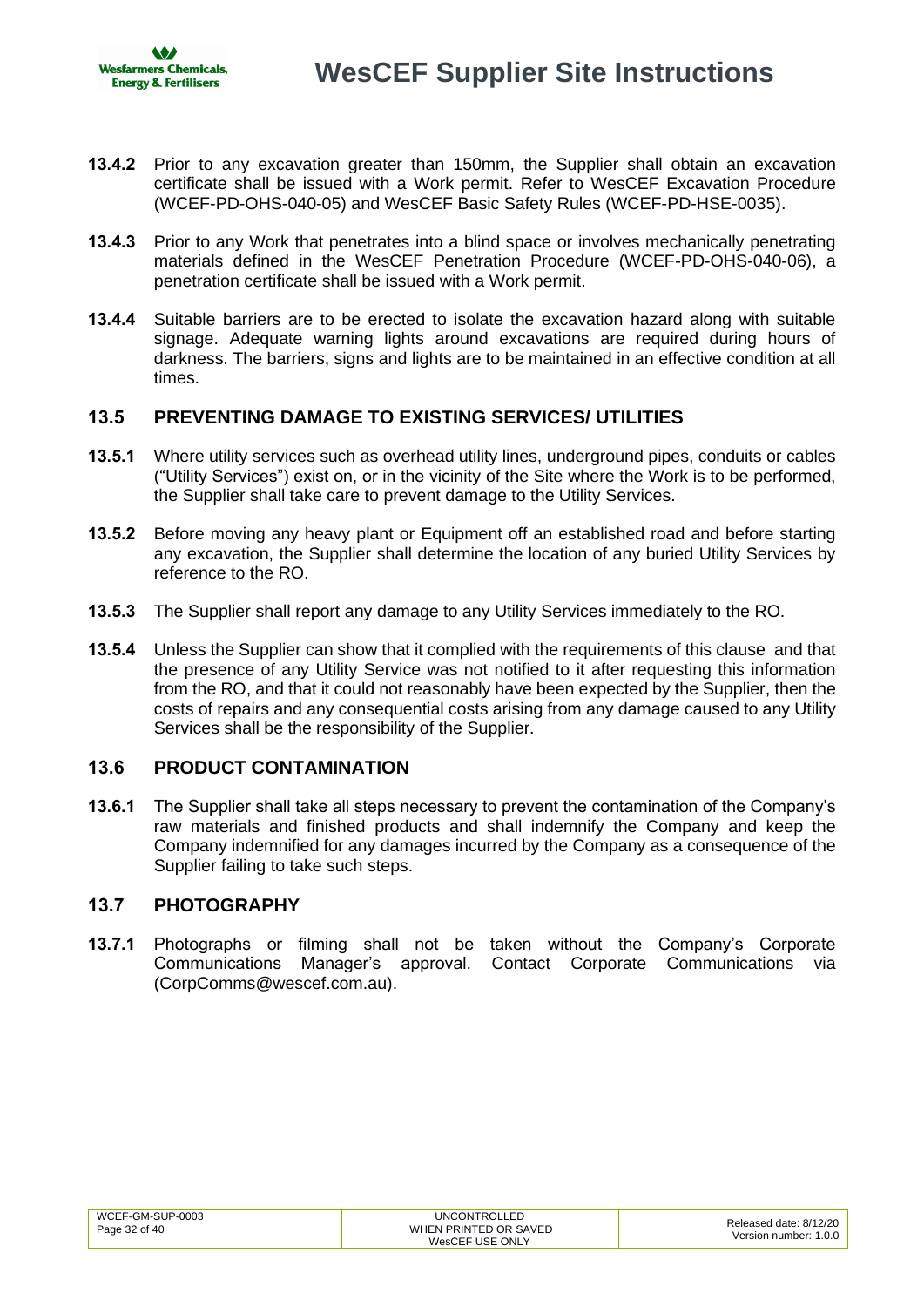

# <span id="page-32-0"></span>**14. AUDITING AND ASSURANCE MONITORING**

- **14.1.1** Suppliers, Contractors, Customers and Third Parties may be audited at any time.
- **14.1.2** Suppliers, Contractors, Customers and Third Parties must comply with any audit or assurance monitoring request.
- **14.1.3** Failure to comply with an audit request or to rectify areas of concern in a timely manner may lead to the potential restriction of access to Site.
- **14.1.4** Copies of external audits and results of assurance monitoring activities shall be shared with Company upon request within fourteen (14) days or unless otherwise agreed in writing.
- **14.1.5** For specific CSBP Kwinana auditing and assurance monitoring (Security Sensitive Ammonium Nitrate transport) requirements refer to section [16.6.](#page-36-2)

# <span id="page-32-1"></span>**14.2 INSPECTION OF SUPPLIER FACILITIES**

**14.2.1** The Supplier shall provide the RO with full and escorted access to the other places of business of the Supplier and its subcontractors for inspection of materials and equipment.

| WCEF-GM-SUP-0003 | <b>UNCONTROLLED</b>   | Released date: 8/12/20 |
|------------------|-----------------------|------------------------|
| Page 33 of 40    | WHEN PRINTED OR SAVED |                        |
|                  | WesCEF USE ONLY       | Version number: 1.0.0  |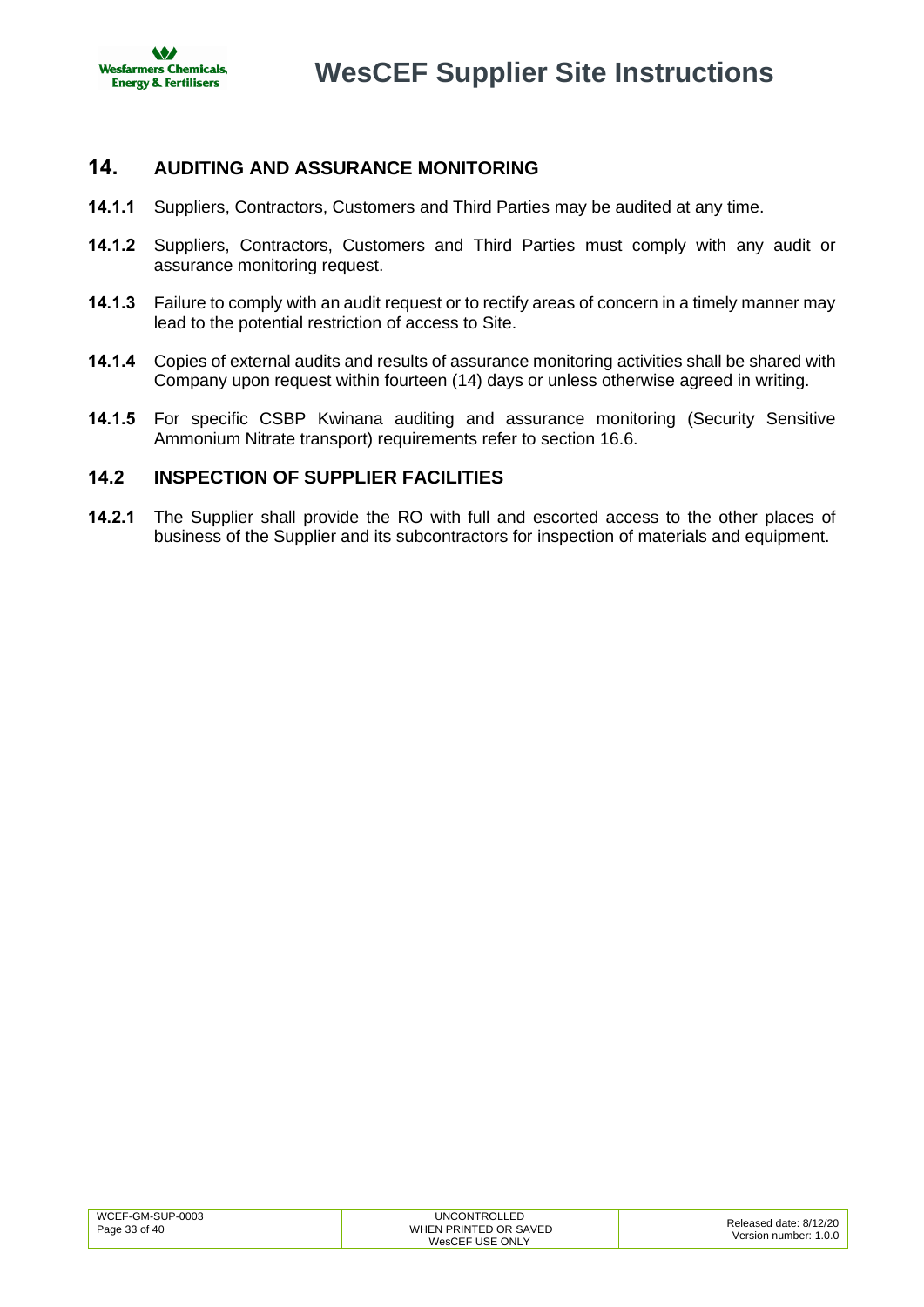

# <span id="page-33-0"></span>**15. KEY DOCUMENTS**

# <span id="page-33-1"></span>**15.1 WESCEF**

| Document number           | Title                                                                                 |  |
|---------------------------|---------------------------------------------------------------------------------------|--|
| WCEF-PD-HSE-0035          | <b>WesCEF Basic Safety Rules</b>                                                      |  |
| <b>WCEF-GM-OHS-040-11</b> | Responsible Officer and Accountable Person<br><b>Health &amp; Safety Requirements</b> |  |
|                           | <b>WesCEF AOD Contractor Declaration</b>                                              |  |
| <b>WCEF-PD-OHS-140-01</b> | WesCEF Drug and Alcohol and Procedure                                                 |  |
| <b>WCEF-PD-OHS-070-01</b> | WesCEF Incident Reporting and Classification                                          |  |
| <b>WCEF-PD-OHS-070-02</b> | WesCEF Incident Investigation Methodology                                             |  |
| <b>WCEF-PD-OHS-040-05</b> | <b>WesCEF Excavation Procedure</b>                                                    |  |

# <span id="page-33-2"></span>**15.2 CSBP**

| Document number   | Title                                           |
|-------------------|-------------------------------------------------|
| CSBP-GM-11-031-51 | <b>CSBP Work Permit System</b>                  |
| CSBP-SF-11-031-01 | Job Safety Analysis (JSA) Worksheet             |
| CSBP-GM-11-031-01 | <b>Personal Protective Equipment</b>            |
| CSBP-GM-11-037-05 | <b>Control of Workplace Hazardous Materials</b> |
| CSBP-GM-02-100-03 | Kwinana Works Vehicle Access Policy             |

| WCEF-GM-SUP-0003<br>JNC (<br>ONTROI I<br>WHEN PRINTED OR SAVED<br>Page 34 of 40<br>WesCEF USE ONLY | Released date: 8/12/20<br>Version number: 1.0.0 |
|----------------------------------------------------------------------------------------------------|-------------------------------------------------|
|----------------------------------------------------------------------------------------------------|-------------------------------------------------|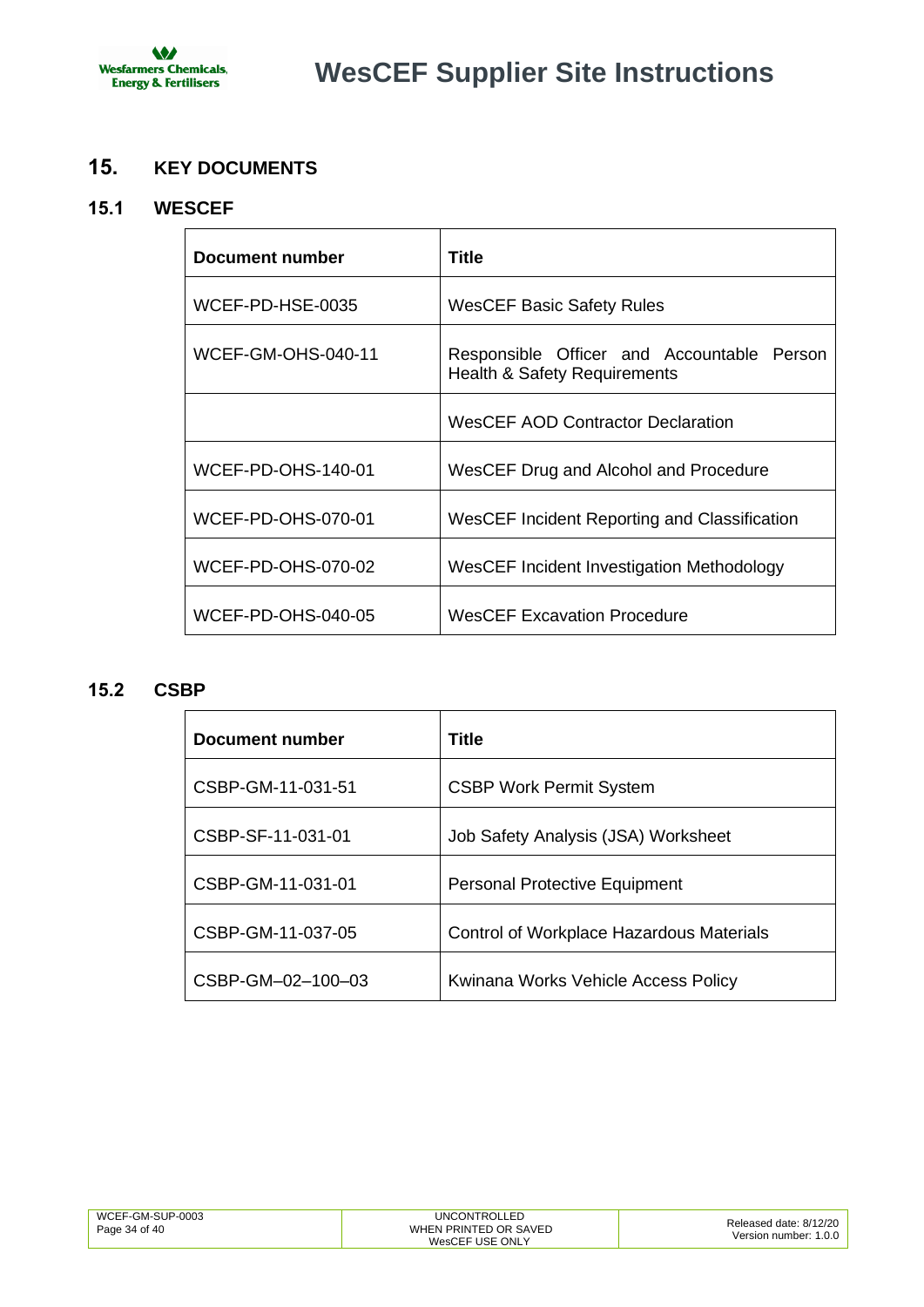

# <span id="page-34-0"></span>**15.3 KLEENHEAT PRODUCTION FACILITY**

| Document number   | Title                                           |
|-------------------|-------------------------------------------------|
| KHP-GM-OHS-O70-01 | Permit to Work System Manual                    |
| KHP-GM-OHS-090-03 | Vehicle Access and Traffic Management Plan      |
| KH-SF-OHS-050-02  | <b>Job Safety Analysis Worksheet</b>            |
| KHO-GM-OHS-070-28 | Use of Personal Protective Equipment            |
| KHP-GM-OHS-050-02 | <b>Control of Workplace Hazardous Materials</b> |

# <span id="page-34-1"></span>**15.4 KLEENHEAT OPERATIONS**

| Document number   | Title                                    |
|-------------------|------------------------------------------|
| KHO-PD-OHS-070-11 | <b>Permit to Work Procedure</b>          |
| KH-SF-OHS-050-02  | <b>Job Safety Analysis Worksheet</b>     |
| KHO-GM-OHS-070-28 | Use of Personal Protective Equipment     |
| KHP-GM-OHS-050-02 | Control of Workplace Hazardous Materials |

| WCEF-GM-SUP-0003 | <b>UNCONTROLLED</b>   | Released date: 8/12/20 |
|------------------|-----------------------|------------------------|
| Page 35 of 40    | WHEN PRINTED OR SAVED | Version number: 1.0.0  |
|                  | WesCEF USE ONLY       |                        |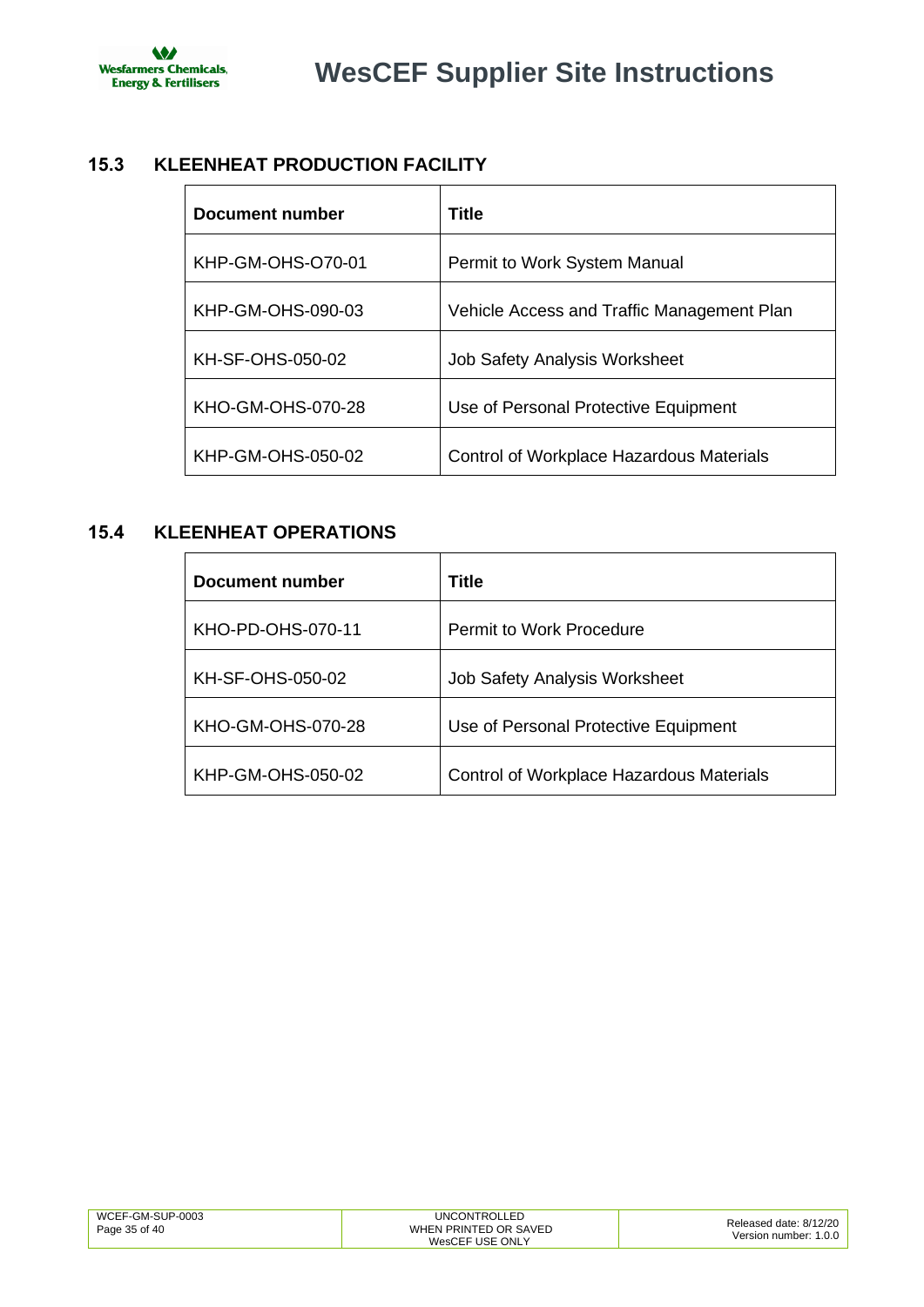

# <span id="page-35-0"></span>**16. SPECIFIC INSTRUCTIONS FOR CSBP KWINANA**

# <span id="page-35-1"></span>**16.1 SITE ADMINISTRATION**

### **16.1.1 SITE COMMUNICATIONS**

**16.1.1.1** The Supplier shall provide Contractors with a radio and/or have available mobile phone or other telecommunications system which is suitable for use in areas across Site**.**

# <span id="page-35-2"></span>**16.2 SUPPLIER QUALIFICATION, TRAINING AND COMPETENCY**

### <span id="page-35-4"></span>**16.2.1 INDUCTION REQUIREMENTS**

- **16.2.1.1** Suppliers are to [Request administrator access to Elevate](https://forms.office.com/Pages/ResponsePage.aspx?id=ApYfZvqM6kSOiv3842KMJ6bdOsbuZ0xCrHitd95kXg1UNkZZTEJDQzlaQ1JDSTFJVjAzNjEzNFhBRS4u) to create an administration account in the Learning Management System (Elevate).
- **16.2.1.2** The Supplier can create accounts for Contractors in Elevate, upload competency documentation and [request access to online inductions](http://www.wescef.com.au/wescef-inductions) for Site.
- **16.2.1.3** Contractors will be unable to access the Site if they have not successfully completed the required online learning via the Elevate online modules. Online learning modules can be completed via laptop, PC or iOS / Android portable device/smart phone**.**

### <span id="page-35-5"></span>**16.2.2 NON-DESTRUCTIVE TESTING (NDT)**

**16.2.2.1** Sodium cyanide has active radiation sources for level indication and those registers are maintained by the Company.

### <span id="page-35-3"></span>**16.3 SECURITY**

### <span id="page-35-6"></span>**16.3.1 SITE ENTRY AND EXIT**

- **16.3.1.1** All Contractors are to present their Site Access Pass at a CSBP access control point / swipe card reader upon arrival and departure from the Site.
- **16.3.1.2** If the Contractor has misplaced their Site Access Pass they can go to the security gatehouse and the guard can disable their Site Access Pass and give them a Temporary Site Access Pass for the day. The Temporary Site Access Pass must be returned to the gatehouse at the end of the day.
- **16.3.1.3** If the Contractor has lost their Site Access Pass either the Contractor or Supplier can request a replacement Site Access Pass through CSBPInductions@csbp.com.au
- **16.3.1.4** Only Contractors who are licensed drivers are in control of motor vehicles when on Site. The RO is to approve specific roads and paths for the purpose of accessing the Site and shall also ensure that no other parts of the Company's property is entered or accessed.
- **16.3.1.5** A valid Dangerous Goods Security Card (DGSC) is required to work unsupervised in the Ammonium Nitrate Prill Plant (PP2) and AN storage area. A Contractor can work supervised while in the 'line of sight' of a Company employee or Contractor who holds a valid DGSC.

| WCEF-GM-SUP-0003 | <b>UNCONTROLLED</b>   | Released date: 8/12/20 |
|------------------|-----------------------|------------------------|
| Page 36 of 40    | WHEN PRINTED OR SAVED | Version number: 1.0.0  |
|                  | WesCEF USE ONLY       |                        |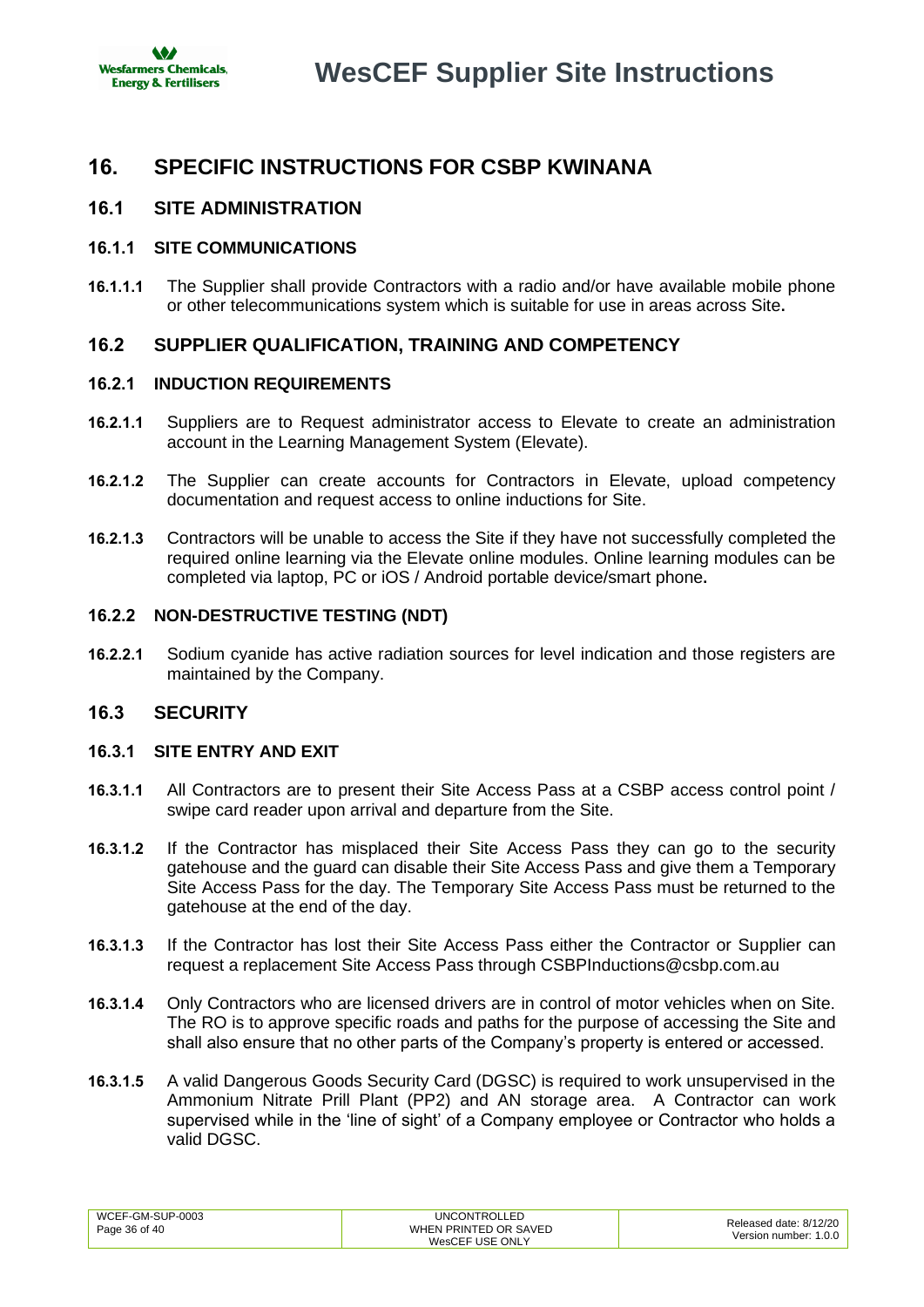

# <span id="page-36-3"></span>**16.3.2 SITE ENTRY AND EXIT – VEHICLES**

- **16.3.2.1** Requests for drive access must be completed through Elevate for each individual.
- **16.3.2.2** Light vehicle approvals will be limited to minimise traffic movement on Site.
- **16.3.2.3** Vehicle limits and approvals may be applied as part of contracts/agreements and projects

### <span id="page-36-0"></span>**16.4 MATERIALS AND EQUIPMENT**

### **16.4.1 VEHICLE & MOBILE EQUIPMENT**

Suppliers are to ensure that Contractors bringing vehicles to Site, must at all times comply with the requirements of the Kwinana Works Vehicle Access Policy (CSBP-GM–02–100– 03).

### <span id="page-36-4"></span>**16.4.2 HOUSING OF EQUIPMENT**

Suppliers must not park vehicles in the designated parking area near the Operations building or Site Café after 3pm (main entry/exit from Site).

# <span id="page-36-1"></span>**16.5 FACILITIES PROVIDED OR APPROVED BY WESCEF**

### **16.5.1 UTILITY SERVICES**

- **16.5.1.1** Some services outlet points at the Kwinana Site provide Nitrogen as well as Plant Air and water. The Supplier shall ensure that under no circumstances that air powered tools are connected to the Nitrogen Supply.
- **16.5.1.2** Plant Air, if available, may only be used for air powered tools. The Supplier shall ensure that Plant Air is not used as the air supply for self-containing breathing apparatus (SCBA) or PPE.

### <span id="page-36-2"></span>**16.6 AUDITING AND ASSURANCE MONITORING**

- **16.6.1.1** Security Sensitive Ammonium Nitrate (SSAN) transport providers shall be subject to two (2) yearly audits, conducted either by the Customer, an auditor of the Customer's choice, or by a Company nominated auditor.
- **16.6.1.2** The audit scope shall be consistent with document "WesCEF Audit Scope of Work SSAN Transport Safety and Security Risk Management AUD-17693"

| WCEF-GM-SUP-0003 | UNCONTROLLED          | Released date: 8/12/20 |
|------------------|-----------------------|------------------------|
| Page 37 of 40    | WHEN PRINTED OR SAVED | Version number: 1.0.0  |
|                  | WesCEF USE ONLY       |                        |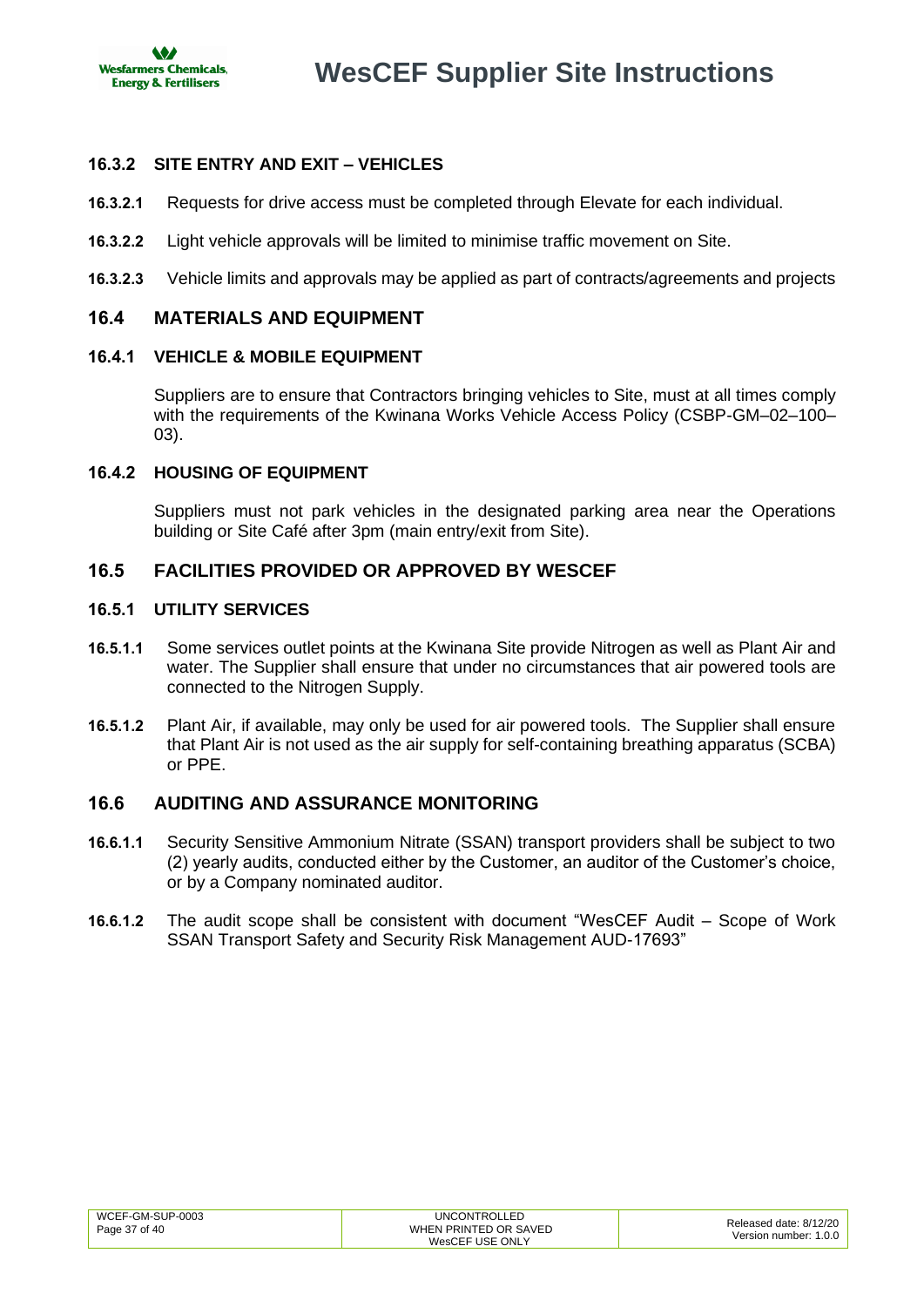

# <span id="page-37-0"></span>**17. SPECIFIC INSTRUCTIONS FOR KPF**

# <span id="page-37-1"></span>**17.1 SUPPLIER QUALIFICATION, TRAINING AND COMPETENCY**

### <span id="page-37-3"></span>**17.1.1 INDUCTION REQUIREMENTS**

- **17.1.1.1** Suppliers are to Request administrator access to Elevate to create an administration account in the Learning Management System (Elevate).
- **17.1.1.2** The Supplier can create accounts for Contractors in Elevate, upload competency documentation and request access to online inductions for Company sites.
- **17.1.1.3** Contractors will be unable to access the Site if they have not successfully completed the required online learning via the Elevate online modules. Online learning modules can be completed via laptop, PC or iOS / Android portable device/smart phone.

# <span id="page-37-2"></span>**17.2 SECURITY**

### <span id="page-37-4"></span>**17.2.1 SITE ENTRY AND EXIT**

- **17.2.1.1** Inducted Contractors and Visitors are required to surrender any devices that may be considered an ignition source prior to entry to the site e.g. mobiles, cameras, keys, unless prior approval has been granted.
- **17.2.1.2** If the Contractor has misplaced their Site Access Pass they can go to the security gatehouse and the guard can disable their Site Access Pass and give them a Temporary Site Access Pass for the day. The Temporary Site Access Pass must be returned to the gatehouse at the end of the day.
- **17.2.1.3** If the Contractor has lost their Site Access Pass either the Contractor or Supplier can request a replacement Site Access Pass through KPFInductions@kleenheat.com.au

### **17.2.2 SITE ENTRY AND EXIT - VISITORS**

**17.2.2.1** All Visitors arriving at the Site must sign in at the gatehouse and receive an 'access pass' on arrival, sign out on leaving and shall not enter the Site unless wearing the correct PPE and are accompanied by an inducted person whilst on the Facility.

### **17.2.3 SITE ENTRY – VISITOR ESCORT REQUIREMENTS**

- **17.2.3.1** Kleenheat employee's hosting Visitors or groups on Site must follow four preferred routes:
- **17.2.3.2** Route 1: From the Central Control Room to LEX Plant (South), past the Hot Oil Surge Drum to the Export Refrigeration section. Continue to the Export Loading area, followed by a walk West of the Export Tanks and past the Flare and Domestic Loading bays to return to the Main Gate.
- **17.2.3.3** Route 2: From Central Control Room to LEX Plant (South), past the Hot Oil Surge Drum to the Export Refrigeration section. Continue to the Export Loading area followed by the Alinta Network Services corner and inlet manifold to return to the Main Gate.

| WCEF-GM-SUP-0003 | <b>UNCONTROLLED</b>   | Released date: 8/12/20 |
|------------------|-----------------------|------------------------|
| Page 38 of 40    | WHEN PRINTED OR SAVED | Version number: 1.0.0  |
|                  | WesCEF USE ONLY       |                        |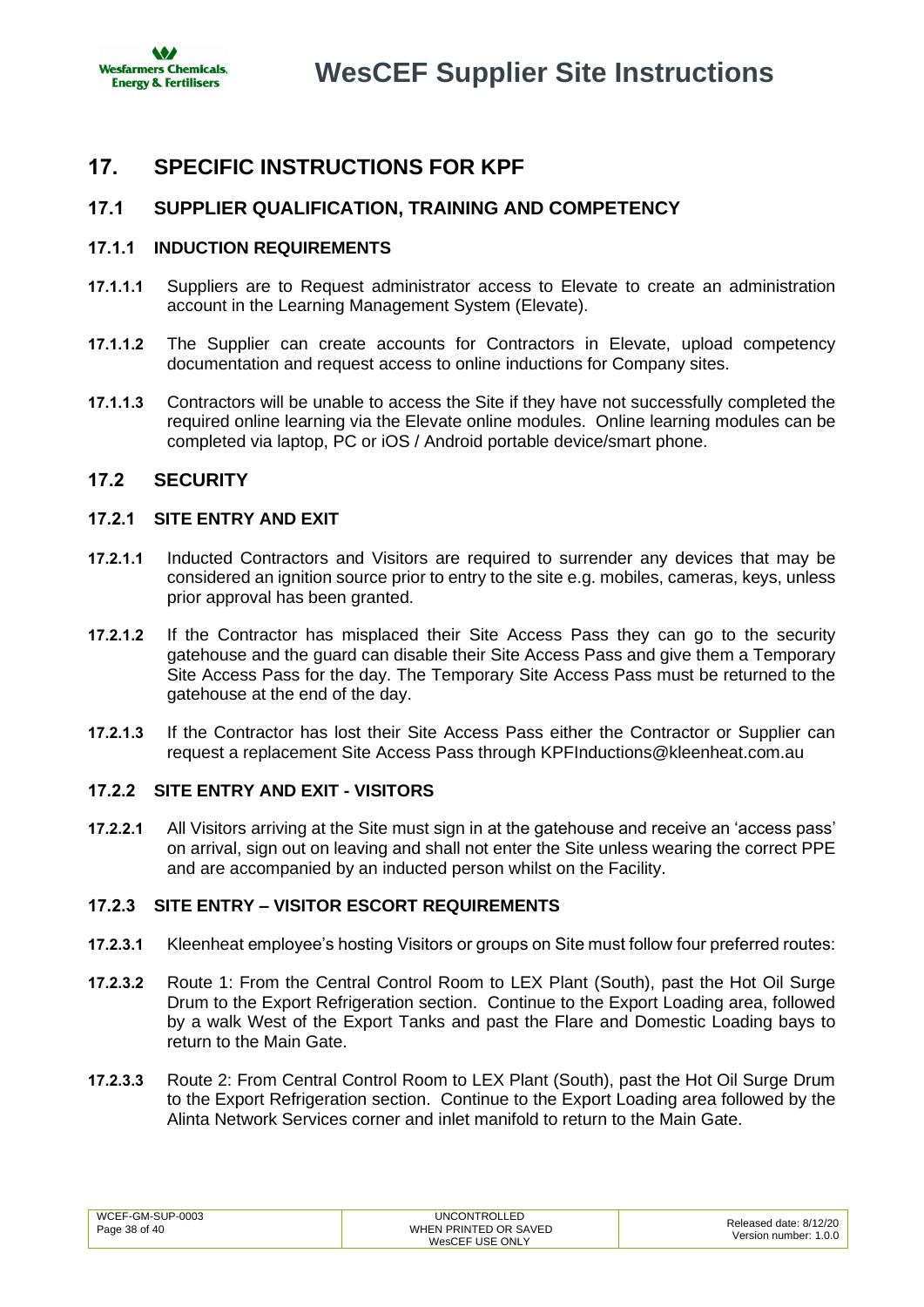- **17.2.3.4** Route 3: From Central Control Room to LEX Plant (South), past the Hot Oil Surge Drum to the Export Refrigeration section. Continue to the Export Loading area, turn around and via the Export Refrigeration section and Export Tanks (East) continue to the Flare Knock Out Drums followed by the Domestic Loading bays, to return to the Main Gate.
- **17.2.3.5** Route 4: From Central Control Room to LEX Plant (South), past the Hot Oil Surge Drum to the Export Refrigeration section. Continue South past LNG LV switch room. Continue to South of the turbine, proceed East along the walkway until the pipe-rack. Then head South past the cold box, then head diagonally East past the sump. Continue past the LNG storage sphere to the flare knock-out area. Proceed past the Domestic Loading bays, to return to the Main Gate.
- **17.2.3.6** These routes are marked up on drawing DWG-00-A-260 General Plant Area Visitor Routes Layout.
- **17.2.3.7** As per access requirements, all Visitors to site must be escorted at all times, this is the responsibility of the host.
- **17.2.3.8** Contact the Company health and safety department if you have any queries.

### **17.2.4 VEHICLES AND MOBILE EQUIPMENT**

- **17.2.4.1** Only Supplier approved vehicles required for transporting Equipment will be allowed on Site, at the approval of the Kleenheat RO/ AP. This will for a defined period or 'one off' approval.
- **17.2.4.2** KPF Vehicle Access and Traffic Management Plan (KHP-GM-OHS-090-03) must be adhered to at all times.
- **17.2.4.3** All vehicles parked on Site must have the key left in the ignition.

### **17.2.5 CRANES, EARTHMOVING AND HEAVY PLANT EQUIPMENT**

- **17.2.5.1** The security Guard at the Site security gatehouse must be verbally notified in advance of the arrival of cranes or heavy plant by the Maintenance Supervisor or AP.
- **17.2.5.2** The verbal notice will constitute authority for entry to the controlled area but not for entry into the Permit Area.
- **17.2.5.3** Before any crane operation is commenced within the Controlled Area, the Maintenance Supervisor must confirm the following:
	- a) The crane is currently registered in Western Australia.
	- b) The crane is currently registered with WorkSafe WA. The registration number must be recorded for future reference.
	- c) The rated load capacity is sufficient for the full scope of the Work.
	- d) The driver is currently licensed to operate a machine of this capacity.
	- e) All rigging complies with current legislation.

| WCEF-GM-SUP-0003 | <b>UNCONTROLLED</b>   | Released date: 8/12/20 |
|------------------|-----------------------|------------------------|
| Page 39 of 40    | WHEN PRINTED OR SAVED | Version number: 1.0.0  |
|                  | WesCEF USE ONLY       |                        |